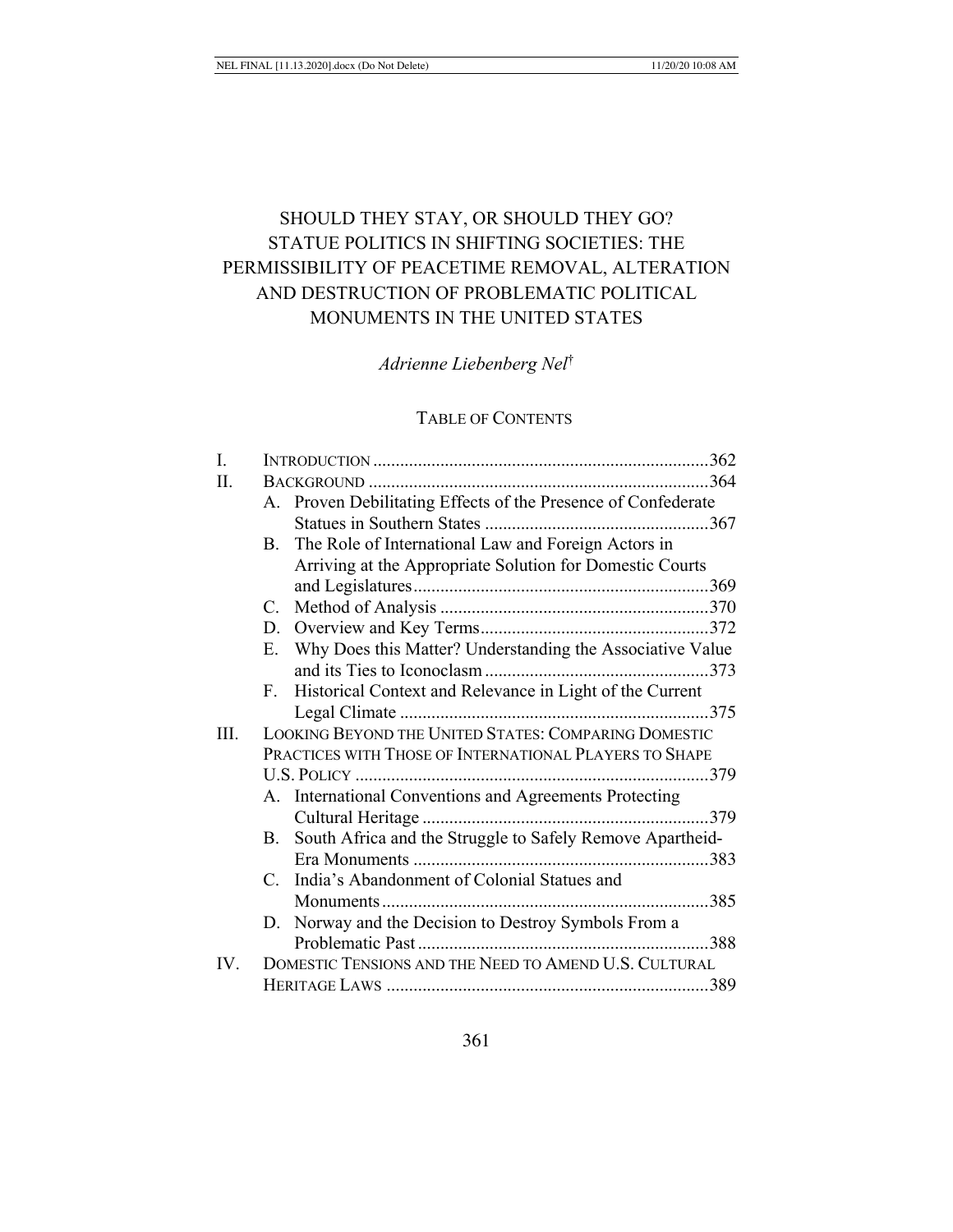|  | A. Understanding and Navigating State and Federal Laws |  |
|--|--------------------------------------------------------|--|
|  |                                                        |  |
|  |                                                        |  |
|  |                                                        |  |
|  |                                                        |  |
|  |                                                        |  |

#### I. INTRODUCTION

Much has changed politically and socially in the United States since August 2017, when violent protests poured into the streets of Charlottesville, Virginia where organizers of the Unite the Right rally gathered to defend a statue of Confederate General Robert E. Lee.<sup>1</sup> In 2017 the city planned on removing the statue. While supporters contended that the statues were simply memorials to the Confederacy's war veterans, the city argued that the monuments "were intended to, and did, send messages of intimidation, exclusion, and hostility to African Americans."2

The debate over which parts of a nation's collective history should be publicly preserved and monumentalized has gained traction since 2017, peaking during the international Black Lives Matter movement of 2020, when across the nation, and world, statues and monuments of colonial rulers and Confederate leaders came tumbling down. It cannot be denied that there exists a clear divide among people who believe the Confederate statues in the United States should remain where they are, and those who advocate for their removal. The simple solution would be for governments and elected officials to relocate certain political relics to museums, changing the statue's narrative from public permanence, to historical remembrance. The problem with this seemingly simple solution, however, lies in the fact that

<sup>†</sup> Editor-in-Chief, Cardozo International & Comparative Law Review; J.D. Candidate, Benjamin N. Cardozo School of Law, 2021; B.A., Barnard College, Columbia University, 2016. With much gratitude and thanks to Professor Peter Goodrich, without whom this Note could not have come to fruition, and a special thank you to Nick, Dalena & Johan Nel for their unwavering love and support.

<sup>1</sup> Paul Duggan, *Charlottesville's Confederate statues still stand – and still symbolize a racist legacy,* THE WASH. POST, (Aug. 10, 2019) https://www.washingtonpost.com/history/2019/08/10/charlottesvilles-confederate-statues-still-standstill-symbolize-racist-past/.

<sup>2</sup> *Id.*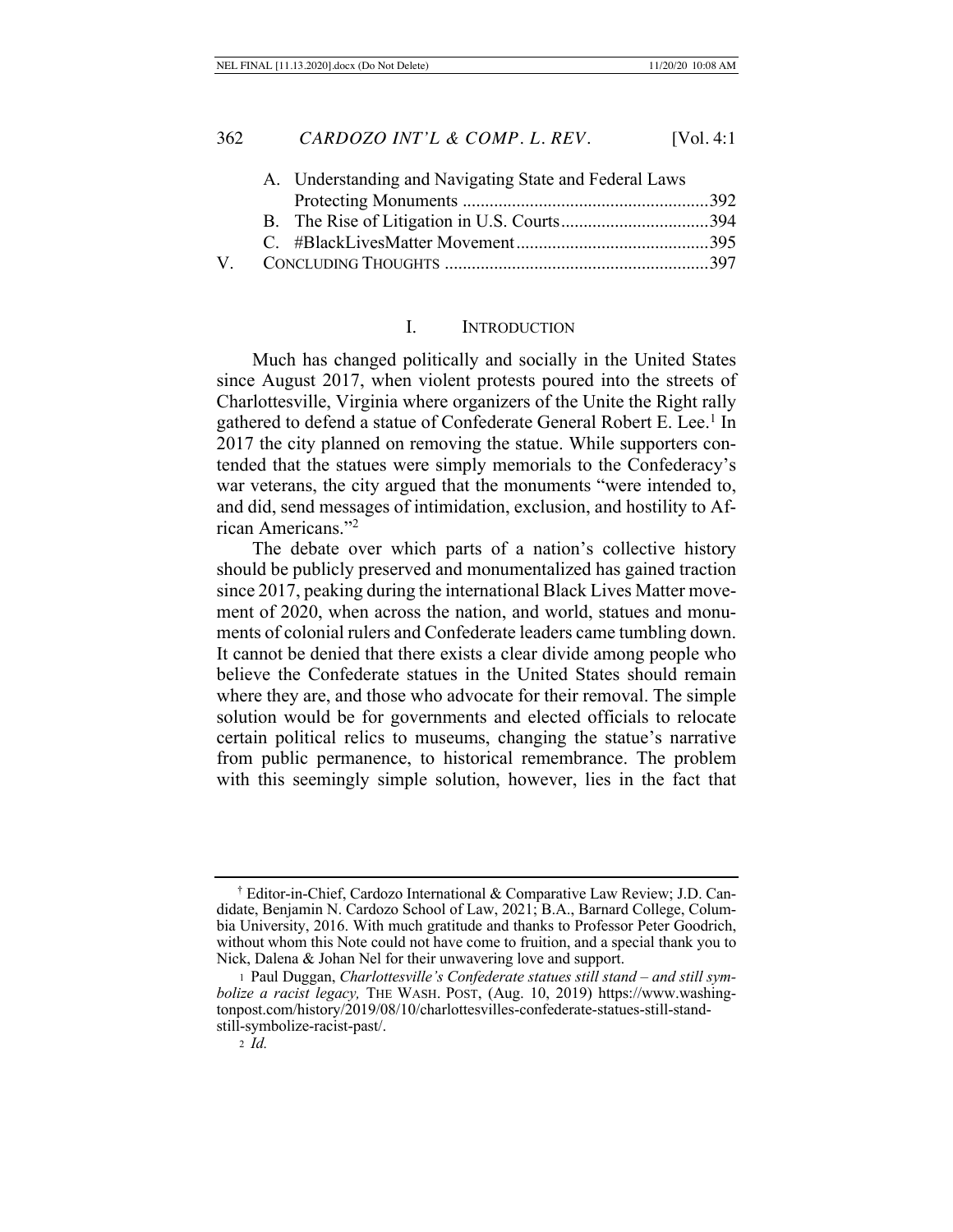Confederate monuments are protected by law in several states.<sup>3</sup> The laws protecting cultural heritage in the United States takes a preservationist approach without granting elected leaders the ability to act on behalf of their constituents' desires and address problematic monuments from a modern lens.

Virginia's laws, for example, are particularly antiquated and lack forward-thinking provisions in that its state law prohibits local authorities from removing a monument to a war veteran once erected. 4 Going further, they cannot "interfere" with it; nor "prevent…citizens from taking proper measures and exercising proper means for the protection, preservation, and care of the same."5 The statute is found at Va. Code §15.2-1812, which effectively goes as far as prohibiting any disturbance to these monuments to war veterans.<sup>6</sup> An enforcement provision was added in 2000, allowing any interested person to sue to recover damages for encroachments, in addition to any other legal remedies.<sup>7</sup> Laws like the ones found in Virginia protecting Confederate monuments arguably stifles a communities' political progress. While there is a dramatic focus on preserving the past, few legal options are provided for the future.

Domestic legislation has been implemented throughout the southern States to protect and preserve Confederate statues. Many see these draconian laws preventing the removal and alteration of statues and monuments as commemorating hatred and bigotry. The question is not necessarily whether the laws should change to permit the removal or alteration of these statues, but rather *how* the law should permit communities to navigate what options are available. The consensus that some of the statutes preventing removal now "need[] to go" is easier established than the consensus on what, specifically, "should go."8

6 VA. CODE ANN. § 15.2-1812 (West 2019).

<sup>3</sup> *See Confederate Monuments Are Protected by Law in Several States,* WXII 12 (Jul. 10, 2020), https://www.wxii12.com/article/confederate-monuments-law-protection/33078480#.

<sup>4</sup> THE MONUMENT FUND, https://www.themonumentfund.org/the-law-suit (last visited Feb. 6, 2020).

<sup>5</sup> *Id.*

<sup>7</sup> *Id*. There is also a criminal vandalism statute protecting monuments at VA. CODE ANN. §18.2-137 (prohibiting defacing, damaging, or removing monuments). *See* VA. CODE ANN. §18.2-137 (West 2019).

<sup>8</sup> Sarah Fenton, *AHA Plenary: "The Confederacy, Its Symbols, and the Politics of Public Culture," January 7, 2016,* AHA TODAY (Jan 9, 2016) https://www.historians.org/publications-and-directories/perspectives-on-history/january-2016/ahaplenary-the-confederacy-its-symbols-and-the-politics-of-public-culture-january-7- 2016.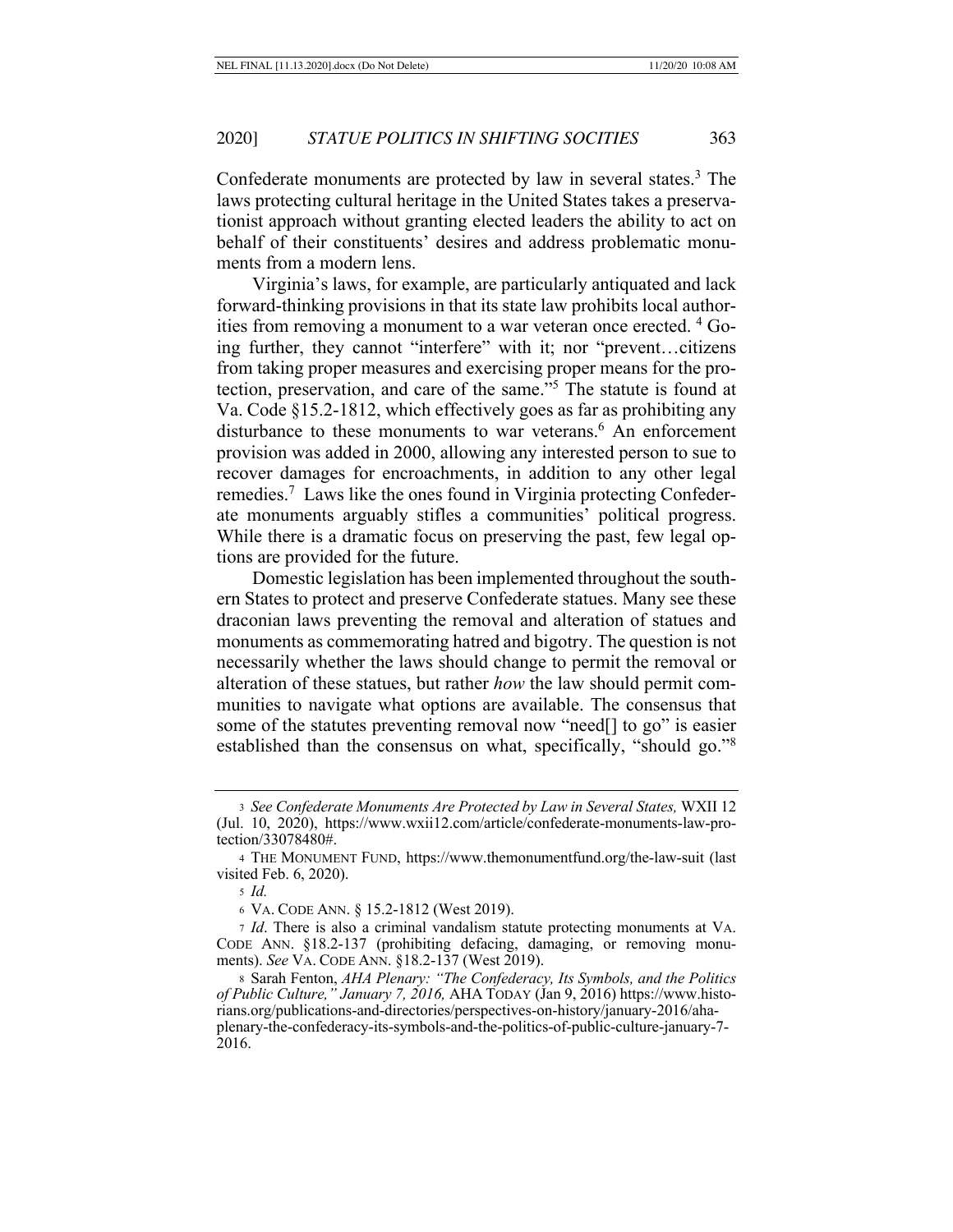UNC-Chapel Hill's Fitzhugh Brundage put it this way: there are statues "we should remove . . . and then there are those that we would perhaps want to reinterpret. And then there are those that we will probably end up deciding that we have to tolerate."9 Stone Mountain, for example, is the world's largest piece of exposed granite, into which massive carvings of Stonewall Jackson, Robert E. Lee, and Jefferson Davis on horseback were completed in 1972.<sup>10</sup> Brundage calls it an "elaborate shrine to white supremacy" but couldn't see a viable way to either demolish or transform it.<sup>11</sup> In light of certain immovable monuments, Brundage claims that we should embark on an "effort to revise the commemorative landscape of the south as part of a much larger project to create a more pluralist south."12 To do this, the United States must first and foremost revise legislation with a modern constitutional lens and look to the international stage for guidance on how to best remove, revise or alter politically problematic sculptures present in our public spaces.

## II. BACKGROUND

History is ultimately preserved in the culture we protect. Memorials are a part of the collective discussion and the individuals and events portrayed are not simply preserved, they are represented through "contingent and purposeful lenses."13 Cultural heritage is perceived as part of the "common heritage of mankind."14 The host state, acting as a keeper of the culture, bears the responsibility of protecting these historical treasures because of their location, but often humanity has a collective interest in the overall preservation.<sup>15</sup> John Schofield, a leading scholar on the ethics of cultural heritage, writes that it "[i]s the inevitability and universality of valued places filling our world that gives heritage strong social relevance and purpose."16 For example, in April of 2019, a fire ravaged the Notre-Dame Cathedral in Paris,

<sup>13</sup> Scott R. Stroud & Jonathan A. Henson, *Memory, Reconstruction, and Ethics in Memorialization*, 33 J. OF SPECULATIVE PHIL. 282, 283 (2019).

<sup>14</sup> *See* SHARON A. WILLIAMS, THE INTERNATIONAL AND NATIONAL PROTECTION OF MOVABLE CULTURAL PROPERTY (Oceana Publications, 1978).

<sup>15</sup> Kanchana Wangkeo, *Monumental Challenges: The Lawfulness of Destroying Cultural Heritage During Peacetime*, 28 YALE J. INT'L L. REV. 183, 186 (2003).

16 TRACY IRELAND, THE ETHICS OF CULTURAL HERITAGE 1 (Tracy Ireland & John Schofield eds., 2015).

<sup>9</sup> *Id.*

<sup>10</sup> *Id.*

<sup>11</sup> *Id.*

<sup>12</sup> *Id.*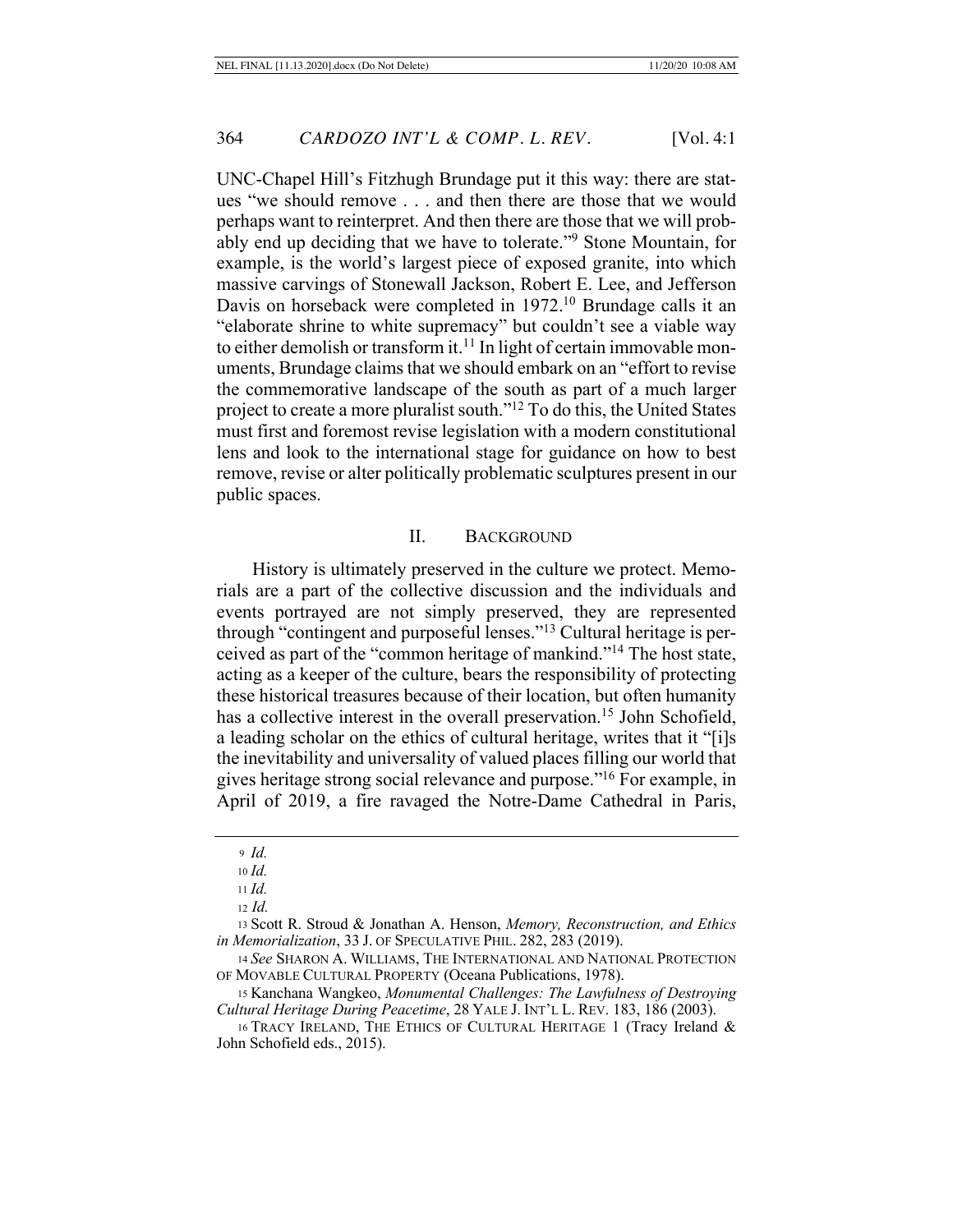France—arguably the most visited monument in France<sup>17</sup>—and in just 10 days after the fire, close to \$1 billion was raised, from donors around the world, to repair the site.18 Events such as these evidence the fact that cultural heritage is, to an extent, central to civilization's collective experience of the world, prone to eliciting deep and sentimental feelings from individuals with differing backgrounds.

The question then becomes, what do we do with our "dark heritage."<sup>19</sup> What if the memorials standing in our public squares and parks boast a history of inequality and oppression targeting specific groups of the population? Monuments and statues are typically symbols of triumphalism with a focus on the victors. However, should the historically oppressed have a say in whether these monuments have a home in modern society? When you approach heritage as an inherently ethico-political problem—where the effects of the past are transferred into the present, inevitably setting the stage for the future— it becomes evident that the culture society chooses to preserve often allows for the "possibility of an ethical rapprochement with the wounds of history."20

Statues and monuments inherently have a duty to preserve the archives of the past, which are meant to survive the destruction of time. In the United States, we are faced with the issue of what to do when those archives preserve or glorify the memory of an oppressive regime. Aristotle's ontological category of destruction encompasses the tendency of time to destroy what humans construct—a tendency which, he argues, must be acted against if humans are to 'grow.'<sup>21</sup> Memorials serve as a physical manifestation of remembrance, therein embodying a key aspect of growth.<sup>22</sup> It is with this that we accept the roots of conservation as being necessary for societal progress, and consequently turn to the law.

Over the years a complicated legal system of statutes and regulations have been developed and aimed at conservation. Public works

<sup>20</sup> Ireland, *supra* note 16, at 2.

<sup>21</sup> *Id.*

<sup>22</sup> *Id.*

<sup>17</sup> Christine Hauser, *A Guide to Our Notre-Dame Fire Coverage*, N.Y. TIMES (April 19, 2019), https://www.nytimes.com/2019/04/19/world/europe/notre-damecathedral-fire.html.

<sup>18</sup> Ciara Nugent, *Pledges Reach Almost \$1 Billion To Rebuild Paris' Notre Dame Cathedral,* TIME (April 17, 2019), https://time.com/5571518/notre-dame-donations/.

<sup>19</sup> Torgrim Sneve Guttormsen, *Is it right to destroy monuments over our dark past?*, SCIENCE NORWAY (May 13, 2018), https://sciencenorway.no/forskningnonorway-opinion/is-it-right-to-destroy-monuments-over-our-dark-past/1455939.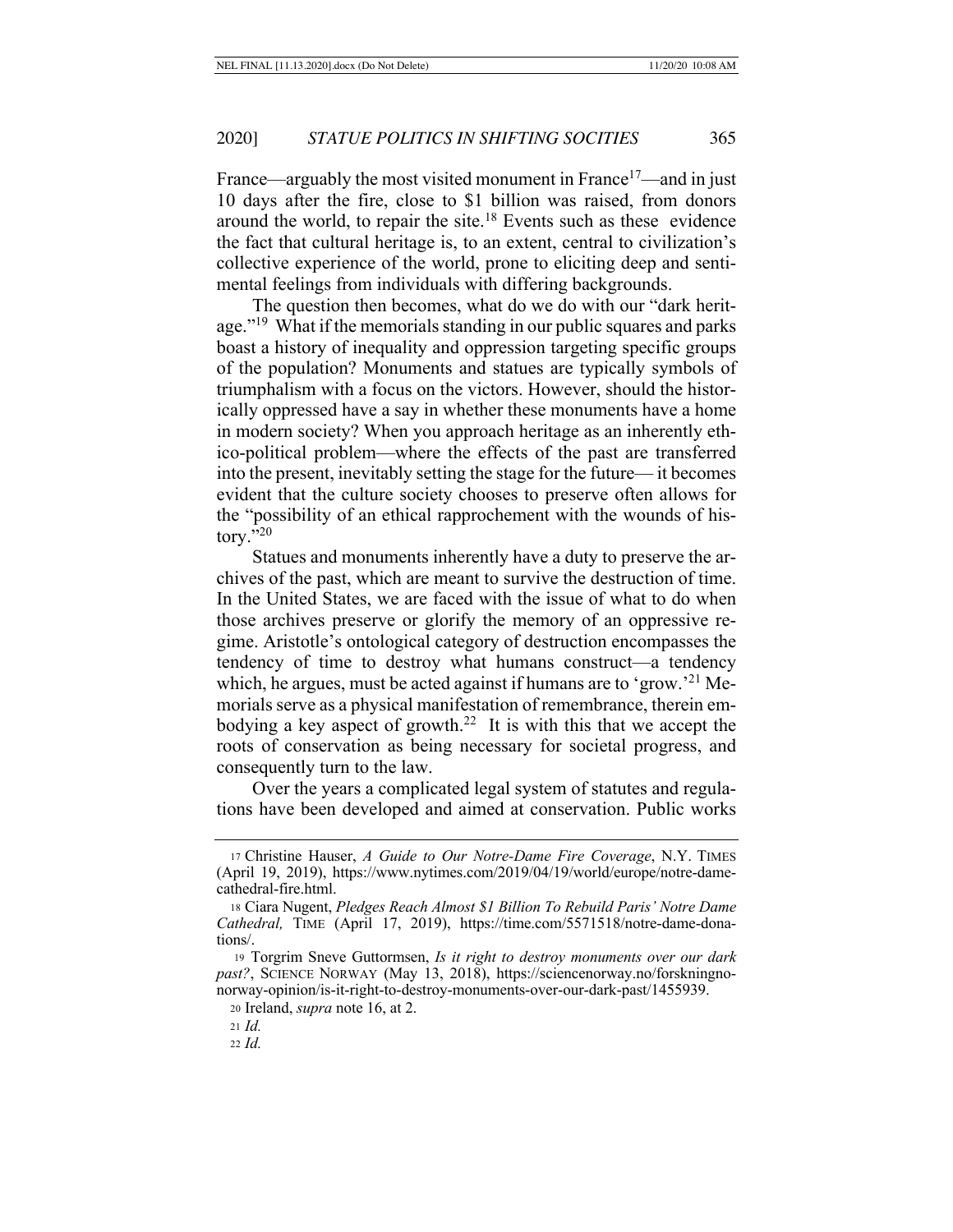memorializing individuals and historical events, which society believes worthy of recollection, are erected and integrated into our daily lives, and then protected by the local and state legislature. These laws protect against the possibility of erasing history. As the evolution of human consciousness is a continuous process, every historical site has an important story to tell, which arguably is meant to encourage patriotism, reinforce common social mores, and preserve a collective identity.<sup>23</sup> It is with this that we see the roots of conservation as being necessary for societal progress, as it is hard to imagine a future without the foundation of the past.

Roman monuments, for example, provide tangible evidence of the intentions of emperors and their administrations through erecting imperial propaganda and monumentalizing their achievements, which has become a key part of western culture.<sup>24</sup> The "we" involved in the act of remembering is complex and multifaceted, and therefore the choices and trade-offs involved in deciding whose values and memories are preserved should perhaps be re-evaluated.25 Ultimately, the questions at the forefront of the discussion are which monuments should be preserved for future generations? And what parts of history are worth memorializing?

The riots in the United States both for and against the removal of historical monuments shows that there is a need for knowledge on what to do with what we currently have.<sup>26</sup> Lawmakers have put a great deal of effort into ensuring the preservation and protection of the past, however very few options have been codified as to what elected officials may do when the presence of certain monuments are not conducive to a politically inclusive future. Even if preservation is key to progress, the international cases have proven that there comes a point where the presence of divisive statues do more harm than good for society as a whole, and it is at this point when it becomes necessary for a country to take legal steps to permit the removal and alteration of problematic public monuments.

<sup>23</sup> *5 Reasons Why We Should Preserve Heritage* Sites, GOUNESCO (July 5, 2014), https://www.gounesco.com/why-preserve-heritage-sites/.

<sup>24</sup> Steven L. Tuck, *The Expansion of Triumphal Imagery Beyond Rome: Imperial Monuments at the Harbors of Stia and Lepcis Magna,* 6 MARITIME WORLD OF ANCIENT ROME, 325 (2008).

<sup>25</sup> Scott R. Stroud & Jonathan A. Henson, *supra* note 13 at 283.

<sup>26</sup> Torgrim Sneve Guttormsen, *Is it right to destroy monuments over our dark past?* SCIENCE NORWAY (May 13, 2018), https://sciencenorway.no/forskningnonorway-opinion/is-it-right-to-destroy-monuments-over-our-dark-past/1455939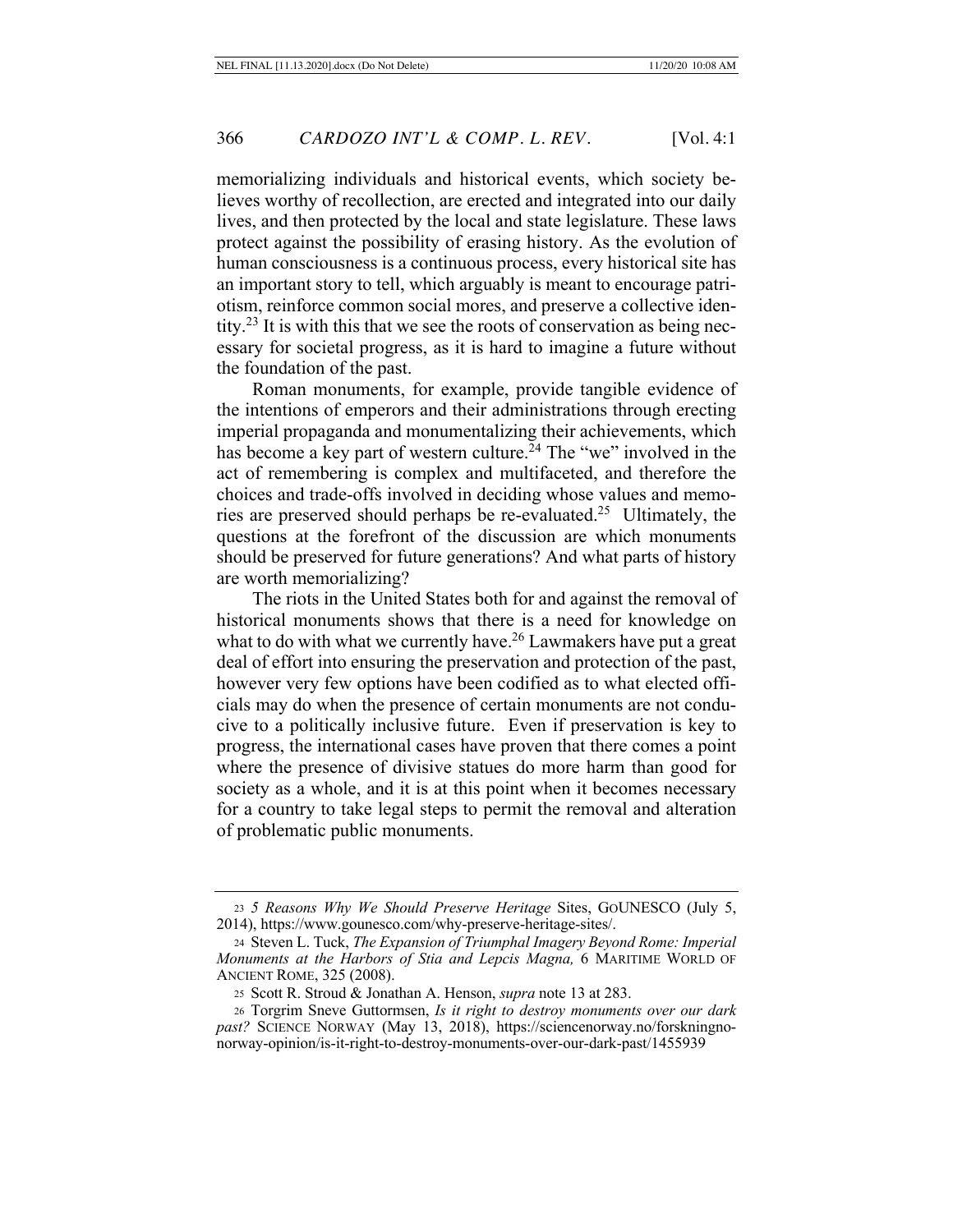## *A. Proven Debilitating Effects of the Presence of Confederate Statues in Southern States*

On February 6, 2017, the Charlottesville City Council voted to remove the statue of Robert E. Lee, a decision which elicited numerous riots and lawsuits.27 These riots ultimately peaked violently in August 2017, when several counter-protestors were severely injured. The protestors—organizers of "Unite the Right"—predominantly identify as white supremacists and neo-Nazis.28 The imagery associated with these events have become all too familiar to the American public. White supremacists who target minority communities are, more often than not, discovered to be in possession of, and empowered by, propaganda from past oppressive regimes—much like the statue of Robert E. Lee.29

Members of a neo-Confederate hate group, Identity Dixie, aided in the planning of the attack on the rally in Virginia, $30$  which elicited both a criminal investigation and a civil lawsuit against former Identity Dixie member Jason Kessler.<sup>31</sup> Kessler also belonged to the "Proud" Boys," a hate group comprising of self-described "Western

<sup>28</sup> Steve Hendrix, *'It's still hard to look at,'* THE WASH. POST, (Aug. 10, 2019) https://www.washingtonpost.com/graphics/2018/local/charlottesville-photographer-pulitzer-prize-photo/ (the protest soon took a bloody turn when a gray Dodge Challenger plowed into the crowd of counter-protestors injuring several, and killing Heather Heyer, a 32-year-old committed activist for racial equality).

<sup>29</sup> Hannan Adely, *'Nothing is Going to Stop Us Being Jewish': New York Community Rallies After Anti-Semitic 'Terrorism' Attack*, USA TODAY (Dec. 29, 2019), https://www.usatoday.com/story/news/nation/2019/12/29/monsey-stabbing-newyorkers-solidarity-hanukkah-attack/2771116001/ (the attacker was found in possession of anti-Semitic propaganda and symbols); Matt Zapotosky, *Charleston church shooter: 'I would like to make it crystal clear, I do not regret what I did,'* THE WASH. POST (Jan. 4, 2017), https://www.washingtonpost.com/world/national-security/charleston-church-shooter-i-would-like-to-make-it-crystal-clear-i-do-not-regret-what-i-did/2017/01/04/05b0061e-d1da-11e6-a783-cd3fa950f2fd\_story.html; Feliks Garcia, *Dylann Roof: The vile white supremacist that killed 9 black churchgoers*, INDEPENDENT (Jan. 11, 2017), https://www.independent.co.uk/news/world/americas/dylann-roof-death-sentence-had-to-do-it-white-supremacist-manifesto-who-is-he-a7520656.html (Dylann Roof was found with hoards of confederate propaganda, including memorabilia from the KKK).

<sup>27</sup> Amanda Lineberry, *Payne v. City of Charlottesville and the Dillon's Rule Rationale for Removal*, 104 VA. L. REV. ONLINE 45 (2018).

<sup>30</sup> Hatewatch Staff, *Identity Dixie Leaders Helped Plan Deadly* Rally, SOUTHERN POVERTY LAW CENTER, (July 26, 2019), https://www.splcenter.org/hatewatch/2019/07/26/identity-dixie-leaders-helped-plan-deadly-rally.

<sup>31</sup> Sines v. Kessler, No. 3:17-cv-00072, (W.D. Va. Aug. 9, 2019).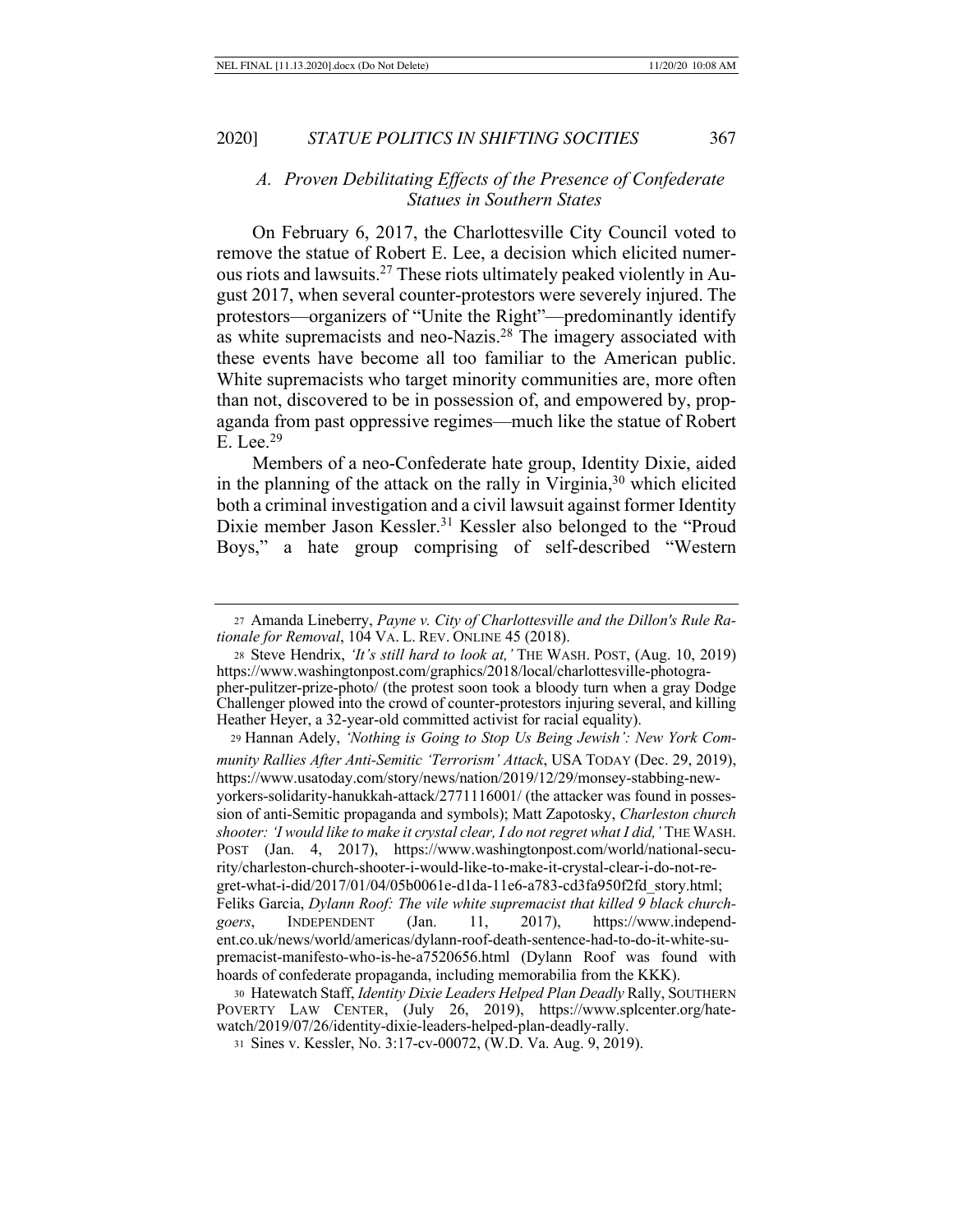chauvinists," and aided in securing the permits to hold the "Unite the Right" rally.<sup>32</sup>

As Kristin Layng Szakos,<sup>33</sup> a member of Charlottesville, Virginia's City Council, and ex-vice mayor, wrote:

Dozens of communities around the country, including New Orleans, Louisville, Dallas, and Baltimore, have removed Confederate statues in their public spaces and changed the names of countless schools and highways named for heroes of the Confederacy's Lost Cause. After the racist murders of nine worshipers at Emanuel African Methodist Church in Charleston, South Carolina, in 2015, and the violence at the Charlottesville Unite the Right Rally, they have determined that monuments to white supremacy have no place in their public spaces. But in Southern states with outmoded Confederate monument laws like Virginia's, localities have been prevented from acting. . . . Before the bloodshed in Charlottesville, many people didn't understand that memorials to the Confederacy were a threat to public safety.34

It is not a secret that these radical racist groups build their image using propaganda left behind by past organizations such as the KKK. Several perpetrators have online blogs and social media accounts flaunting images of oppressive and racist symbols.35 The existing Confederate statues only fuel their hateful fires.<sup>36</sup> It is in these facts and circumstances that we see how powerful symbolism and imagery can be. Even if there is not a direct causation, a correlation can likely almost always be drawn. Plenary chair and Yale historian David Blight

<sup>35</sup> *See* Frances Robles, *Dylan Roof Photos and a Manifesto Are Posted on Website,* N.Y. TIMES (June 20, 2015), https://www.nytimes.com/2015/06/21/us/dylannstorm-roof-photos-website-charleston-church-shooting.html.

<sup>36</sup> Sarah Fenton, *AHA Plenary: "The Confederacy, its symbols, and the politics of Public Culture,"* HISTORIANS, (Jan 9. 2016) https://www.historians.org/publications-and-directories/perspectives-on-history/january-2016/aha-plenary-the-confederacy-its-symbols-and-the-politics-of-public-culture-january-7-2016.

<sup>32</sup> Hatewatch Staff, *supra* note 30.

<sup>33</sup> Kristin Layng Szakos served eight years on the Charlottesville, Virginia, City Council from 2010 to 2017 (serving as vice mayor from 2014 to 2016). She chaired Virginia First Cities, co-chaired the national Youth, Education and Families Council, and served on the National League of Cities Council on Race, Equity and Leadership.

<sup>34</sup> Kristin Layng Szakos, *Why Virginians Deserve to Have Local Control over Confederate Monuments*, SALON (Jan. 17, 2020), https://www.salon.com/2020/01/17/why-virginians-deserve-to-have-local-control-over-confederate-monuments-partner/.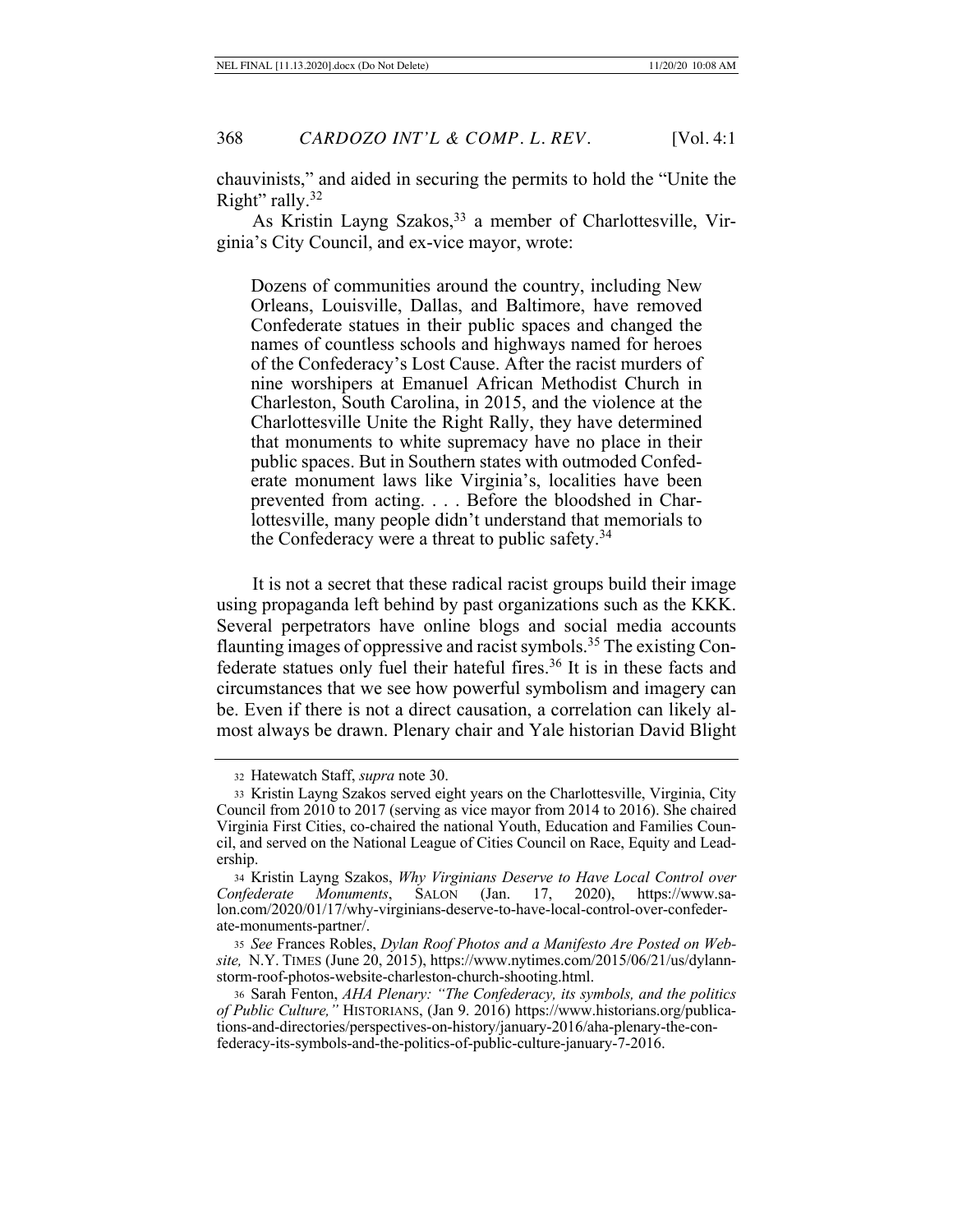noted that "in memorialization, a loss is always more interesting than victory."37 With that said, one hopes that our days of memorial building will one day be behind us.38

## *B. The Role of International Law and Foreign Actors in Arriving at the Appropriate Solution for Domestic Courts and Legislatures*

It is difficult to argue against the notion that the growing domestic unrest coupled with the involvement of these statues and monuments in domestic terror schemes,<sup>39</sup> proves the need for statutory reform to allow the uniform alteration or removal of Confederate monuments in the United States. The particular shortcomings of the legal channels currently available to citizens negatively affected by the presence of these monuments—i.e., in public parks, and throughout communities—affirms that domestic laws fall short of adequate remedies for the citizens of the United States. To begin, domestic laws should be re-interpreted in light of contemporary applications of the Constitution while also drawing insight from international legal norms. Customary international law, coupled with a contemporary application of domestic constitutional law, will provide the best forum within which states plagued by the presence of oppressive symbols can achieve restorative justice.

When we look to the global stage for guidance, it appears that generally nations have been amenable to efforts behind removing statues and monuments commemorating discrimination, hatred, and violence. With that said, it seems as if international cultural heritage management has been as much about what should not be preserved and displayed in public spaces, as about what should be. Destruction, whether by conscious demolition or natural decline, should therefore be a permissible part of cultural heritage management.<sup>40</sup> This can be permitted under the notion that the presence of monuments from totalitarian and oppressive past regimes impede a nation's growth.

<sup>37</sup> *Id.*

<sup>38</sup> *Id. See also* Kristin Layng Szakos, *supra* note 34.

<sup>39</sup> *See generally,* Harry Blain, *Should We Fight a War on White Terrorism?*, FOREIGN POLICY IN FOCUS (Aug. 21, 2019), https://fpif.org/should-we-fight-a-waron-white-terrorism/.

<sup>40</sup> Torgrim Sneve Guttormsen, *Is it right to destroy monuments over our dark past?*, SCIENCE NORWAY (May 13, 2018), https://sciencenorway.no/forskningnonorway-opinion/is-it-right-to-destroy-monuments-over-our-dark-past/1455939.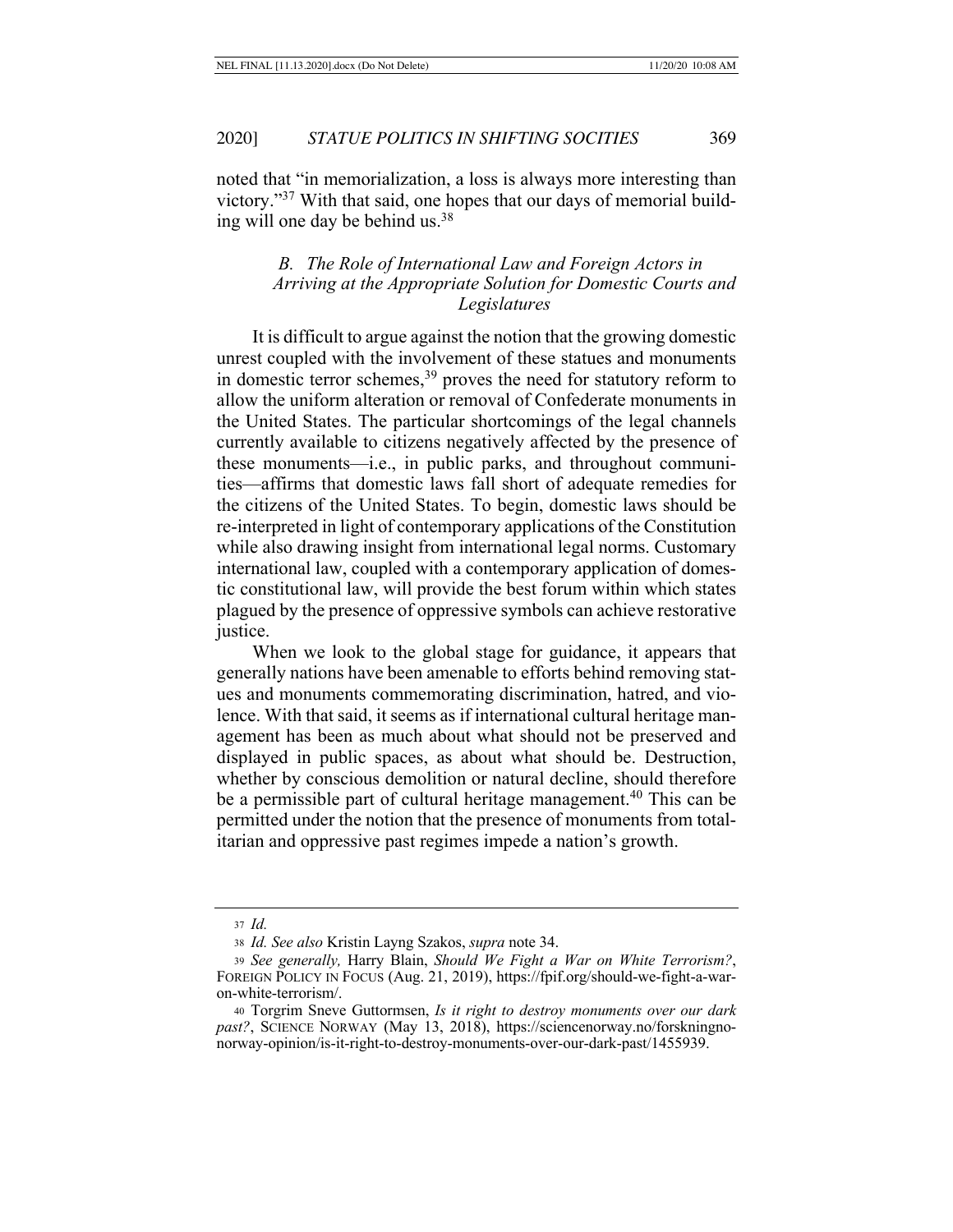It is for this reason that a joint analysis with international actors dealing with similar frustrations is effective in arriving at a comprehensive proposal for domestic US legislatures dealing with politically problematic statues, and there is certainly a domestic demand for change. Dallas Mayor, Mike Rawlings, stated in an interview in August 2017 that he doesn't like the Confederate monuments in the city's public spaces and considers them a "symbol of injustice" and divisive and "dangerous totems."41 Despite the growing consensus that the "dangerous totems" must go, there is no legal agreement about the monuments' fates in the United States.<sup>42</sup>

# *C. Method of Analysis*

This Note will look to the specific ways in which policy and decision-makers in the United States can act to mitigate the harm inflicted by statues and monuments left behind by an oppressive government, subsequently proposing a resolution that could work to uniformly resolve the tension around the presence of Confederate statues in public arenas. Acting within the intricacies of international cultural heritage law, it is important to analyze the state's actions in conjunction with both international and domestic norms. To families whose ancestors died during the Civil War, the statues are a tribute to lost loved ones; however, they are also symbols of Confederate America and therefore remain relics of repression that pay tribute to a white supremacist movement. $43$  In light of this dichotomy, it is valuable to look and see what other nations have done with their monuments of oppression.

<sup>42</sup> Yuliya Komska, *From 2017: How Germany handles monuments from Nazi and communist eras,* THE PHILA. INQUIRER (June 17, 2020), https://www.inquirer.com/philly/opinion/commentary/charlottesville-nazis-germany-communistsmonuments-trump-20170817.html-2.

<sup>43</sup> Josh Horwitz, *The way that Taiwan, India, and other countries deal with statues that symbolize ugly pasts,* QUARTZ (Aug. 18, 2017), https://qz.com/1056877/how-taiwan-india-and-others-dealing-with-statues-thatsymbolize-ugly-pasts/.

<sup>41</sup> Tristan Hallman, *Dallas Mayor Mike Rawlings calls Confederate monuments 'problematic' but isn't rushing tear them down,* DALLAS NEWS (Aug. 15, 2017) https://www.dallasnews.com/news/2017/08/15/dallas-mayor-mike-rawlings-callsconfederate-monuments-problematic-but-isn-t-rushing-to-tear-them-down/ (Mayor Rawlings additionally claimed he is hesitant to tear down the statues because of the divisive nature of the act, "It's easy to jump on the bandwagon and say 'tear it down' because it's frankly politically correct and in many ways it makes us all feel good. I feel that way," Rawlings said. "But I hesitate because I realize the city of Dallas is better, is stronger when we are united and not divided. My goal as mayor, my job as mayor, is to continue to unite our city.").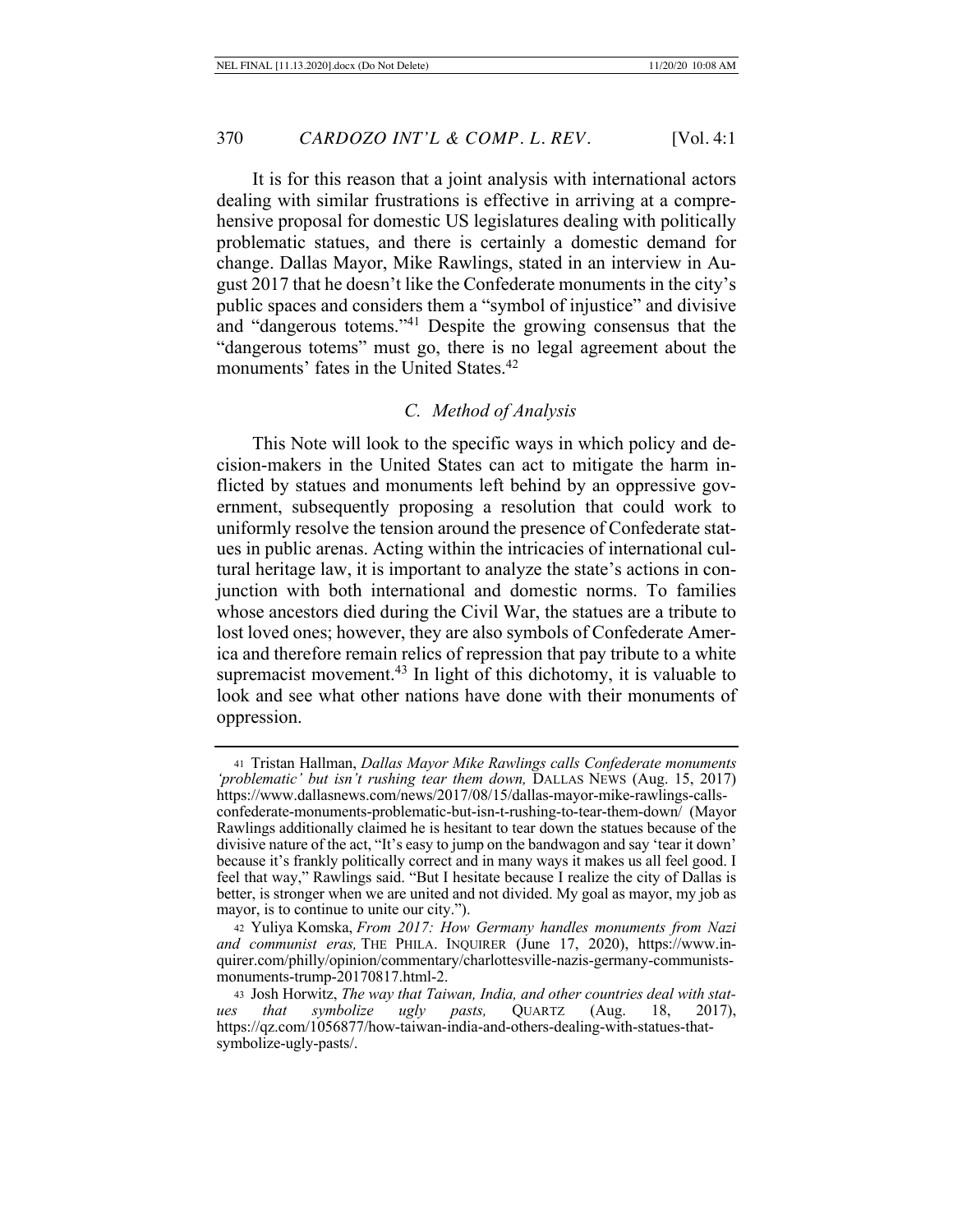Part II of this article will look deeper into policy, laws, norms and practices protecting cultural heritage on an international stage. Part III will then analyze individual international case studies which likely could provide an example for what United States decisionmakers can and should do about the Confederate monuments in the US, and finally Part IV will outline a proposal for United States policymakers based on the case studies discussed in Part III.

To understand how a State should go about the removal, alteration or modification of political and religious statues that convey problematic ideals, case studies of global participants—who through their own experiences have specific expectations about how to act—can be useful in revealing what the operational norms are in given situations.44 Even though a norm may not be codified in law, global participants may still have expectations about how to act.<sup>45</sup> It is in analyzing the actions taken by global actors that the United States decision-makers can better understand which circumstances excuse the destruction or alteration of cultural property. Reputationally speaking, it will give additional insight into how the world could likely react to certain decisions made regarding historic monuments in the United States, particularly with regard to what precedent the US's actions may set.

The greatest point of contention that will arise in the analysis of what United States decisionmakers should do with their Confederate monuments does not lie solely in the comparison with international actors, but rather in looking closely at the relationship between state and federal domestic laws and the Constitution. In several states, local governments face statutory restraints on removing or modifying these monuments.46 Several states within the U.S. have local state statutes governing and protecting statues. Some local governments have sought to remove or modify Confederate monuments in public spaces, but face statutory restraints on preventing removal or modification.<sup>47</sup> More specifically, some local governments must reckon with statutes designed to preserve the public display of these monuments in places of honor and respect.48 These "statue statutes" are frequently described as "impossible" barriers for local governments that wish to modify or

<sup>44</sup> Kanchana Wangkeo, *Monumental Challenges: The Lawfulness of Destroying Cultural Heritage During Peacetime*, 28 YALE J. INT'L L. REV. 183, 192 (2003). <sup>45</sup> *Id.*

<sup>46</sup> Zachary Bray, *Monuments of Folly: How Local Governments Can Challenge Confederate "Statue Statutes*", 91 TEMP. L. REV. 1 (2018).

<sup>47</sup> *Id.*

<sup>48</sup> *Id.*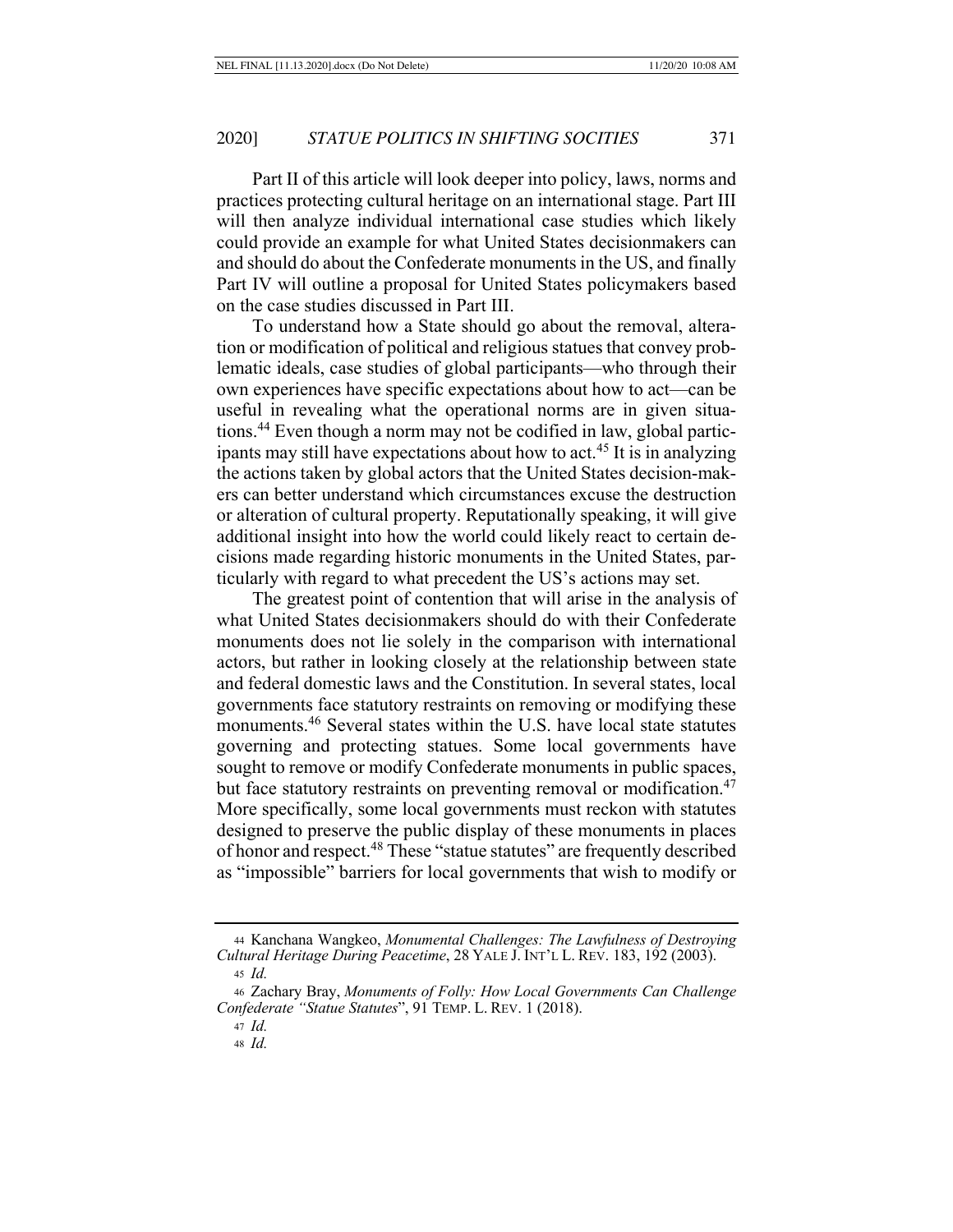remove Confederate monuments.<sup>49</sup> For example on February 6, 2017, the City Council in Charlottesville voted to remove the statue of Robert E. Lee.50 In response, numerous plaintiffs filed a lawsuit to prevent any changes to either Market Street (formerly Lee and Emancipation) or Court Square (formerly Jackson and Justice) Parks on the basis that these monuments were protected under state and local law.<sup>51</sup>

## *D. Overview and Key Terms*

UNESCO defines the term cultural heritage to encompass several main categories of heritage including tangible cultural heritage, which includes movable, immovable and underwater cultural heritage.52 The phrase "cultural heritage" is generally understood to describe objects inherited from past generations that relate to a society's cultural development.53 It includes monuments, groups of buildings, and sites, "which are of outstanding universal value from history, art or science."54 Throughout the article, the term will refer to tangible items of cultural value.

It is understandable that the view is sometimes expressed that 'things' are not as important as human beings, and that consideration of the fate of objects should always be secondary to that of the alleviation of human suffering.55 Yet UNESCO is constantly confronted by the pleas of people who are physically suffering, to assist them in efforts to save their cultural heritage, for their suffering is "greatly increased" by the destruction of what is dear to them.<sup>56</sup> As previously discussed, cultural heritage represents a nation's history, community, and effectively, their identity, and preservation is sought, not for the

<sup>53</sup> *See id.*

<sup>49</sup> *Id.*

<sup>50</sup> Amanda Lineberry, *Payne v. City of Charlottesville and the Dillon's Rule Rationale for Removal*, 104 VA. L. REV. ONLINE 45 (2018).

<sup>51</sup> *Id.*

<sup>52</sup> *What is Meant By "Cultural Heritage"?*, UNESCO (2019), http://www.unesco.org/new/en/culture/themes/illicit-trafficking-of-cultural-property/unesco-database-of-national-cultural-heritage-laws/frequently-asked-questions/definition-of-the-cultural-heritage/.

<sup>54</sup> Convention Concerning the Protection of the World Cultural and Natural Heritage, Nov. 16, 1972, T.I.A.S. No. 8226, 27 U.N.T.S. 37 [hereinafter World Heritage Convention] (emphasis added).

<sup>55</sup> Lyndel V. Prott, *Principles for the Resolution of Disputes Concerning Cultural Heritage Displaced During the Second World War, in THE SPOILS OF WAR: WORLD* WAR II & ITS AFTERMATH: THE LOSS, REAPPEARANCE, AND RECOVERY OF CULTURAL PROPERTY 225 (Elizabeth Simpson ed., 1997).

<sup>56</sup> *Id.*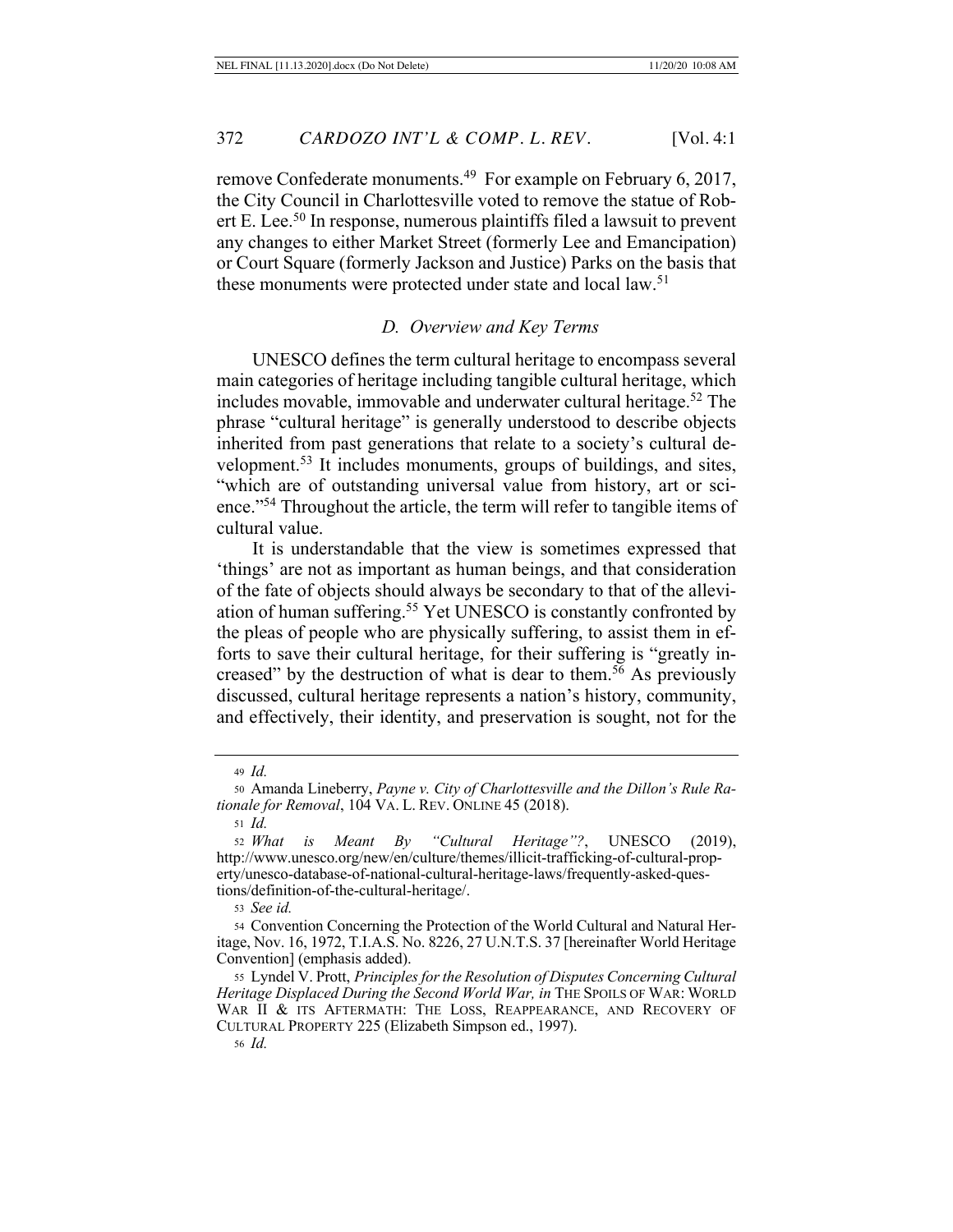sake of the objects, but for the sake of the people who derive meaning from their presence.<sup>57</sup> Legislative and government officials must understand that there is likely a weight associated with the Confederate statues for many US citizens, particularly in light of defining individual and collective identity, if the initiative to amend the laws surrounding the removal of the statues is to be taken seriously.

## *E. Why Does this Matter? Understanding the Associative Value and its Ties to Iconoclasm*

It is important to understand why cultural heritage is valuable in light of asking whether or not it is worth preserving, especially when there is an association with suffering.58 As noted earlier, the category at issue here, and most inclined to include monuments and statues, falls under immovable tangible cultural heritage. Triumphal arches, columns, and other monuments have been built to commemorate military victories, sacrifices and other events of civic importance. A monument, by definition, is a structure that is designed as a means of expression.59 A key aspect to understanding the value of monuments and statues is through the concept of associative value.

Associative value refers to the tangible link that cultural heritage provides to the past.<sup>60</sup> People feel connected to certain objects, structures and monuments because they are driven by a need for "historical continuity and social identity," which they derive from the association with particular relics.<sup>61</sup> Statues and monuments are essentially erected to commemorate a certain *zeitgeist*, speaking to a group's common experience, which then forms the basis of group identity. $62$ 

Monuments to the Confederacy and former Confederate figures have been prominently displayed in parks, courthouse squares, and other public spaces of many American towns and cities for many

<sup>57</sup> *Id.*

<sup>58</sup> As part of human activity, Cultural Heritage produces tangible representations of the value systems, beliefs, traditions, and lifestyles. As an essential part of the culture as a whole, Cultural Heritage contains these visible and tangible traces from antiquity to the recent past. *See* Culture in Development, *What is Cultural Heritage*  (2019), http://www.cultureindevelopment.nl/cultural\_heritage/what\_is\_cultural heritage.

<sup>59</sup> Zachary Bray, *supra* note 46, at 14.

<sup>60</sup> William D. Lipe, Value and Meaning in Cultural Resources*, in* HENRY CLEERE ED., APPROACHES TO THE ARCHAEOLOGICAL HERITAGE 4 (1984).

<sup>61</sup> *Id.* at 5.

<sup>62</sup> *Id.* at 5.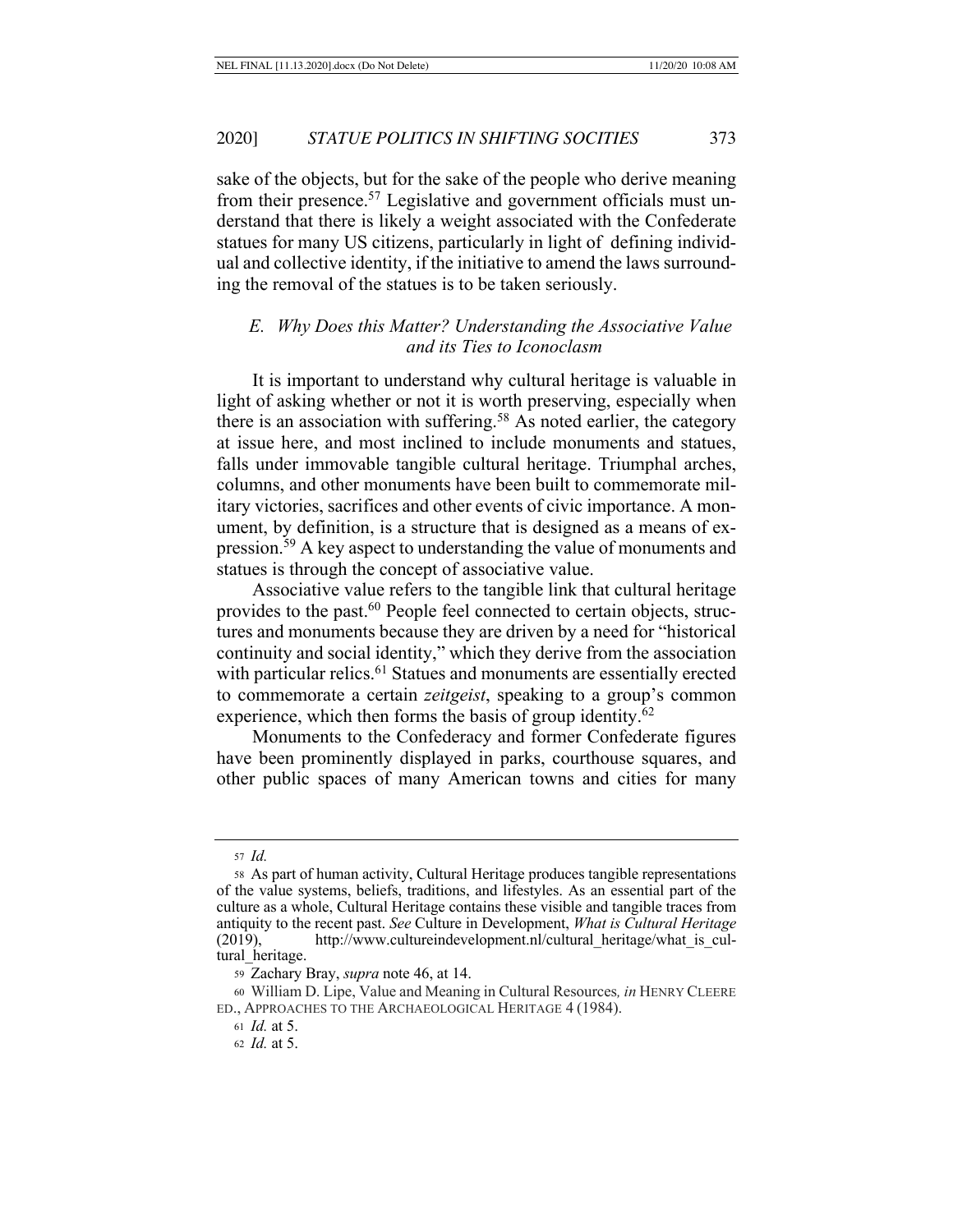years.63 There is little doubt that, to an extent, their presence is inextricably linked with patterns of institutionalized racism, including but not limited to the rise of Jim Crow, in the United States.64 In recent years, the continued display of these monuments has given rise to intense controversy and outbreaks of violence,<sup>65</sup> and in response, some local governments have pursued options of removal or modification, only to face statutory roadblocks.<sup>66</sup> Again, as stated these "statue statutes" are barriers for local governments that wish to modify or remove harmful monuments.<sup>67</sup> Commemorative monuments, such as statues or battlefields, are meant to unify by evoking the common experiences of a heterogeneous society.68 The associative value of cultural property leads to its symbolic power and the emotional connection that people then feel towards it. In many instances, cultural heritage becomes an icon representing certain states, groups or beliefs.<sup>69</sup> Which leads the conversation to the concept of iconoclasm.

Iconoclasm is the destruction of icons due to the belief that the images are imbued with an unacceptable symbolic significance, or rather an unacceptable associative value.<sup>70</sup> In the mind of the iconoclast, annihilating the image is a way of destroying the associated message.<sup>71</sup> During the French Revolution, for example, the revolutionaries tried to destroy all artwork and monuments connected with the king to delegitimize the Ancién Regime.72 Similarly, when the Bolsheviks took control of Russia in 1917, they ordered the demolition of all pre-revolutionary monuments.73 The concept of iconoclasm, and the desired effect of eradicating a certain imagery in a shifting society, is not a novel notion.

70 KIFLE JOTE, INTERNATIONAL LEGAL PROTECTION OF CULTURAL HERITAGE 115-16 (1994).

<sup>71</sup> George Fitzherbert, *Icon Smashing—the Precedents*, BBC NEWS (Mar. 10, 2001), http://news.bbc.co.uk/2/hi/world/south\_asia/1211067.stm ("'The feeling was that people were attributing to the object, to the images—and this particularly applies to sculpture, which is the most realistic art form—they were attributing to the objects a power that is only God's,' said Dr. Aston [historian of the English Reformation].").

<sup>72</sup> *See generally,* William D. Lipe, *supra* note 60.

<sup>63</sup> Zachary Bray*, supra* note 46.

<sup>64</sup> *Id.*

<sup>65</sup> *Id.*

<sup>66</sup> *Id.*

<sup>67</sup> Zachary Bray*, supra* note 46*.*

<sup>68</sup> *Id* at 5.

<sup>69</sup> *Id* at 14.

<sup>73</sup> *Id.*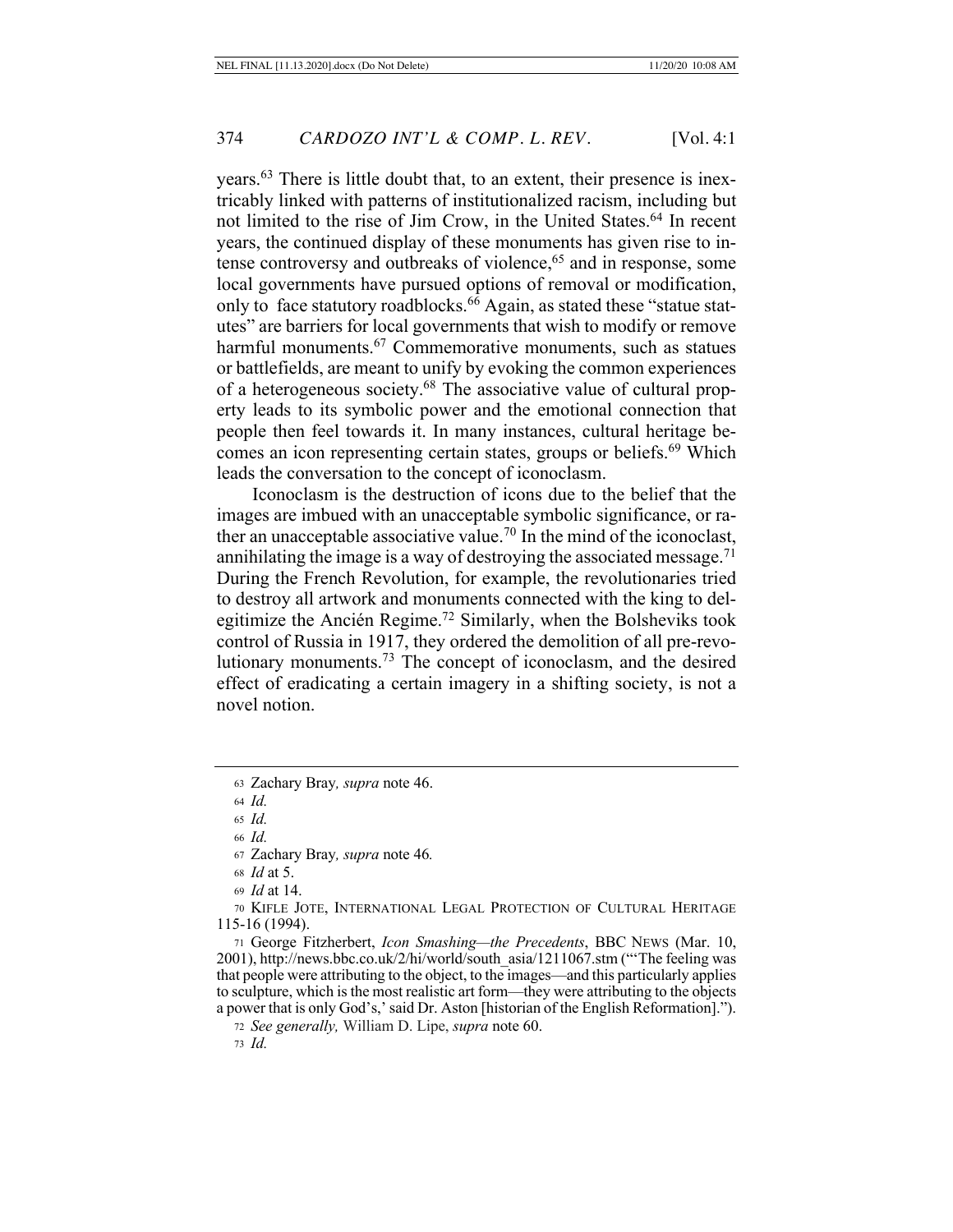## *F. Historical Context and Relevance in Light of the Current Legal Climate*

As now established, international and domestic laws are in place to protect cultural heritage, but controversies arise when governments face the prospect of removing, altering or destroying artifacts or relics, or even areas of protected land, that might fall under the cultural heritage umbrella. To give a procedural example, a federal judge rejected the Trump administration's bid to dismiss lawsuits challenging the constitutionality of a 2017 decision to downsize two sprawling national monuments in Utah.74 On December 4, 2017, then-President Donald Trump issued a proclamation to modify Bear Ears National Monument in Utah by replacing it with two smaller monuments.<sup>75</sup> In Proclamation 9558 of December 28, 2016, exercising his authority under section 320301 of Title 54, United States Code (the "Antiquities Act"), President Barack Obama established the Bears Ears National Monument in the State of Utah, reserving approximately 1.35 million acres of Federal lands for the care and management of objects of historic and scientific interest identified therein.76

On grounds that the statute allows the President to reserve parcels of land with the limits being "confined to the smallest area compatible with the proper care and management of the objects to be protected,"<sup>77</sup> President Trump argued that the boundaries of the monument should be modified to exclude nearly 1.2 million acres of land that he feels are unnecessary for the care and management of the objects to be protected within the monument.78 Three separate lawsuits, filed by scientists, conservation and historic preservation organizations, and Native American tribes in December 2017, argued that only Congress, not the president, has the power to reduce the size of national monuments in the United States<sup>79</sup>

<sup>74</sup> Brady McCombs, *Trump administration loses bid to dismiss monument lawsuits,* THE WASH. POST: BUSINESS (Oct. 1, 2019), https://www.washingtonpost.com/business/trump-administration-loses-bid-to-dismiss-monument-lawsuits/2019/10/01/203ce57e-e48d-11e9-b0a6-3d03721b85ef\_story.html.

<sup>75</sup> Donald Trump, *Presidential Proclamation Modifying the Bears Ears National Monument*, WHITEHOUSE (Dec. 4, 2017), https://www.whitehouse.gov/presidentialactions/presidential-proclamation-modifying-bears-ears-national-monument/.

<sup>76</sup> *Id.*

<sup>77</sup> 54 U.S.C.A. § 320301 (West 2014).

<sup>78</sup> Brady McCombs*, supra* note 75.

<sup>79</sup> Hopi Tribe v. Donald J. Trump, No. 17-cv-2590, 2019 WL 2494161 (D.D.C. Mar. 20, 2019).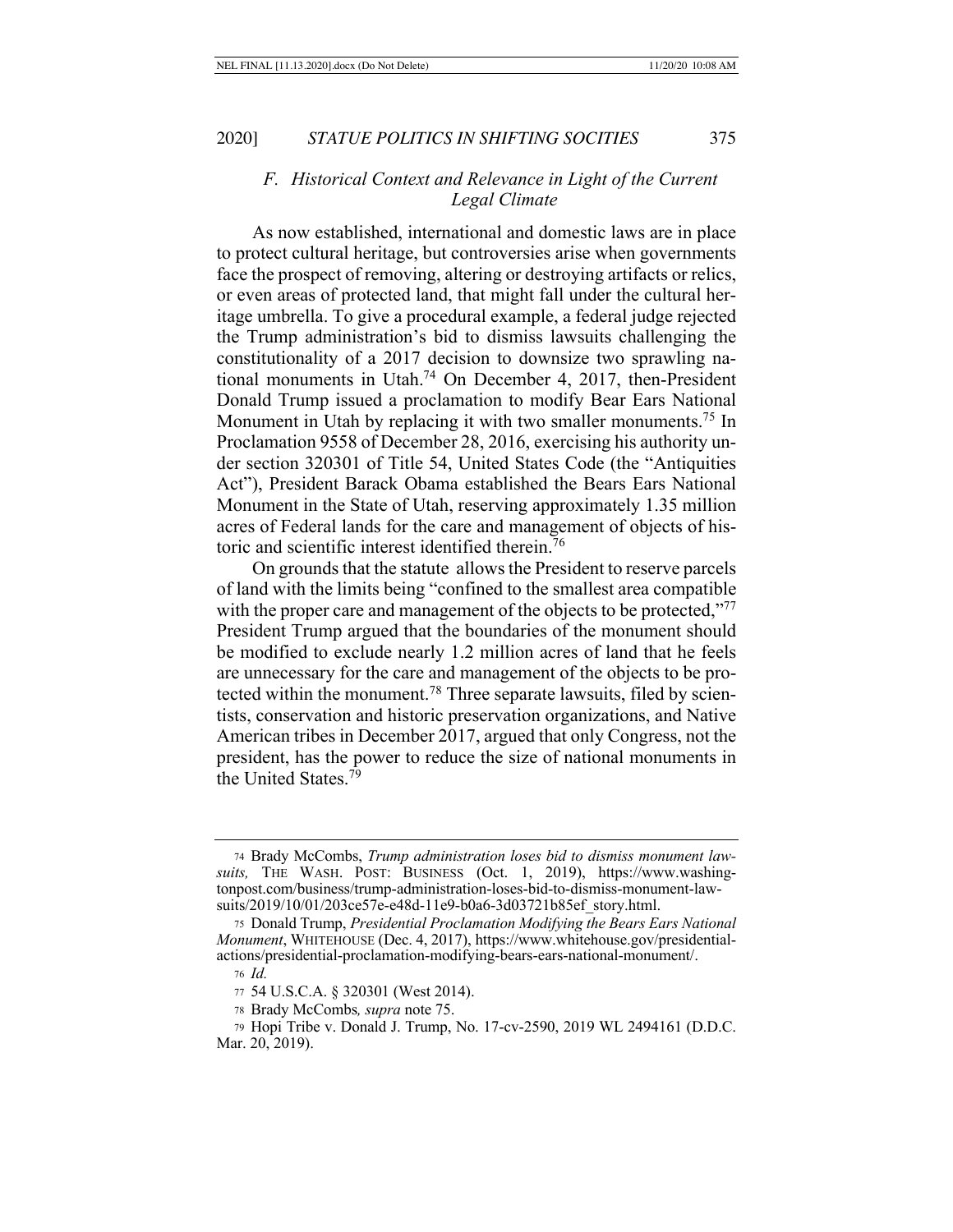The struggle surrounding who can alter or remove monuments is not a new concept, but rather is substantiated by historical practices in the United States. In 1938, when asked by President Franklin D. Roosevelt whether he could abolish a national monument, Attorney General Homer Cummings claimed that the president had no such power.<sup>80</sup> That conclusion was the basis on which Congress reorganized the relevant parts of the laws relating to federal land management in the Federal Land Policy and Management Act of 1976.<sup>81</sup> Furthermore, it has been established that the president has no power to unilaterally abolish a national monument under the 1906 Antiquities Act.<sup>82</sup>

If this option is not exercisable by the President of the United States, the question then begs, who can? What legal mechanisms are in place to alter or remove controversial monuments. What can a state do with statues and monuments that "promote white supremacy and racism."83 Monuments have traditionally articulated historical and ideological concerns, directly addressing the citizen. In analyzing contemporary culture and the meaning of monuments, "monumentality has emerged as a generalized category that applies to all sorts of grandiose and emblematic structures [where] [t]he examination of this critical process becomes all the more urgent as the proliferation of monuments overwhelms the globalized, awe-driven public sphere."<sup>84</sup>

In the United States there are 1,747 monuments, place names and other symbols honoring the Confederacy.85 It can hardly be denied that many Americans struggle to live among reminders of a violent and oppressive past in addition to the popular attribution of these symbols to modern oppression and the race-related violence still terrorizing

<sup>80</sup> Robert D. Rosenbaum, *No, President Trump can't revoke national monuments,*  THE WASH. POST (March 29, 2017), https://www.washingtonpost.com/opinions/nopresident-trump-cant-revoke-national-monuments/2017/03/29/35e53336-10cd-11e7-ab07-07d9f521f6b5\_story.html.

<sup>81</sup> *Id.*

<sup>82</sup> *Legal Analysis of Presidential Ability to Revoke National Monuments*, NATIONAL PARKS CONSERVATION ASS'N (May 3, 2017), https://www.npca.org/resources/3197-legal-analysis-of-presidential-ability-to-revoke-national-monuments#sm.00001fbs81qyiif8lr9fmk842ibga.

<sup>83</sup> Debra McKinney, *Stone Mountain: A Monumental Dilemma,* S. POVERTY L. CTR. (Feb. 10, 2018), https://www.splcenter.org/fighting-hate/intelligence-report/2018/stone-mountain-monumental-dilemma.

<sup>84</sup> *Discussions in Contemporary Culture: Monuments, Monumentality, Monumentalization*, DIA https://www.diaart.org/program/program/monuments-monumentality-monumentalization (last visited Aug. 27, 2020).

<sup>85</sup> *Whose Heritage? Public Symbols of the Confederacy*, S. POVERTY L. CTR. (Feb. 1, 2019) https://www.splcenter.org/data-projects/whose-heritage.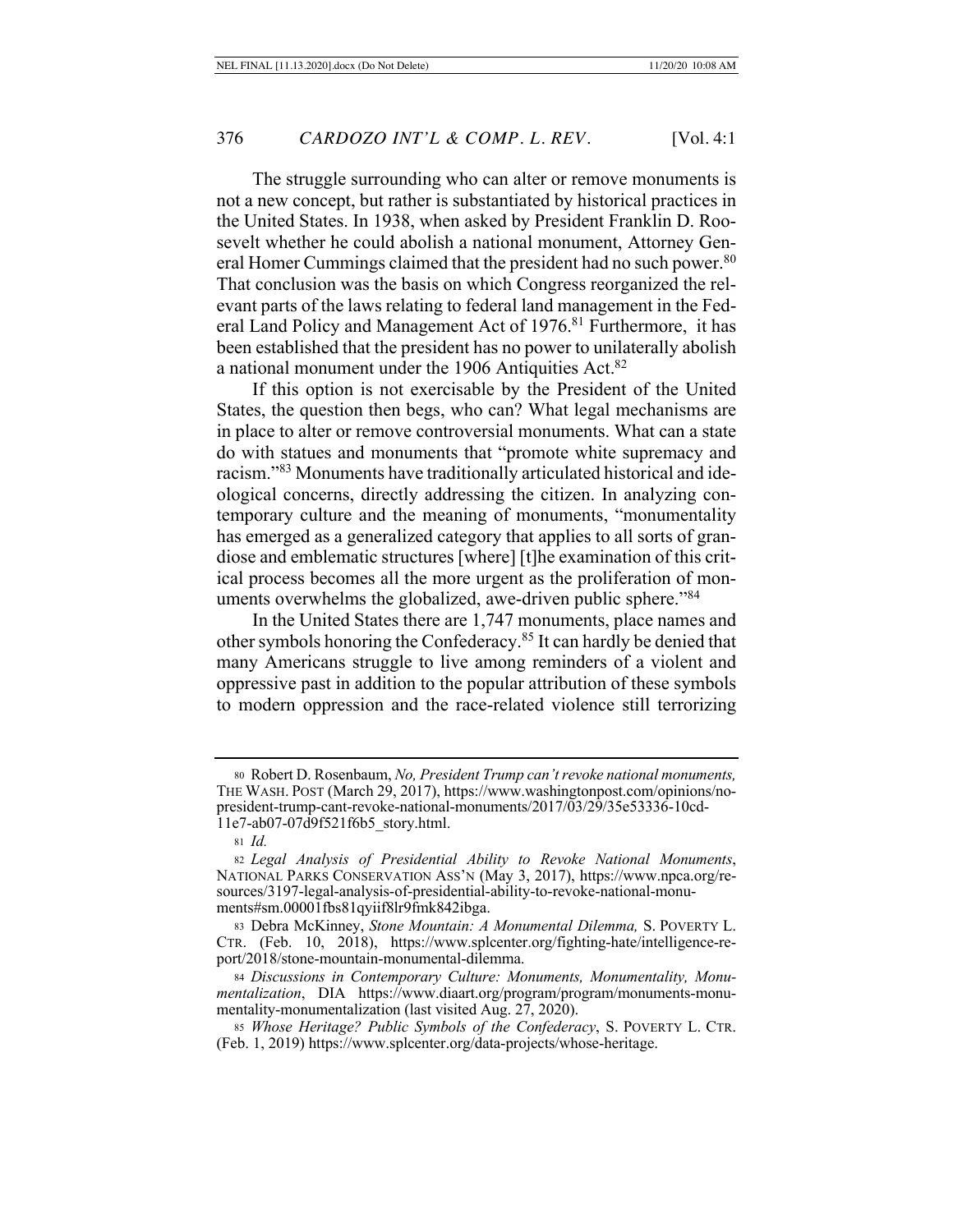American.86 Activist Richard Rose states that "[e]very monument is a celebration of something, a person's life or some significant event. [Confederate monuments] represents a celebration of the attempt to maintain slavery as an institution in America."87 The largest monument is etched into Stone Mountain outside of Atlanta. Bigger than Mount Rushmore, the high-relief carving of Robert E. Lee, Jefferson Davis, and Stonewall Jackson dominates the landscape on the site of the 1915 revival of the Ku Klux Klan.<sup>88</sup> As Jennifer Allen stated in an interview with NPR, "[m]onuments are not static things that have a single narrative behind them  $\ldots$ " but rather things that we create.<sup>89</sup>

As mentioned before, on August of 2017 the city of Charlottesville, Virginia, was engulfed by violence as white nationalists and counter-protestors clashed in one of the bloodiest fights to date over the removal of Confederate monuments across the South.<sup>90</sup> After the rally at a city park was dispersed, a car bearing Ohio license plates plowed into a crowd near the city's downtown mall, killing a 32-yearold woman.91 Some 34 others were injured, at least 19 in the car crash.92

While most Confederate symbols are found in states that were part of the Confederacy, some are also found in more liberal parts of the country like California or New York, and even in Idaho, Arizona, and New Mexico, which were admitted to the Union after the end of

<sup>87</sup> McKinney, *supra* note 84.

<sup>88</sup> Beth D. Jacob, *Confederate Monuments That Remain,* ABA (May 16, 2019), https://www.americanbar.org/groups/crsj/publications/human\_rights\_magazine\_home/black-to-the-future/confederate-monuments/.

<sup>89</sup> Interview with Jennifer Allen**,** *What Our Monuments (Don't) Teach Us About Remembering The Past,* NPR (Aug. 23, 2017) https://www.npr.org/sections/codeswitch/2017/08/23/545548965/what-our-monuments-don-t-teach-usabout-remembering-the-past.

<sup>90</sup> Sharyl Gay Stolberg & Brian M. Rosenthal, *Man Charged After White Nationalist Rally in Charlottesville Ends in Deadly Violence,* N. Y. TIMES (Aug. 12, 2017), https://www.nytimes.com/2017/08/12/us/charlottesville-protest-white-nationalist.html.

<sup>91</sup> *Id.*

<sup>92</sup> *Id.*

<sup>86</sup> *See* Brigit Katz, *At Least 110 Confederate Monuments and Symbols Have Been Removed Since 2015*, SMITHSONIAN MAGAZINE (June 8, 2018), https://www.smithsonianmag.com/smart-news/least-110-confederate-monuments-and-symbols-havebeen-removed-2015-180969254/#5ZMXQz0chUKd6Mlp.99 ("In June 2015, a selfdescribed white supremacist named Dylann Roof shot and killed nine African-Americans at a historically black church in Charleston, South Carolina. In the aftermath of the mass murder, as photos emerged of Roof posing with the Confederate flag, a nation-wide movement began to remove public tributes to Confederate heroes.").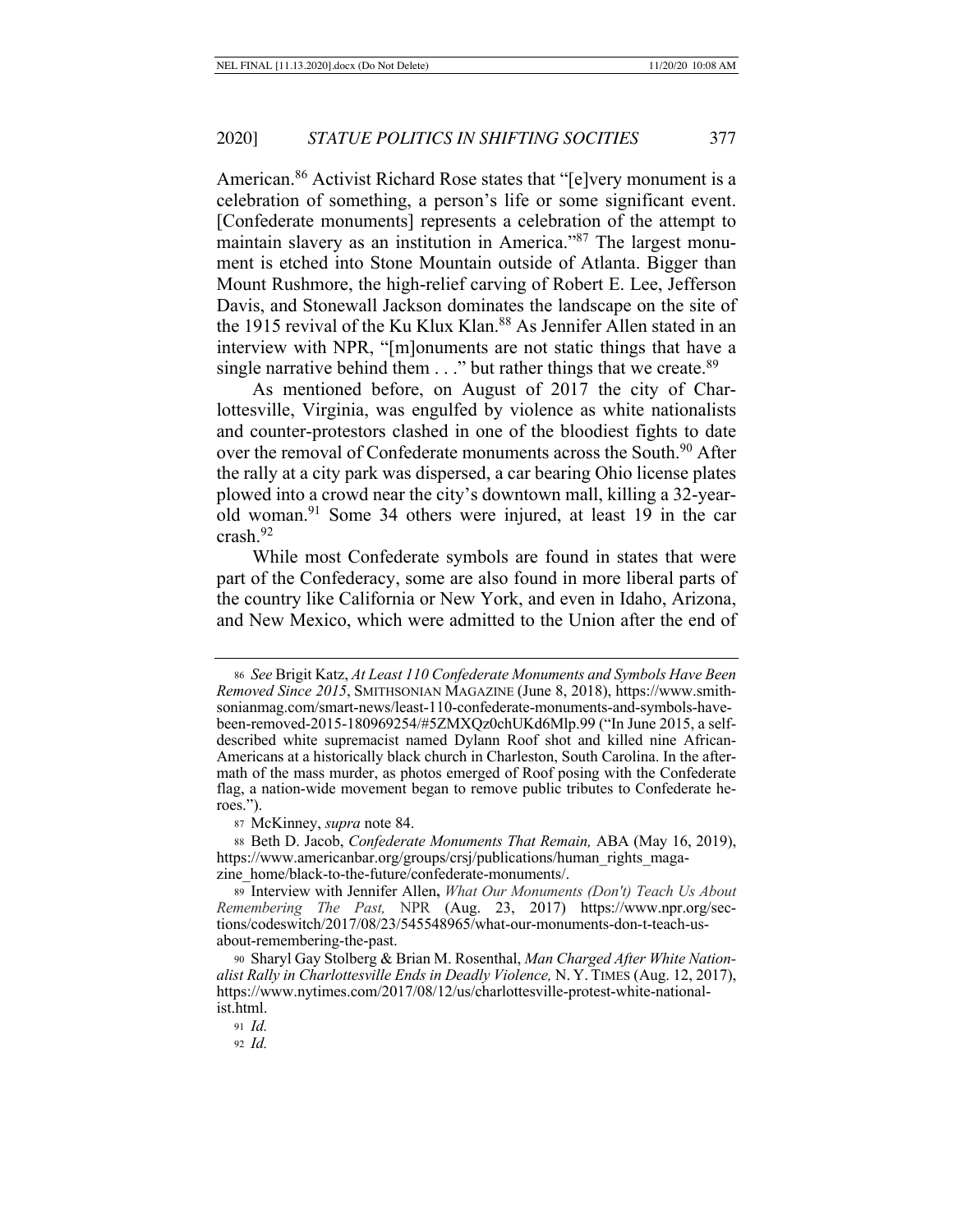the Civil War.93 In the case of *Pleasant Grove City, Utah v. Summum* Justice Alito wrote, "There may be situations in which it is difficult to tell whether a government entity is speaking on its behalf or is providing a forum for private speech, but this case does not present such a situation. Permanent monuments displayed on public property typically represent government speech. Governments have long used monuments to speak to the public."<sup>94</sup> He continues to explain that when a government arranges for the construction of a monument, it does so "because it wishes to convey some thought or instill some feeling in those who see the structure."95 If left to the majority of the citizens in the United States it would seem that there is no room for monuments celebrating the Confederacy in modern society; however, there is still significant push back from both the states and private parties on this topic. For example, Alabama sued Birmingham in 2017 after municipal officials in the majority-black city erected a wooden box obscuring the inscriptions on a 52-foot-tall (16-meter-tall) obelisk honoring Confederate veterans making it clear that even alterations to Confederate symbols lead to legal discord.96

Alternatively, monuments to the "Lost Cause" in San Antonio and at the University of Texas at Austin can stay down after a ruling by the U.S. 5th Circuit Court of Appeals.<sup>97</sup> A three-judge panel ruled on Jan. 3, 2020 that the Texas Division of the Sons of Confederate Veterans and three individuals couldn't show their rights were violated or that they were personally harmed by the removal of the monuments.<sup>98</sup> "Their passion, however sincere, does not place them among

<sup>98</sup> McMahon v. Fenves, 323 F.Supp. 3d 874 (W.D. Tex. 2018), *aff'd*, 946 F.3d 266 (5th Cir. 2020).

<sup>93</sup> *Id.*

<sup>94</sup> Pleasant Grove City, Utah v. Summum, 555 U.S. 460, 470 (2009).

<sup>95</sup> *Id.*

<sup>96</sup> *Birmingham Fined Over Panels Around Confederate Monument*, AP NEWS (Jan. 24, 2020), https://apnews.com/b2c3a7f9f1cc5406a2d8a081b7ca4c6a ("Alabama sued Birmingham in 2017 after municipal officials in the majority black city erected a wooden box obscuring the inscriptions on a 52-foot-tall (16-meter-tall) obelisk honoring Confederate veterans.").

<sup>97</sup> Brett Barrouquere, *Confederate Monuments in Texas Can Stay Down, Court Rules*, S. POVERTY L. CTR. (Jan. 8, 2020), https://www.splcenter.org/hatewatch/2020/01/08/confederate-monuments-texas-can-stay-down-court-rules (The decision upheld two separate rulings by federal court judges in Texas. In both, the judges found that the Sons of Confederate Veterans and the members of the organization who sued lacked the legal standing to claim the removal of the statues violated their First Amendment rights. Sons of Confederate Veterans Texas Division spokesman Shelby Little and white supremacist attorney Kirk David Lyons, who filed the initial lawsuits, did not return email messages seeking comment).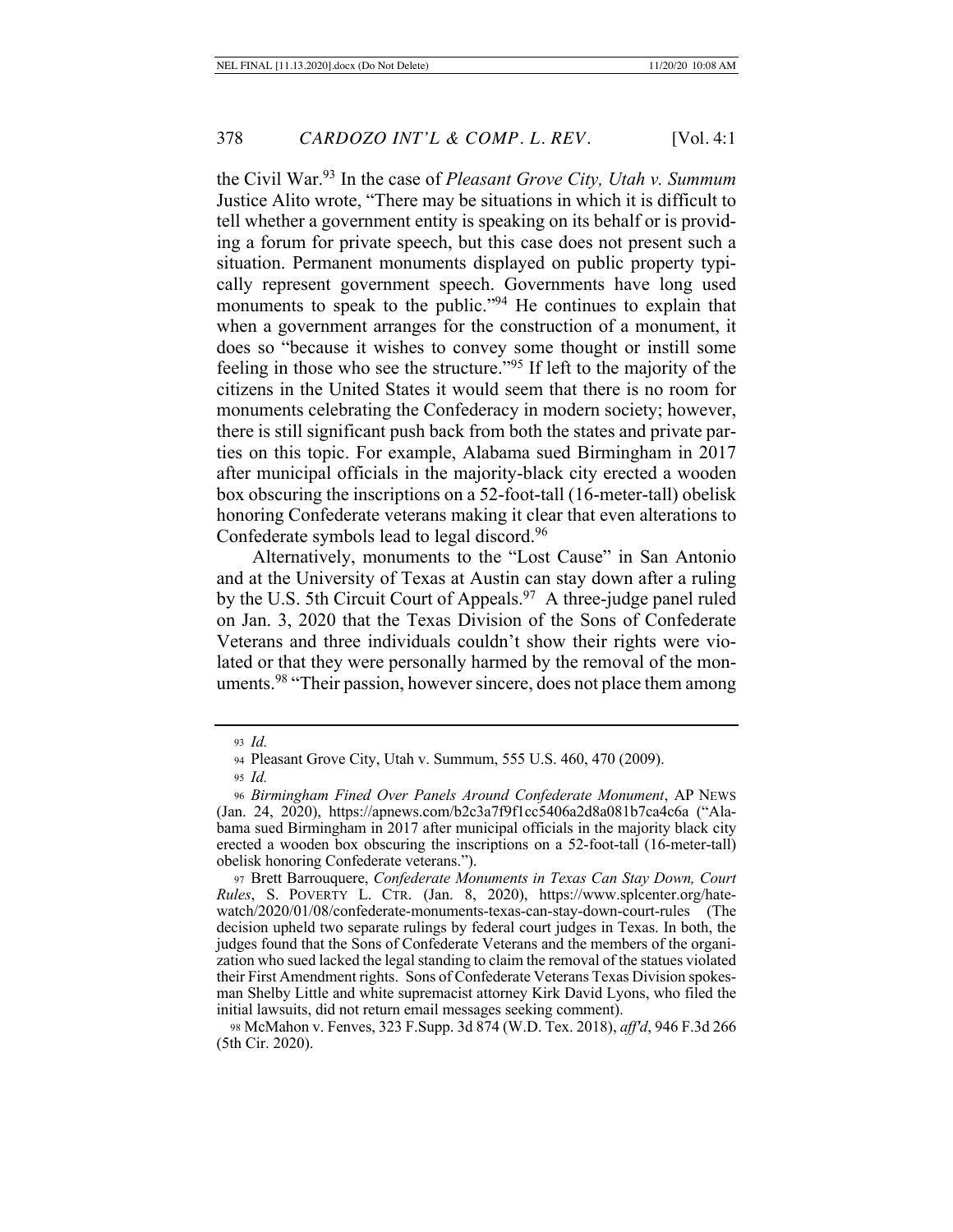the injured," Judge Edith Brown Clement wrote, joined by fellow judges Jennifer Walker Elrod and Stuart Kyle Duncan.<sup>99</sup>

The Confederate monuments still standing in the United States convey messages that are well understood. It is with that in mind that the argument over whether or not Confederate statues should exist in the public sphere was never really about the statues; "they're a proxy war about cultural erasure and how cultural memory materializes spatially."100 A monument that is commissioned and financed by a government body for placement on public land effectively constitutes government speech.101 Justice Frank Murphy outlined instances where "speech" may be curtailed, including "lewd and obscene, the profane, the libelous and the insulting or 'fighting' words—those which by their very utterances inflict injury or tend to incite an immediate breach of the peace."<sup>102</sup>

There are other, of course, other "peacetime threats" to cultural heritage, such as natural disasters, environmental degradation, tourism, and illicit trade—all constituting methods of removal without necessarily having to involve the law (an example of which will be seen in the case of Coronation Park in New Delhi, India)—but they are generally beyond the scope of this Article mainly because the state is not the one perpetrating the removal or destruction.<sup>103</sup>

## III. LOOKING BEYOND THE UNITED STATES: COMPARING DOMESTIC PRACTICES WITH THOSE OF INTERNATIONAL PLAYERS TO SHAPE U.S. POLICY

## *A. International Conventions and Agreements Protecting Cultural Heritage*

Since the mid-17th century the international community has felt the need to protect cultural goods, predominantly through the creation of international laws and initially as a response to times of war.104 The

<sup>99</sup> *Id.*

<sup>100</sup> Diana Budds, *The Fraught Future Of Monuments*, FAST COMPANY (Jan. 2, 2018), https://www.fastcompany.com/90155197/the-fraught-future-of-historicalmonuments.

<sup>101</sup> *See generally*, Pleasant Grove City v. Summum, 555 U.S. 460, 470 (2009).

<sup>102</sup> Beauharnais v. Illinois, 343 U.S. 250, 256 (1952) (citing Chaplinsky v. New Hampshire, 315 U.S. 568, 571–72, (1942)).

<sup>103</sup> Kanchana Wangkeo, *Monumental Challenges: The Lawfulness of Destroying Cultural Heritage During Peacetime*, 28 YALE J. INT'L L. REV. 183, 192 (2003).

<sup>104</sup> Katerina Papaioannou, *The International Law on the Protection of Cultural Heritage,* 7 IJASOS 257, 259 (2017).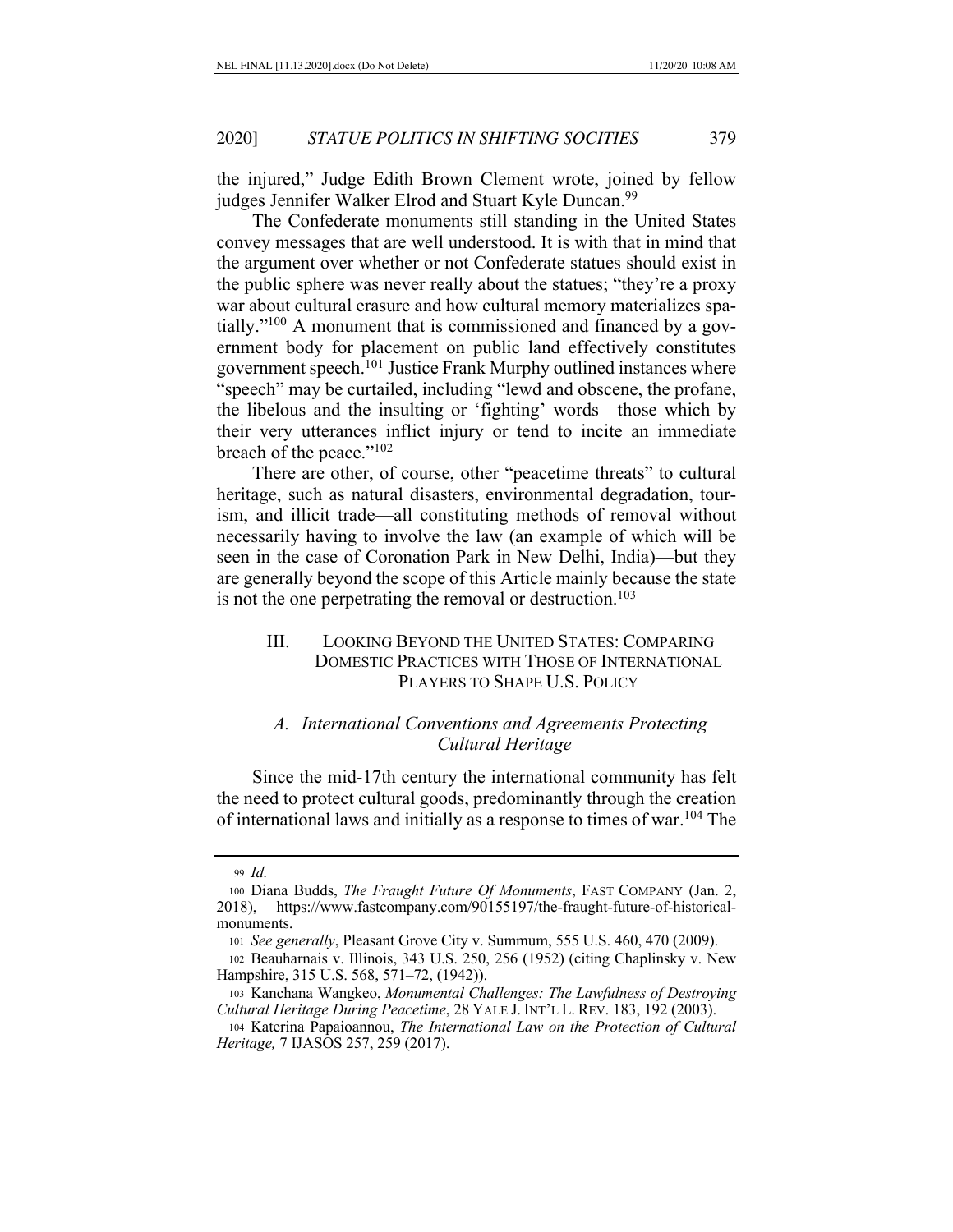first legislative regulation in a European country dates back to 1666 in Sweden with the enactment of such a law for the protection of their national monuments.105 By the end of the 19th century the majority of the rest of the European countries followed with the implementation of laws protecting their archeological and historical heritage.106 Similarly, in America in 1863 the "Lieber Code"<sup>107</sup> was the first attempt at implementing rules during a time of war for the protection of cultural goods; it then became the basis for the Brussels Declaration in 1874, the first international codification of this policy.108

The international law governing cultural property consists of multilateral treaties and customary international law. Because these have all emerged resulting from condemned acts or waves of destruction, they tend to promote cultural preservation above all else.<sup>109</sup> Through preserving culture, and implementing laws for its protection, the goal was to minimize human suffering. However, the preservation of monuments which lead to suffering, or inherently memorialized suffering, proves to be counterintuitive, effectively defeating the original purpose of the laws themselves. At the General Conference of the United Nations Educational, Scientific and Cultural Organization (UNESCO) meeting in Paris on October 17, 1972, UNESCO passed a convention which noted that "the cultural heritage and the natural heritage are increasingly threatened with destruction not only by the traditional causes of decay but also by changing social and economic conditions which aggravate the situation with even more formidable phenomena of damage or destruction . . ."<sup>110</sup>

The Convention further goes to state that given dangers threatening the destruction of cultural heritage, "it is incumbent on the international community as a whole to participate in the protection of the

<sup>108</sup> Katerina Papaioannou, *supra* note 104, at 259.

<sup>105</sup> *Id.* at 257-259.

<sup>106</sup> *Id.*

<sup>107</sup> The Lieber Code is sometimes referred to as the first modern codification of the laws of war (Humanitarian Law, International). Promulgated at the height of the American Civil War (1861–65), it proposed a set of rules to govern the conduct of hostilities by the United States armies ('Union' or 'North') against the Confederate States of America ('Confederacy' or 'South'). Named after its main author, Francis Lieber, the Code regulated a variety of legal issues, in particular, the interplay between military necessity and the principle of humanity.

<sup>109</sup> E. Perot Bissell V, *Monuments to the Confederacy and the Right to Destroy in Cultural Property Law,* 128 YALE L.J. 1130, 1136 (2019).

<sup>110</sup> *Convention Concerning the Protection of the World Cultural and Natural Heritage*, UNESCO (Nov. 16, 1972), https://whc.unesco.org/archive/conventionen.pdf.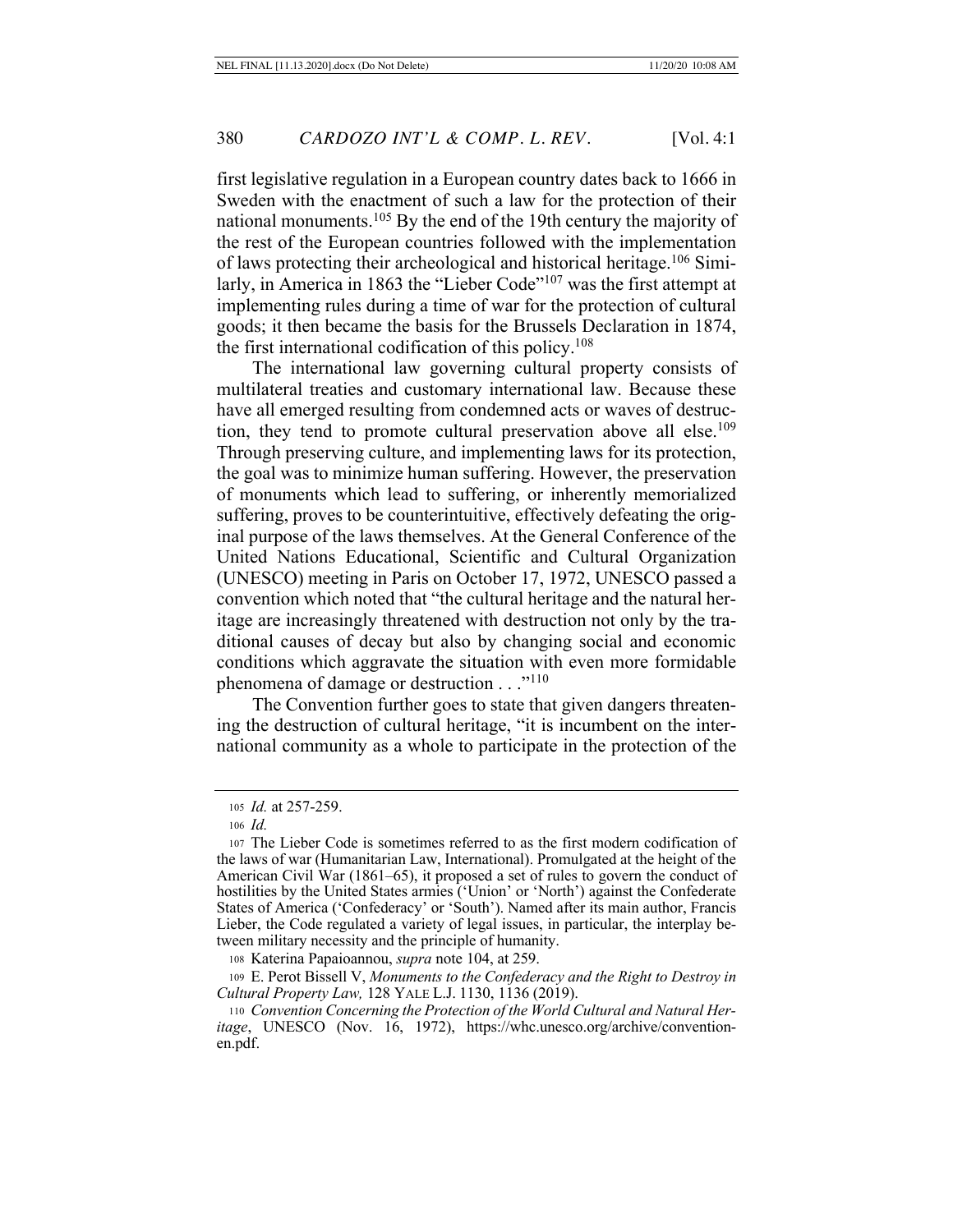cultural and natural heritage of outstanding universal value, by the granting of collective assistance which, although not taking the place of action by the State concerned, will serve as an efficient complement thereto."<sup>111</sup> The international legal community places great emphasis on the preservation of cultural heritage and property. Safeguard and respect are the watchwords of the Hague Convention for the Protection of Cultural Property in the Event of Armed Conflict and its two Protocols (1954 and 1999).<sup>112</sup> "Damage to cultural property belonging to any people whatsoever" is internationally recognized as "damage to the cultural heritage of all mankind."113

On March 24, 2017, the international community demonstrated that it was united in its determination to protect cultural heritage when the United Nations Security Council unanimously adopted Resolution 2347 which, "Condemns the unlawful destruction of cultural heritage, including the destruction of religious sites and artifacts, and the looting and smuggling of cultural property from archaeological sites, museums, libraries, archives, and other sites, notably by terrorist groups."114 However, understanding the underlying goals and core purpose of these laws and policies, to alleviate further suffering, a government should be permitted to destroy, remove or alter cultural heritage when it was erected in celebration of a violation of the customary international law of human rights.<sup>115</sup> With that said, a government cannot hide behind international laws protecting cultural heritage, when that cultural heritage violates the integrity and intent of the laws themselves.

In 1935, the preamble of the Treaty on the Protection of Artistic and Scientific Institutions—a Pan-American initiative also known as the Roerich Pact—formulated the idea that cultural property, which "form the cultural treasure of peoples" must "be respected and protected in time of war and peace."116 Another international declaration that follows this direction is the Declaration of Dresden 1982 themed

<sup>111</sup> *Id.*

<sup>112</sup> Catherine Fiankan-Bokonga, *A historic resolution to protect cultural* heritage, UNESCO (Mar. 24, 2017) https://en.unesco.org/courier/2017-october-december/historic-resolution-protect-cultural-heritage.

<sup>113</sup> *Id.*

<sup>114</sup> S.C. Res. 2347, ¶ 1 (Mar. 24, 2017).

<sup>115</sup> *See generally* E. Perot Bissell V, supra note 109.

<sup>116</sup> Catherine Fiankan-Bokonga, *A historic resolution to protect cultural* heritage, UNESCO (Mar. 24, 2017) https://en.unesco.org/courier/2017-october-december/historic-resolution-protect-cultural-heritage.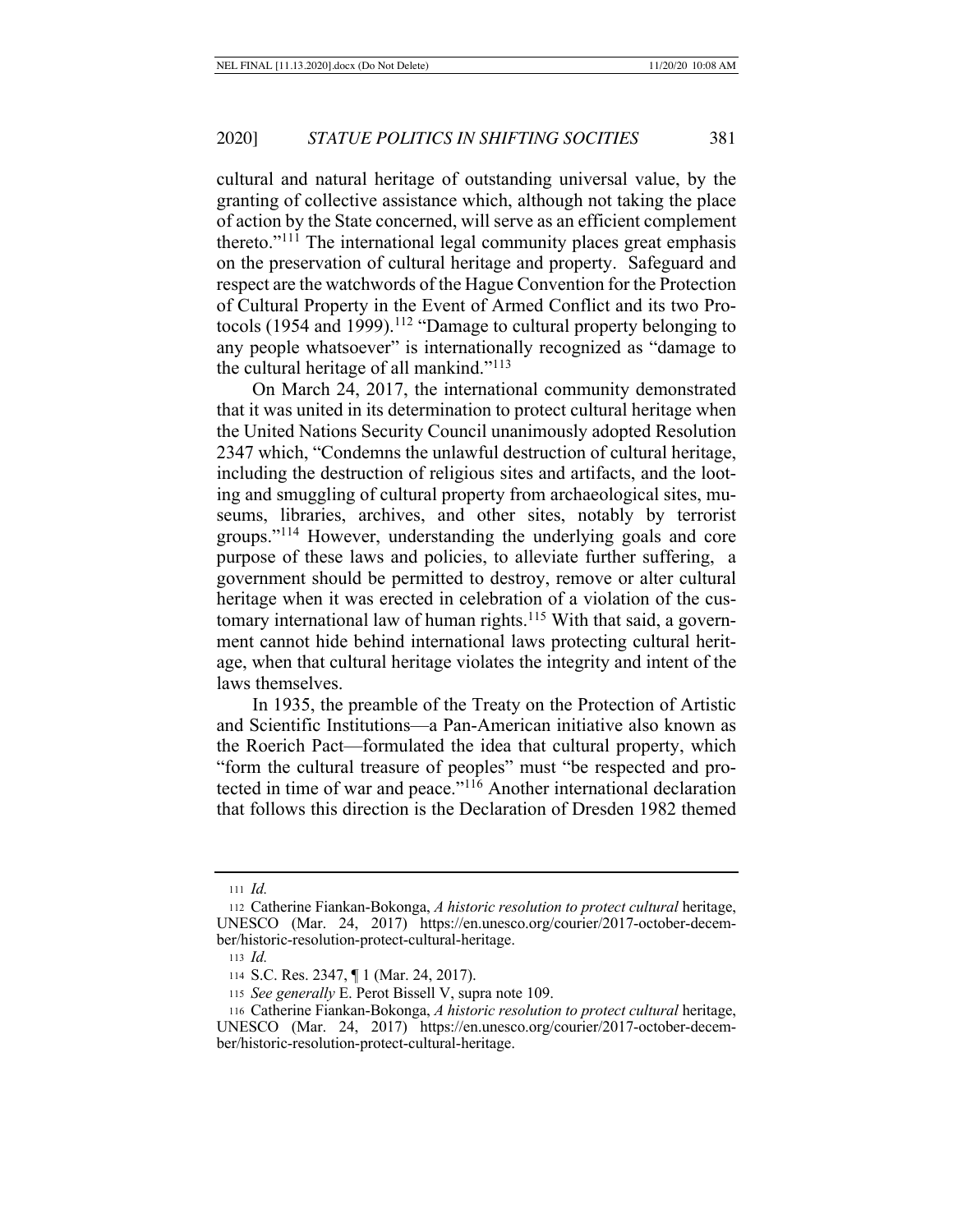"Reconstruction of Monuments Damaged by War."117 Formally described, customary international law is the body of law defined by the general practices of the states in the global community.118 Although customary international law does not create the same obligations as treaties, it nevertheless guides domestic states.119 The application of customary international law often depends on the interpretation by domestic legislatures and policymakers, and as a consequence, no two nations seem to approach the issue of what to do with problematic cultural heritage in the same way.

Interpretation…has its etymological roots in *interpatrari*, in mingling with or entering the discourse of the fathers. While the etymology is dubious, the concept is peculiarly applicable to legal interpretation, where the search for authority, for prior and precedent determinations, whether contained in code or judicial decisions, plays an inordinate role in the elaboration of meaning and the deciding of disputes.<sup>120</sup>

A major part of deciding what to do with memorials, and political public statues, depends on how societies interpret international law, in addition to what the work itself represents. This theme is outlined with regard to the removal of Apartheid-era statues in South Africa, the arguably purposeful neglect of colonial statues in India, and Norway's national struggle with the presence of Viking and Norse monuments. As we see *vis a vis* the international laws, treaties, and covenants established to preserve cultural property, there are in fact cases where it appears that the destruction of cultural property can serve powerful expressive, cathartic, and practical interests that are ultimately unrealizable by preservation alone.<sup>121</sup>

<sup>117</sup> Katerina Papaioannou, *supra* note 104, at 260*.*

<sup>118</sup> Statute of the International Court of Justice art. 38(1)(b), June 26, 1945, 59 Stat. 1055, 33 U.N.T.S. 993 (defining customary international law as "a general practice accepted as law").

<sup>119</sup> *See* E. Perot Bissell V, *supra* note 109, at 1138.

<sup>120</sup> PETER GOODRICH & MICHEL ROSENFELD, ADMINISTERING INTERPRETATION: DERRIDA, AGAMBEN, AND THE POLITICAL THEOLOGY OF LAW 1 (Fordham University Press, 1st ed. 2019).

<sup>121</sup> *See* E. Perot Bissell V, *supra* note 109.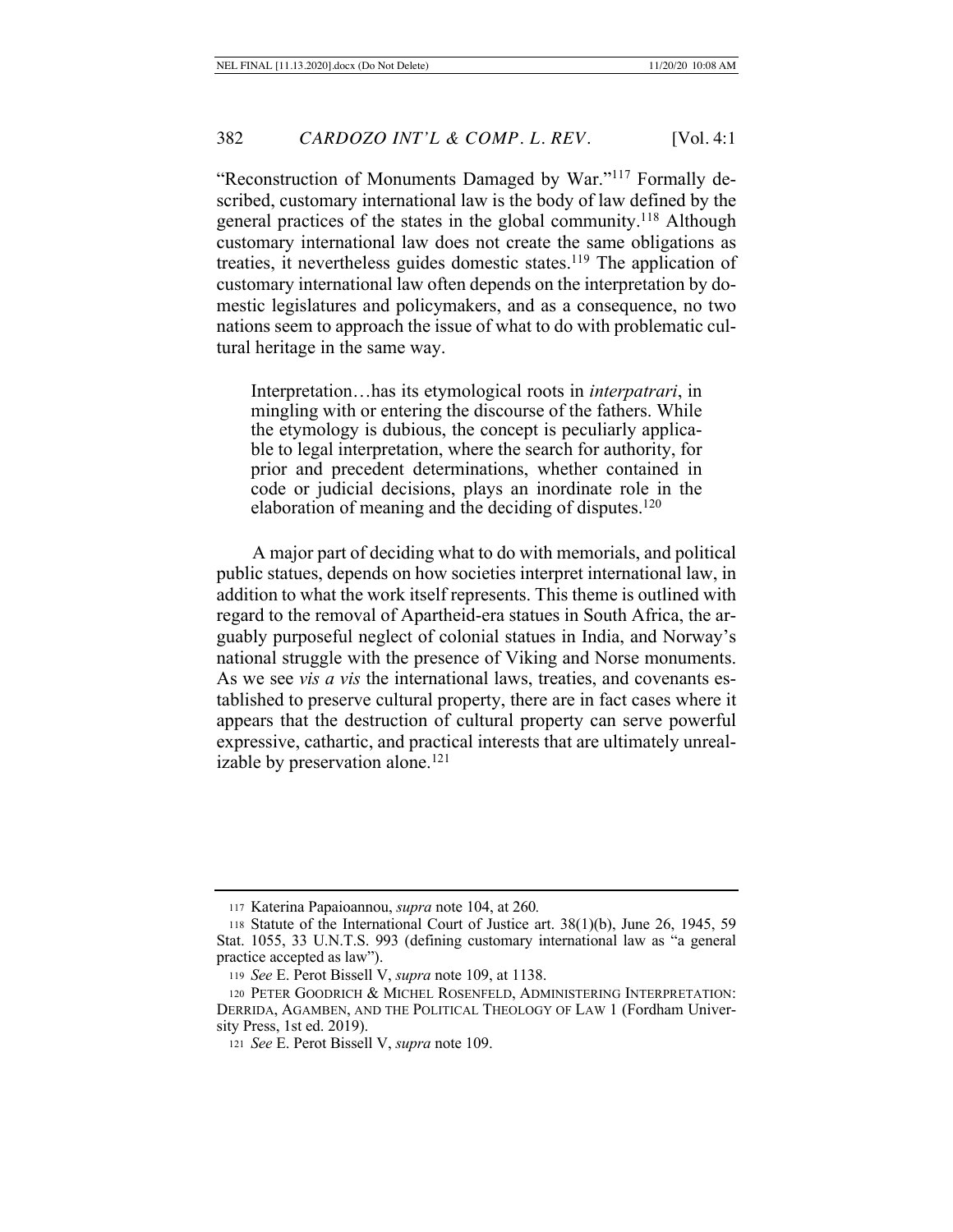## *B. South Africa and the Struggle to Safely Remove Apartheid-Era Monuments*

"Public memory" has many different definitions but is generally conceived of as the type of memory "that occurs in the open, in front of and with others."122 The United States has recently seen what the fight over memory looks like, with the growing debate over Confederate monuments and their place in the public sphere.<sup>123</sup> As stated, the United States is home to 1,747 Confederate symbols spread out over the nation.<sup>124</sup> Many of these statues were erected as symbols of white supremacy, monumentalizing colonialism. It is difficult to dispute the fact that Confederate statues in the United States convey messages on behalf of a Confederate government. For example, historians have noted that statues erected to Jefferson Davis<sup>125</sup> in New Orleans serves "to monumentalize the Confederacy, glorifying slavery, racism, white supremacy and oppression, and that they should no longer occupy prominent places within the city."126 Their presence today arguably inflicts injury and tends to incite breach of the peace, which directly violates and contradicts the intent and purpose of the laws preserving cultural property.

During travels through Atlanta and the Carolinas in 1931, W. E. B. Du Bois wrote of the "unavoidable and mutually reinforcing connection between the sheer number of physical monuments to the Confederacy in public spaces"—"awful things" that should have been dedicated "to the memory of those who fought to Perpetuate Human Slavery"—and the similar omnipresence of both "the rules of 'Jim-

<sup>126</sup> Amber Nicholson, *Jefferson Davis Monument,* NEW ORLEANS HISTORICAL, https://neworleanshistorical.org/items/show/1278.

<sup>122</sup> Scott R. Stroud & Jonathan A. Henson, *supra* note 13, at 284.

<sup>123</sup> *Id.* at 284.

<sup>124</sup> S. Poverty L. Ctr*, supra* note 86.

<sup>125</sup> Jefferson Davis, the first and only president of the Confederate States of America, died in New Orleans, Louisiana on December 6, 1889. Residents hung black bunting from buildings along St. Charles Avenue, and the city itself entered a period of mourning. Almost immediately, memorial associations sprang up in cities across the South intending to create a suitable monument for Davis. After a 6-1 vote by the City Council in 2015, this statue was one of four Confederate monuments scheduled to be removed. The statue of Jefferson Davis was removed on May 11, 2017, in the middle of the night after many days of protests and counter-protests surrounding the statue. The city's current plan is for the monuments to be removed and housed in a city-owned warehouse until a more permanent location can be determined. *See* Amber Nicholson et al., *Jefferson Davis Monument*, NEW ORLEANS HISTORICAL, https://neworleanshistorical.org/items/show/1278 (last visited Aug. 17, 2020).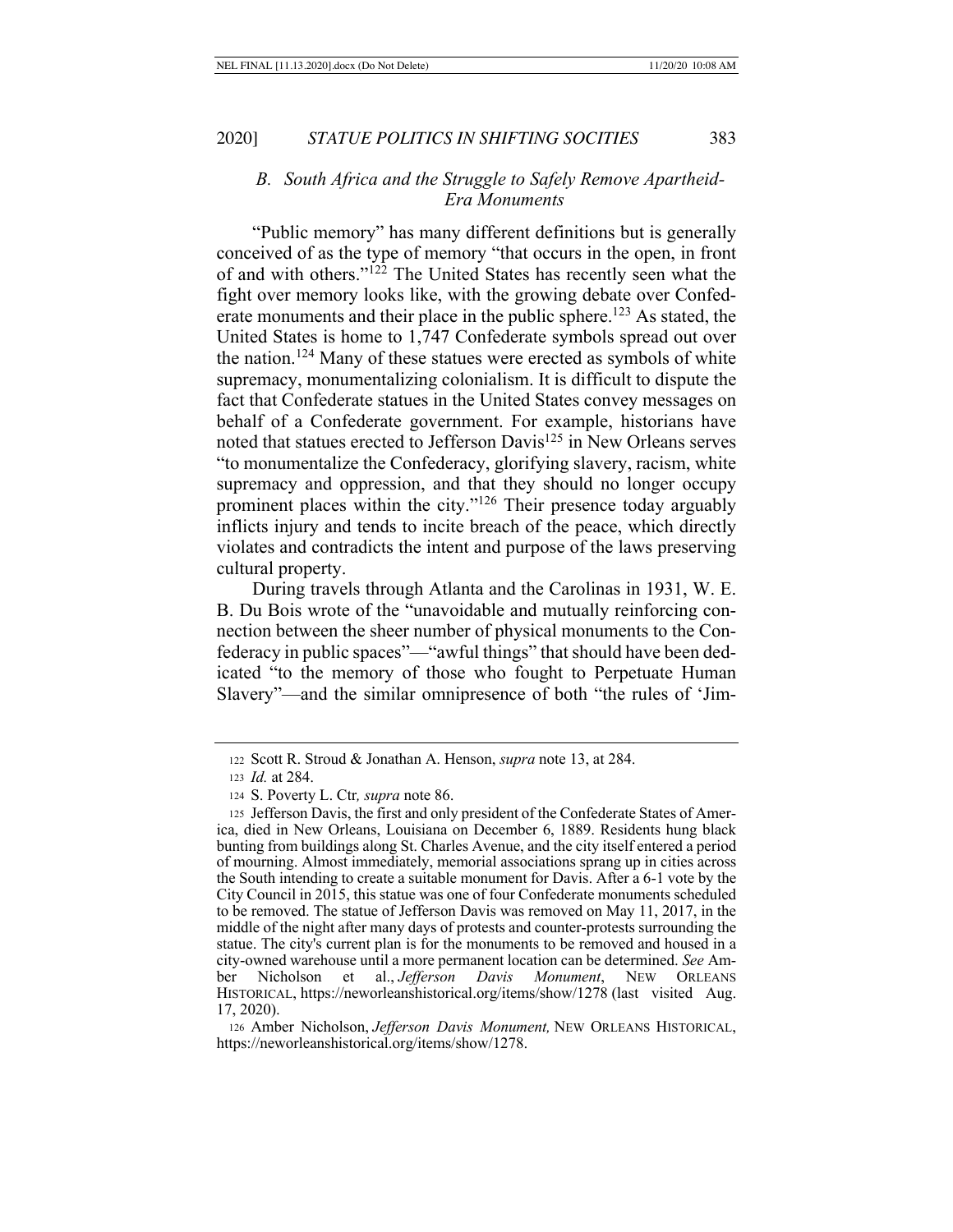Crow'" and the prevailing "custom of murder."127 Statutes were passed by congress protecting these monuments. The presence of these monuments more accurately celebrate a society built on racial oppression rather than honor the memory of the dead.<sup>128</sup> It is with this in mind that the United States government could easily make concessions to the status quo of preservation, to instead take steps towards removing or altering these problematic symbols from the public sphere.

America would not be the first country to take this step to ensure peace and social progress. In March of 2015 a #RhodesMustFall protest movement began in Cape Town, South Africa directed against a statue at the University of Cape Town that commemorated Cecil Rhodes, a British imperialist who wanted to continue British rule in South Africa.129 On March 9, 2015, Chumani Maxwele, a South African political activist, threw human excrement at a statue of Rhodes, as part of a campaign to have the monument removed from one of the top universities in the country. The act became a catalyst for heightening student activism and movements throughout universities in the country, stimulating political discourse within South Africa as well as around the world.130 Maxwele's protest, staged as a political performance, was in response to the lack of attention given to the symbols on campus that are physical reminders of white supremacy and Black subjugation and oppression that is rooted in South Africa.<sup>131</sup>

Zethu Matebeni, a documentary film maker and Associate Professor at the University of the Western Cape 132 explained that in many ways the statute of Rhodes promoted "the elitism of the white race, his colonial conquests from Cape to Cairo, and how the land in the Cape should be distributed, to whom and by whom."133 These ideas were

<sup>127</sup> Zachary Bray *supra* note 46, at 14.

<sup>128</sup> Sarah E. Gardner, *What We Talk About When We Talk About Confederate Monuments*, ORIGINS (Feb. 5, 2018), http://origins.osu.edu/article/what-we-talkabout-when-we-talk-about-confederate-monuments.

<sup>129</sup> Interview with Zethu Matebeni, Senior Researcher at UCT's HUMA- Institute for Humanities in Africa, Heinrich Böll Stiftung (Feb. 19, 2018).

<sup>130</sup> Chumani Maxwele, *Chumani Maxwele ignites the #RhodesMustFall* Movement, SOUTH AFRICAN HISTORY ONLINE (March 9, 2015), https://www.sahistory.org.za/dated-event/chumani-maxwele-ignites-rhodesmustfall-movement-uct.

<sup>131</sup> *Id.* (By taking human excrement from Khayelitsha, a township in South Africa located on the Cape Flats in the City of Cape Town, his action sought to make a connection with the lack of human dignity given to Black people living in townships).

<sup>132</sup> A Senior researcher at UCT's HUMA-Institute for Humanities in Africa and a member of the #RhodesMustFall movement.

<sup>133</sup> *See* Maxwele, *supra* note 131.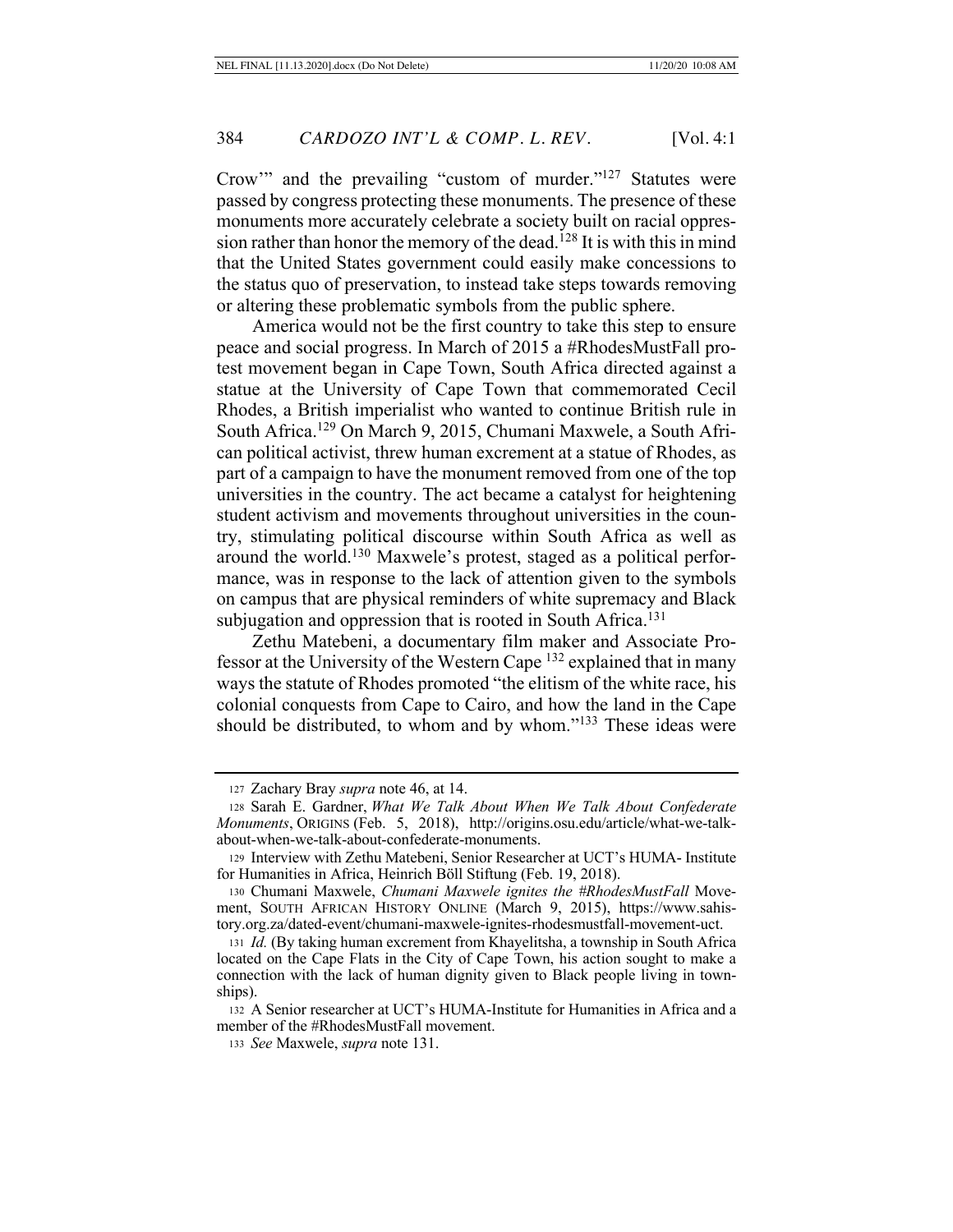still evident at the University of Cape Town (UCT) where the statue towered prominently over the campus, almost as if Rhodes was gazing on his conquest, "wondering how far and for how long into time his colonizing powers could reach in taking over the land."134 Across the country, students called for the "decolonization" of universities and free higher education.135

The message instilled by the monument of Cecil Rhodes on UCT's campus is similar to the ideologies inherent in the presence of the Robert E. Lee statue in Charlottesville, Va. This Confederate memorial, located in a public park in Virginia, not only acts as a constant reminder of a violent and oppressive past, but has become the center of several violent white supremacist protests over the past few years.136 As was seen in South Africa, a viable solution would be to remove the monument from the public sphere.

### *C. India's Abandonment of Colonial Statues and Monuments*

In light of the presence of international institutions and the formation of customary international law, particularly in the field of human rights and cultural heritage, US law and policy makers can look to the international community as a guide for their domestic decision making. Under the traditional theory, a rule of customary international law is deemed to arise as a result of a pattern of actual behavior on the part of states that reflects conformity with the rule.<sup>137</sup> State practice in the form of actual conduct on the part of the states in their international relations is what counts fundamentally.<sup>138</sup> Within this traditional view, customary international law exists, or "crystallizes," when a pattern of state behavior generates a certain threshold of understanding about the content of a rule, along with widespread manifestations of consent to be bound to the rule, this sense of obligation being the so-called *opinion juris*. 139

<sup>138</sup> *Id.* at 41-42.

<sup>139</sup> *Id.* at 42.

<sup>134</sup> *Id.*

<sup>135</sup> *Id.*

<sup>136</sup> Doug Stanglin, *Charlottesville statue of Robert E. Lee vandalized with anti-Trump graffiti,* USA TODAY (Jul. 24, 2019), https://www.usatoday.com/story/news/nation/2019/07/24/charlottesville-robert-e-lee-statue-vandalized-anti-trump-graffiti/1813727001/.

<sup>137</sup> S. James Anaya, *Customary International Law,* 92 ASIL PROC. 41, https://www.jstor.org/stable/25659187.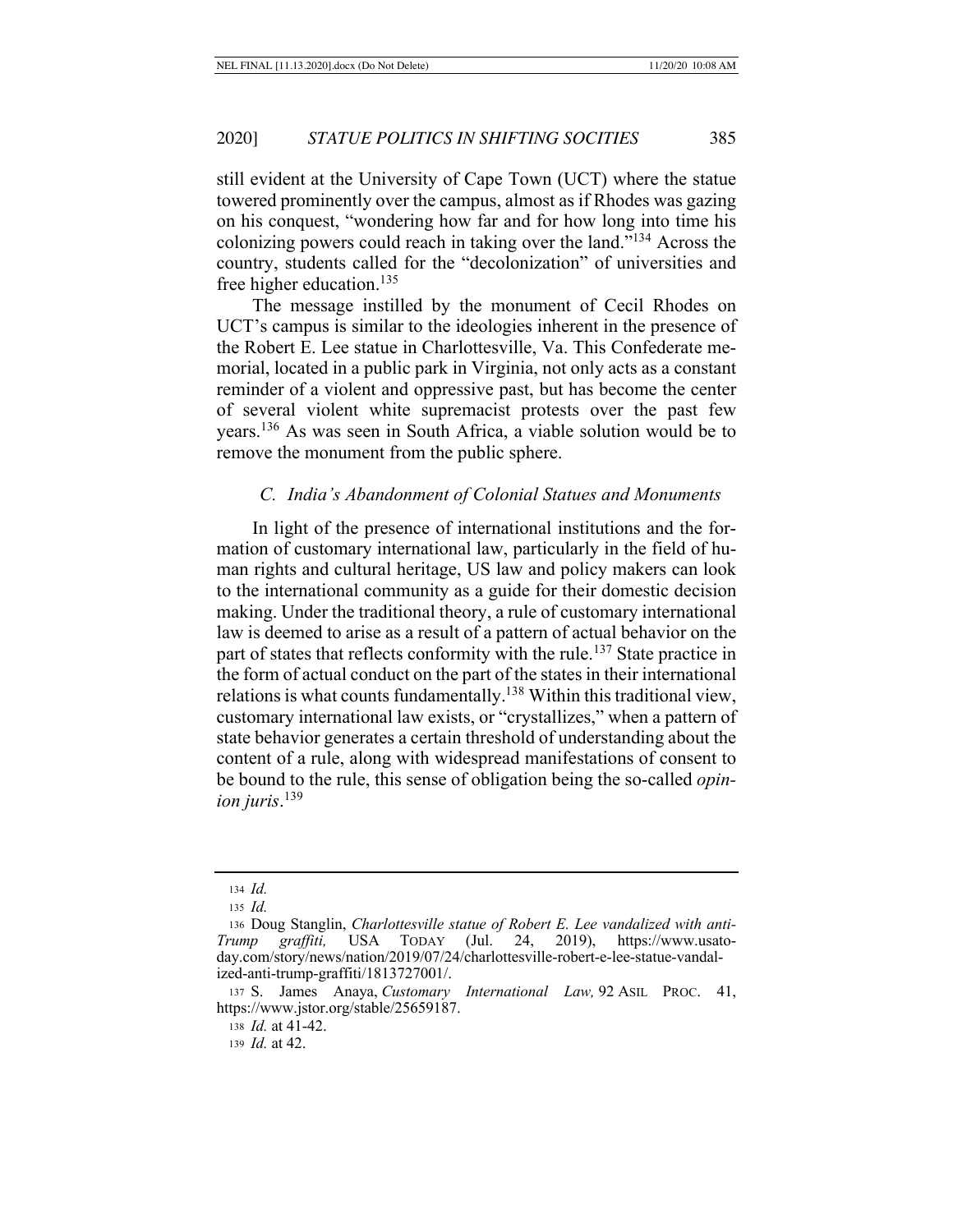Official memories are produced in state-sponsored public spaces.140 Official memory sites, like museums, monuments and memorials not only reflect, but shape ethnic relations.<sup>141</sup> With this said, the United States can look to the case of India—a diverse state with a tumultuous history of colonialism and ethnic integration—in assessing the best course of action concerning the Confederate statues. The emerging states in the multicultural north-east of India has responded to the imagination of the politically dominant community, which is and remains persistently insensitive to marginalized "others" in the state.142 Similar to other postcolonial societies, the "historical imagination of the emerging states in the region" depends heavily on anticolonial movements aimed at shedding a problematic past.<sup>143</sup> Yet, India is unique in that nationalized "public memories" are effectively invisible in state-sponsored public spaces, and so are the memories of the minority communities, both in the interest of a particular, generally politically dominant, ethnic community in the state.144 It has been pointed out that the "historical imagination of the postcolonial state in the region has largely favored the memory of anti-colonial movements as common ground to organize the freed people."145 These shifts in society, and the people's response to push past colonialism, resemble the political climate in a modern America where society is constantly moving further away from the ideals embraced by the Confederate government.

When New Delhi was being built, English architect, Sir Edwin Lutyens designed a statue of George V to stand beside India Gate at Coronation Park—at almost fifty feet tall it grotesquely exuded British power.146 Britain also erected statues of more obscure governors-general and military men around the new Indian capital—memorials to functionaries whom history would hardly remember. For many American cities, towns, and campuses fighting to move away from antiquated ideals embodied by the presence of monumentalized

<sup>140</sup> *See* Jangkhomang Guite, *Monuments, Memory and Forgetting in Postcolonial North-East India*, 46 ECON. & POL. WKLY. 56 (2011).

<sup>141</sup> *Id.*

<sup>142</sup> *Id.*

<sup>143</sup> *Id.*

<sup>144</sup> *Id.* at 57.

<sup>145</sup> *Id.* at 63.

<sup>146</sup> Manimugdha Sharma, *What statue-topplers around the world can learn from India*, THE TIMES OF INDIA (Sept. 3, 2017), https://timesofindia.indiatimes.com/india/what-statue-topplers-around-the-world-can-learn-from-india/articleshow/60341750.cms.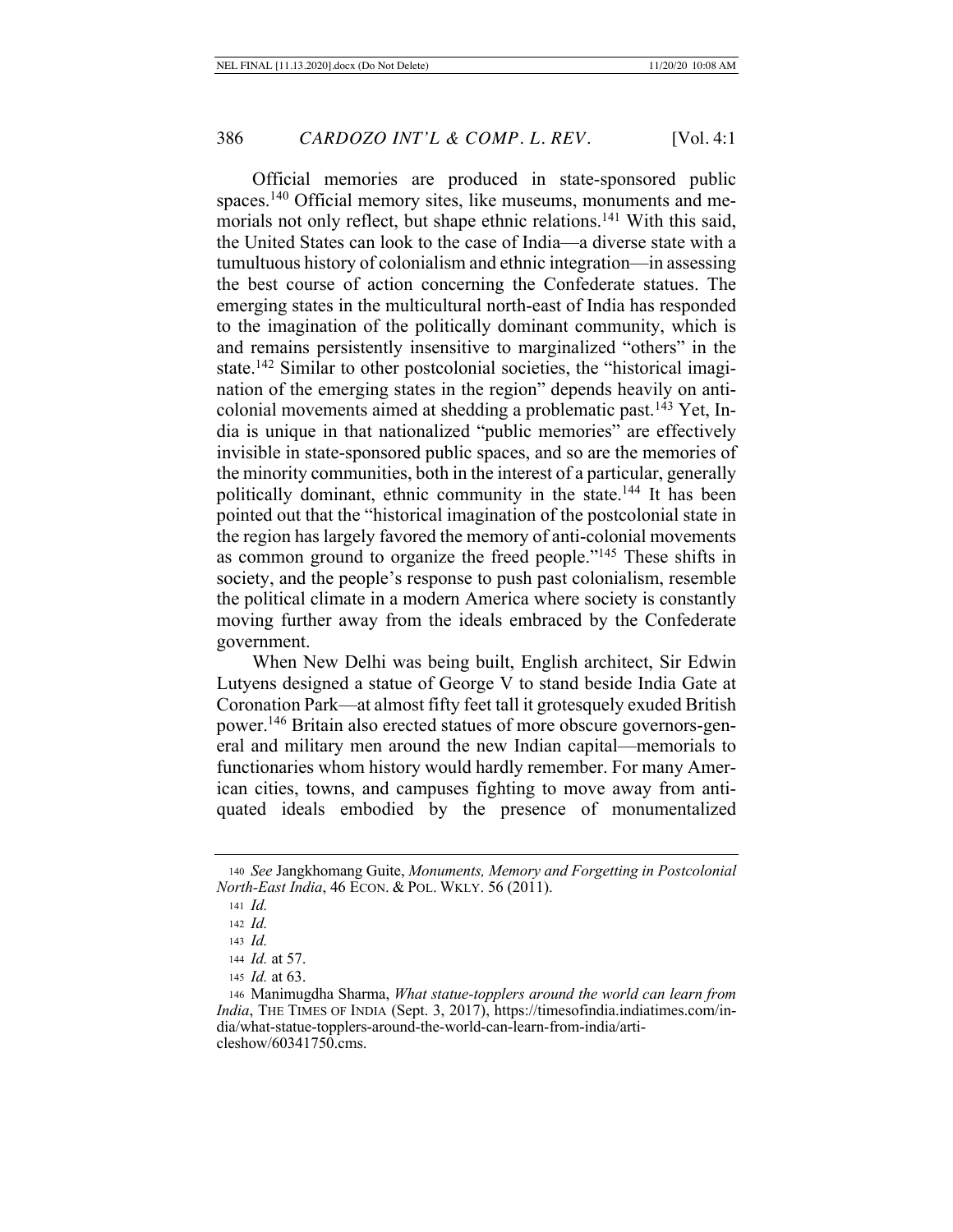Confederate leaders and generals, New Delhi's example is perhaps a useful one.

Until the very recent, and polarizing, rise of Hindu chauvinism, India was a generally unified society. The city of New Delhi turned Coronation Park, into a public facility managed by the Delhi Development Corporation.147 The park's architects erected an obelisk commemorating the Durbars, who originally occupied the land, and collected the monstrous likeness of George V and other former British overlords from around New Delhi and scattered them about the park to rest at the mercy of time and the natural elements.<sup>148</sup> Statues and cultural heritage in India are governed and regulated by the Antiquities and Art Treasures Act of 1972 and the Antiquities and Art Treasures Rules of 1973.149 These acts effectively regulate the export and trade of antiquities and art treasures to provide for the prevention of smuggling of and fraudulent dealings in antiquities, further providing for the compulsory acquisition of antiquities and art treasures but most importantly, for preservation in public places.<sup>150</sup> In addition to these rules, local governments were left to devise their own schemes of permanent inspection and conservation, in line with what may be considered of national importance.151

The concept of 'national importance' had been introduced by the Ancient and Historical monuments and Archaeological Sites and Remains (Declaration of National Importance) Act, 1951.152Under this Act, monuments could essentially be divided into four categories, according to their ownership; first, are those which are owned by the Central Government, declared as monuments of national importance, protected, and cared for by the Archaeological Survey; second are those owned and correspondingly protected by the State Governments; third are those still in private or corporate ownership, and hence neither protected nor, in all cases, listed; and fourth, are those which

<sup>147</sup> *Id*.

<sup>148</sup> Steve Coll, *Things to Think About When Taking Down Statues*, THE NEW YORKER (Aug. 31, 2017) https://www.newyorker.com/news/daily-comment/thingsto-think-about-when-taking-down-statues

<sup>149</sup> The Antiquities and Art Treasures Act, 1972, No.52, Acts of Parliament, 1972 (India).

<sup>150</sup> *Id*.

<sup>151</sup> F.R. Allchin, *Monument Conservation and Policy in India*, 126 J. ROYAL SOC'Y OF ARTS 746, 746-765 (1978).

<sup>152</sup> *Over 1,000 temples declared as protected monuments under ASI: Government*, THE ECONOMIC TIMES (Jul. 31, 2017) https://economictimes.indiatimes.com/news/politics-and-nation/over-1000-temples-declared-as-protectedmonuments-under-asi-government/articleshow/59847543.cms.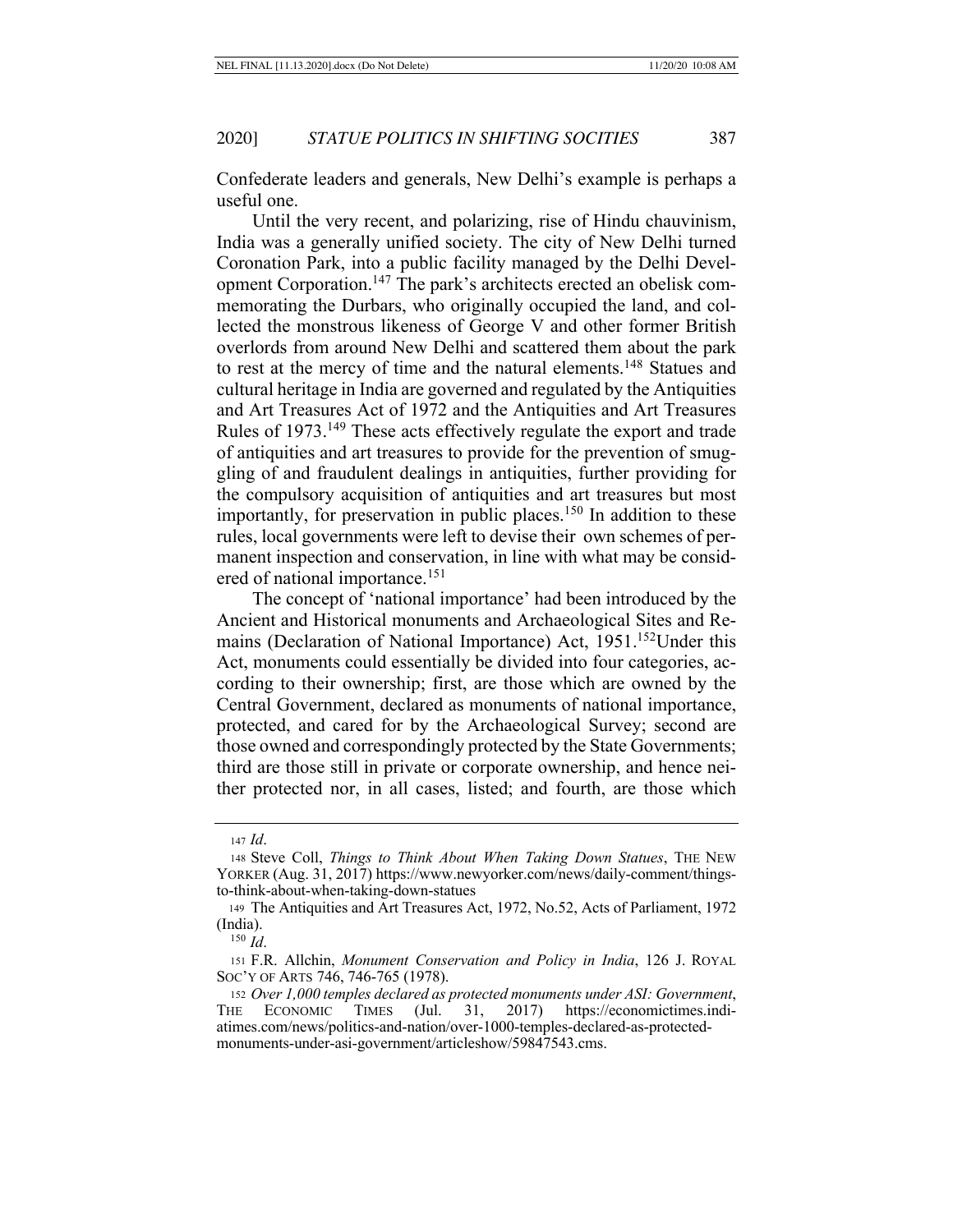although still in private or corporate ownership are the subject of an agreement between the owners and the Archaeological Survey, and which are listed and protected accordingly.<sup>153</sup> These are the types of comprehensive plans that the United States should incorporate in dealing with the removal of Confederate statues domestically, while preserving state sovereignty as well as respecting national ideals.

## *D. Norway and the Decision to Destroy Symbols From a Problematic Past*

Similar to societies transitioning away from a colonial past, Norway has grappled with how to navigate the display and preservation of symbols chosen to represent the nation's history, and people, over the past several decades.<sup>154</sup> During the nineteenth century efforts to strengthen national identity by using imagery sourced from a heroic Viking heritage became predominant during periods of war and national conflicts.155 However, these images do not encourage inclusivity, diversity, and often symbolize and celebrate oppression and violence. A common feature of these 'old' national monuments is that they "represent a stale utopia of an 'imagined community' based on a unified ethnic concept of national identity that is problematic as valuable heritage."156 Similar to the Confederate statues, the old Nordic monuments do not correspond with a present reality that is defined by a culturally plural democratic society influenced by migration and international integration.157 In fact, the Norwegian national memorial sites commemorating Vikings were used in ethnic national political programs such as German Nazi propaganda as well as by the fascistbased Norwegian National Socialism party, during the inter-war period and the Second World War.158

In Norway, historical monuments representing a shadowy use of the past, such as Nazi monuments raised in honor of Norse heroes,

<sup>157</sup> *Id.*

<sup>158</sup> *Id.*

<sup>153</sup> Allchin, *supra* note 152, at 753-754.

<sup>154</sup> Torgrim Sneve Guttormsen: "National Memorial Sites as Heritage Values: Valuating Sites Paying Tribute to Heroic Vikings" *in* HERITAGE, DEMOCRACY AND THE PUBLIC: NORDIC APPROACHES, TORGRIM SNEVE GUTTORMSEN AND GRETE SWENSEN, 13-26 (Routledge, 2016).

<sup>155</sup> *Id.* at 14.

<sup>156</sup> *Id.*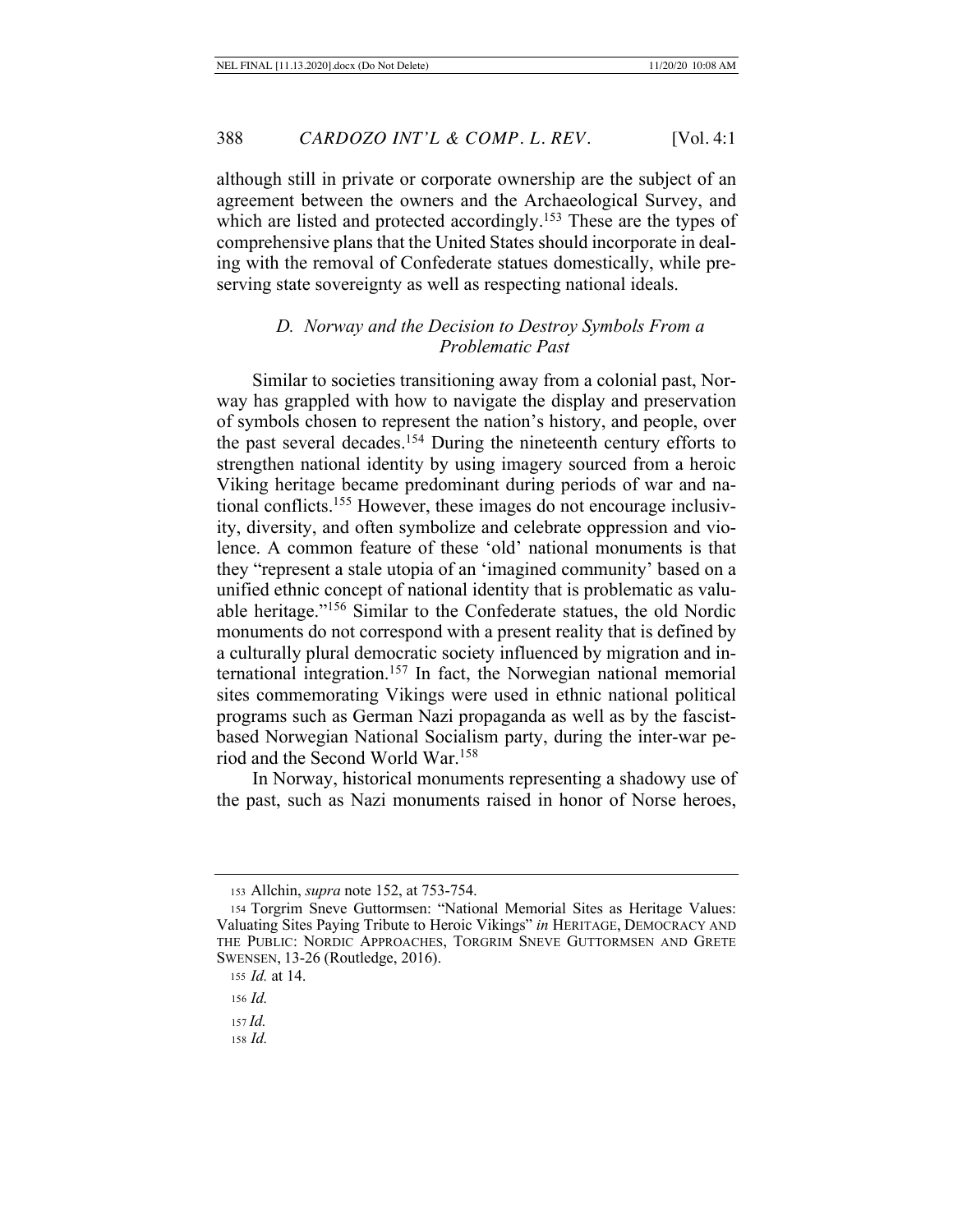have been destroyed to conceal or wipe out this difficult past.159 For example, the Snorre Monument erected in 1941 in the Royal Garden in Oslo and the National Socialism monument erected at Stiklestad in 1944, were destroyed when the war ended despite the protection afforded to Norwegian monuments under the Cultural Heritage Act of 1978.<sup>160</sup> Norway shows us that sometimes it is appropriate to remove or alter monuments to promote societal progress, even in light of laws automatically providing protection to the contrary. In fact, the Norwegian Cultural Heritage Act provides an exception for the automatic protection of monuments by including language that allows "competent authority" the final say in how and if monuments should be preserved.<sup>161</sup>

This added language provides a logical solution to the predicament presently faced by United States decisionmakers, where even if government officials collectively wish to remove or alter monuments protected by law, their hands are legally tied, leaving the state with little to no discretion. It is with this said that United States law and policy makers should look to the international stage for guidance on how to adapt and improve the US legal system to promote local officials with more power to implement decisions on behalf of their constituents.

## IV. DOMESTIC TENSIONS AND THE NEED TO AMEND U.S. CULTURAL HERITAGE LAWS

"*Many of those people were there to protest the taking down of the statue of Robert E. Lee," Mr. Trump said. "So this week, it is Robert E. Lee. I noticed that Stonewall Jackson is coming down." George Washington and Thomas Jefferson, the president noted, were also slave owners. "I wonder, is it George Washington next week?" Mr. Trump said. "And is it Thomas Jefferson the week after? . . . You know, you really do have to ask yourself, where does it stop?" he added, comparing the removal of statues to "changing history*."162

<sup>159</sup> Torgrim Sneve Guttormsen, *Is it right to destroy monuments over our dark past?*, SCIENCE NORWAY (May 13, 2018), https://sciencenorway.no/forskningnonorway-opinion/is-it-right-to-destroy-monuments-over-our-dark-past/1455939

<sup>160</sup> *Id. See also generally,* Lov om kulturminner [kulturminneloven] 15. feb 1979 nr. 96 §§ 3-7.

<sup>161</sup> *See* Lov om kulturminner, *supra* note 160 at §3.

<sup>162</sup> Jennifer Schuessler, Historians Question Trump's Comments on Confederate Monuments, N.Y. TIMES (Aug. 15, 2017),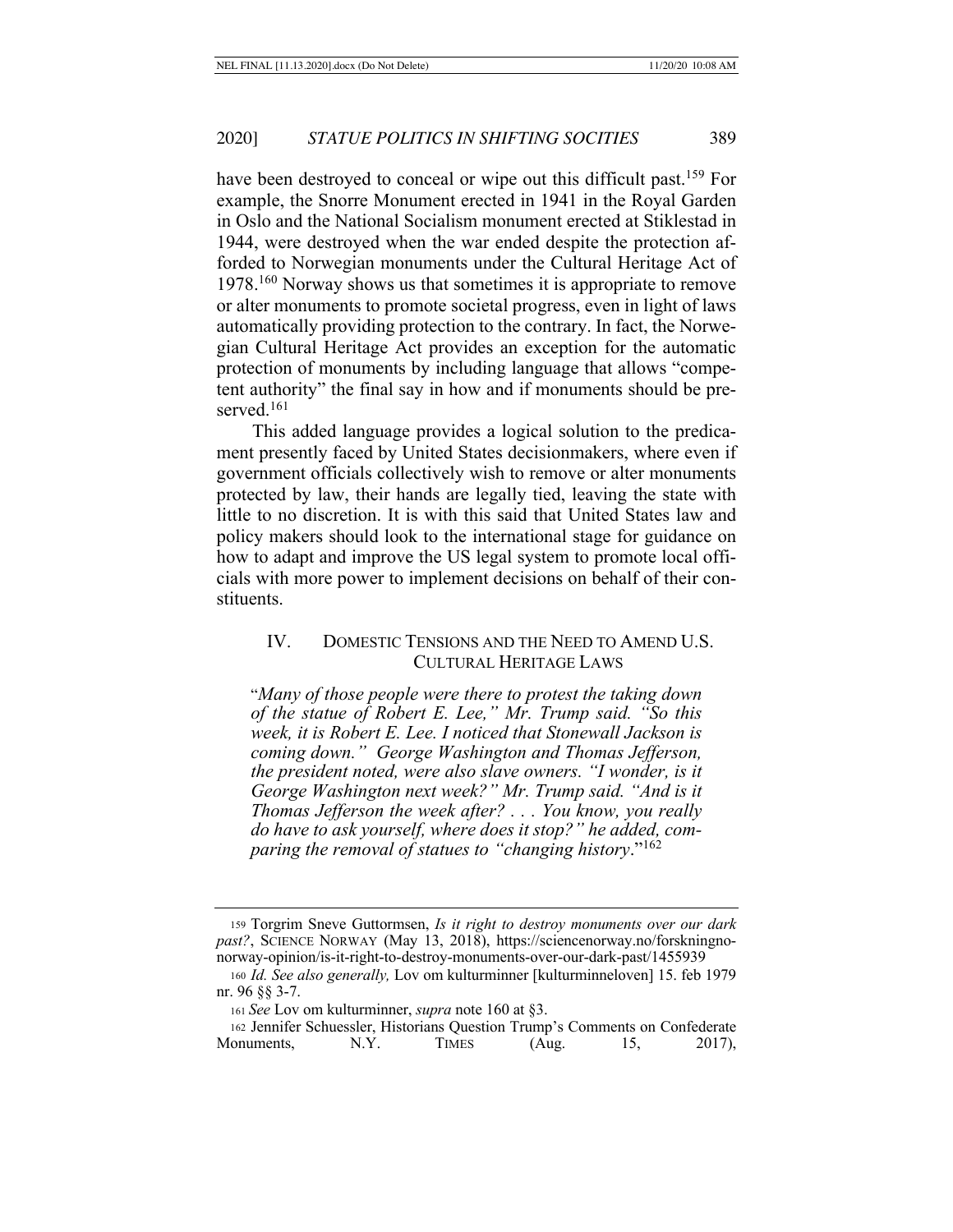James Grossman, the executive director of the American Historical Association, said that Mr. Trump's comments "failed to recognize the difference between history and memory, which is always shifting" further explaining that "When you alter monuments, you're not changing history, you're changing how we remember history."163 Some critics of Confederate monuments have called for them to be moved to museums, rather than destroyed, or even left in place and reinterpreted, to explain the context in which they were created.164 Mr. Grossman noted that most Confederate monuments were constructed in two periods: "the 1890s, as Jim Crow, was being established, and in the 1950s, during a period of mass Southern resistance to the civil rights movement. No matter how the statues are interpreted, though, the South's history of Jim Crow apartheid is undeniable."165

The South, similar to many other parts of the country, was blatantly plagued by institutionalized racism when the Jackson and Lee sculptures were dedicated, in 1921 and 1924 respectively. Many of the Confederate monuments that dot the South would qualify as honoring behavior that violated today's customary international law of human rights—in particular, slavery and systemic racial discrimination.<sup>166</sup> Surprisingly, the overwhelming majority of monuments to the Confederacy were not erected in the immediate aftermath of the war, which arguably presents a flaw in the argument that the monuments were erected to honor the lives lost during the war.<sup>167</sup> Instead, monument construction peaked in the Jim Crow era, when hundreds of statues were erected, and street names were changed, through the advocacy of private groups throughout the South.168 The circumstances, and purpose for which these monuments were constructed—i.e. preserving the ideals of an Antebellum South—could provide policymakers with a justifiable reason to permit amendments to the laws protecting these monuments to provide local leaders the discretion to pursue their removal or alteration. The presence of these monuments, as

https://www.nytimes.com/2017/08/15/arts/design/trump-robert-e-lee-george-washington-thomas-jefferson.html? r=0.

<sup>163</sup> *Id.*

<sup>164</sup> *Id.*

<sup>165</sup> Paul Duggan, *supra* note 1.

<sup>166</sup> Bissell, *supra* note 109, at 1162.

<sup>167</sup> *Whose Heritage? Public Symbols of the Confederacy*, S. POVERTY L. CTR. (Feb, 1, 2019), https://www.splcenter.org/20190201/whose-heritage-public-symbols-confederacy; *See* S. POVERTY L. CTR., WHOSE HERITAGE? PUBLIC SYMBOLS OF THE CONFEDERACY 11 (2017).

<sup>168</sup> *Id.*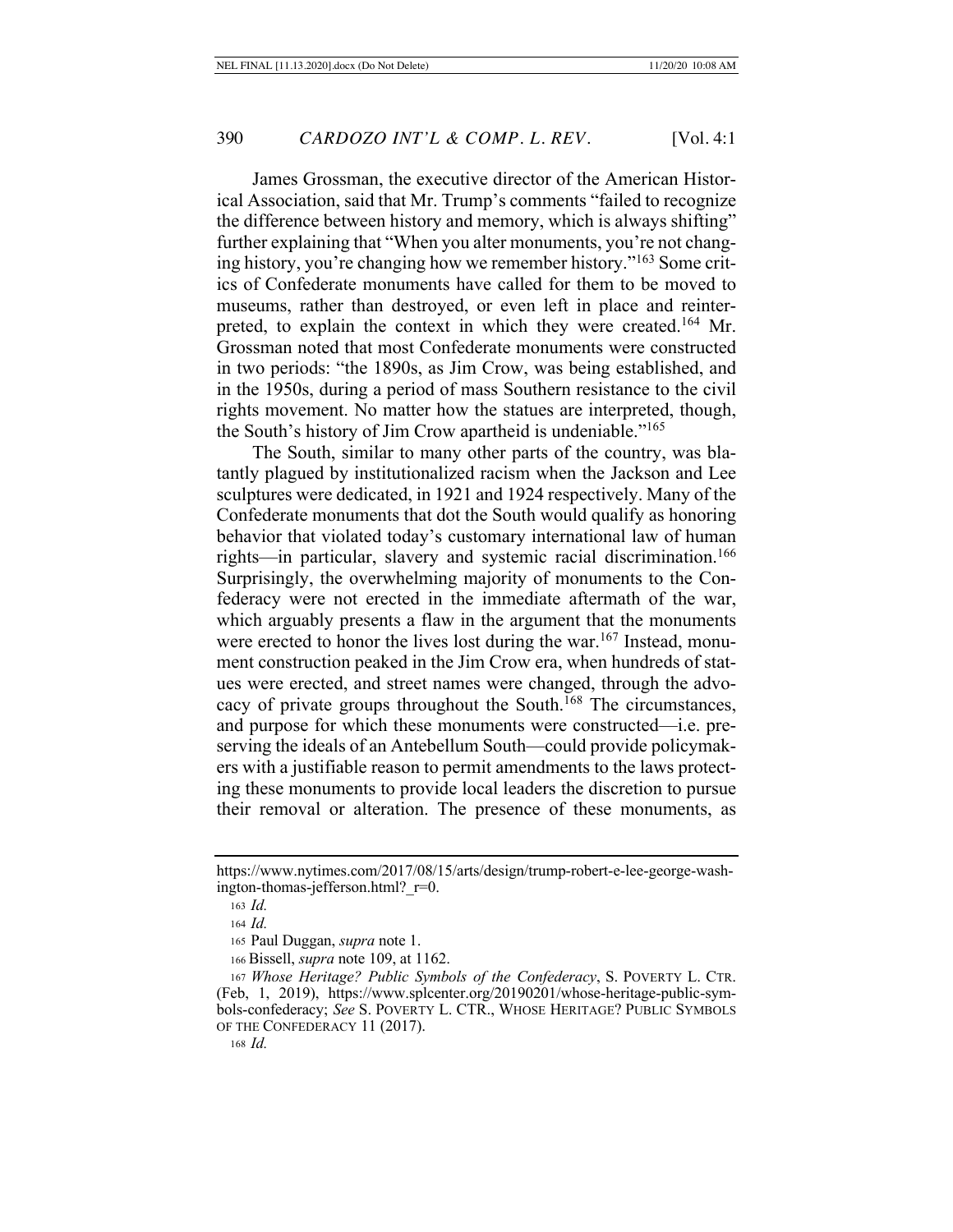stated, directly violates the purpose and intent of the Constitution of the United States in many ways.

The United States Constitution adopted the Fourteenth Amendment on July 9, 1868.<sup>169</sup> It was intended to guarantee equal protection and was expected by its framers to be enforced primarily by Congress.170 With that said, racial discrimination was the central concern of the Fourteenth Amendment.171 Justice Harlan dissented in the case of *Plessy v. Ferguson*172 by objecting fundamentally to an 1890 Louisiana law that required "equal but separate accommodations" for "white" and "colored" railroad passengers.<sup>173</sup> Harlan claimed the Louisiana statute interferes with the personal freedom of citizens and the decision in *Plessy* will "encourage the belief that it is possible, utilizing state enactments, to defeat the beneficent purposes which the people had in view when they adopted the recent amendments of the Constitution."<sup>174</sup> Justice Harlan's dissent insists that the white race "deems" itself," dominant "in prestige, in achievements, in education, in wealth and power" and that the "thin disguise of 'equal' accommodations [will] not mislead anyone, nor atone for the wrong  $\dots$ ."<sup>175</sup> This is the message conveyed by monuments still standing the United States, and the statutes passed Congress protecting the preservation of those monuments defeats the beneficent purposes of the Fourteenth Amendment. Therefore, the existing laws should be amended to allow elected leaders the opportunity to look closer into the circumstances, and purpose, behind the erection of certain monument's, to allow for a determination to be made as to whether the monument was established in celebration of a violation of human rights or whether it contributes to the identity and history of the United States narrative. In these revisions

<sup>169</sup> *Id.*

<sup>170</sup> NOAH R. FELDMAN & KATHLEEN M. SULLIVAN, CONSTITUTIONAL LAW 656 (Found. Press, 20th ed. 2019).

<sup>171</sup> *The Slaughter-House Cases*, 83 U.S. 36, 21 L. Ed. 394 (1873).

<sup>172</sup> History.com Editors, *Plessy v. Ferguson*, HISTORY.COM, https://www.history.com/topics/black-history/plessy-v-ferguson (last updated Feb. 21, 2020) ("Plessy v. Ferguson was a landmark 1896 U.S. Supreme Court decision that upheld the constitutionality of racial segregation under the "separate but equal" doctrine. The case stemmed from an 1892 incident in which African American train passenger Homer Plessy refused to sit in a car for blacks. Rejecting Plessy's argument that his constitutional rights were violated, the Supreme Court ruled that a law that "implies merely a legal distinction" between whites and blacks was not unconstitutional. As a result, restrictive Jim Crow legislation and separate public accommodations based on race became commonplace.").

<sup>173</sup> *Plessy v. Ferguson,* 163 U.S. at 554 (1896).

<sup>174</sup> *Id.* at 559, 562.

<sup>175</sup> FELDMAN & SULLIVAN, *supra* note 170, at 659.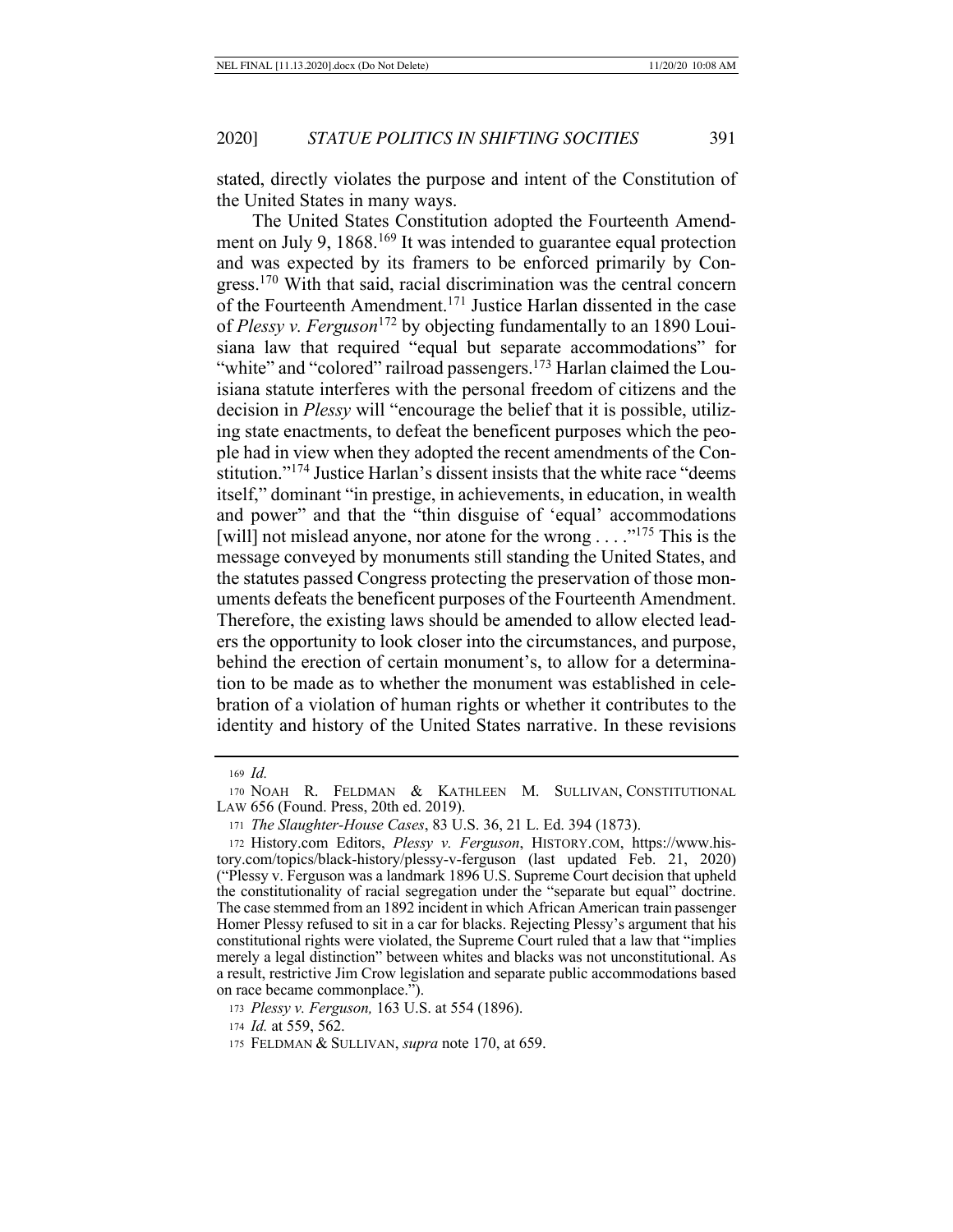to the laws protecting statues and monuments, discretion should be given to local governments to decide whether certain cultural property should be amenable to destruction.<sup>176</sup>

## *A. Understanding and Navigating State and Federal Laws Protecting Monuments*

Similar to international cultural property law, domestic laws tend to reflect preservationist tendencies.<sup>177</sup> The Supreme Court has already determined that a statue in a city park is protectable as "speech." In *Pleasant Grove City v. Summum*, the Supreme Court held that a city government was entitled to select the monuments it displayed in a public park.178 As explained in a majority opinion authored by Justice Alito, "A monument, by definition, is a structure that is designed as a means of expression. When a government entity arranges for the construction of a monument, it does so because it wishes to convey some thought or instill some feeling in those who see the structure."<sup>179</sup> Because of the city's "freedom to express its views," the Court held that Pleasant Grove was entitled to refuse to display a monument setting out the tenets of a small religious group.180

First Amendment arguments, coupled with the statutes implemented by individual states and the federal government, there is often more support for the preservation of cultural property, than the removal when public monuments are threatened with removal or alteration in the United States. These protections stem from executive branch powers to local state statutes. For instance, as previously discussed, the National Monuments and the Antiquities Act, as well as the Antiquities Act of 1906 (54 U.S.C. §§320301-320303), authorizes the president to proclaim national monuments on federal lands that contain historic landmarks, historic and prehistoric structures, or other objects of historic or scientific interest.<sup>181</sup> The president is to reserve "the smallest area compatible with the proper care and management of the objects to be protected."182 Presidents have proclaimed a total of 158 monuments, and also have enlarged, diminished, and changed the

<sup>182</sup> *Id.*

<sup>176</sup> *See* E. Perot Bissel V, *supra* note 109, at 1165.

<sup>177</sup> *Id.*

<sup>178</sup> Pleasant Grove City v. Summum, 555 U.S. 460 (2009).

<sup>179</sup> Aneil Kovvali, *Confederate Statue Removal,* 70 STAN. L.REV. 82, 83-4 (2017) (internal citations omitted).

<sup>180</sup> *Id.*

<sup>181</sup> National Monuments and the Antiquities Act (Nov. 30, 2018).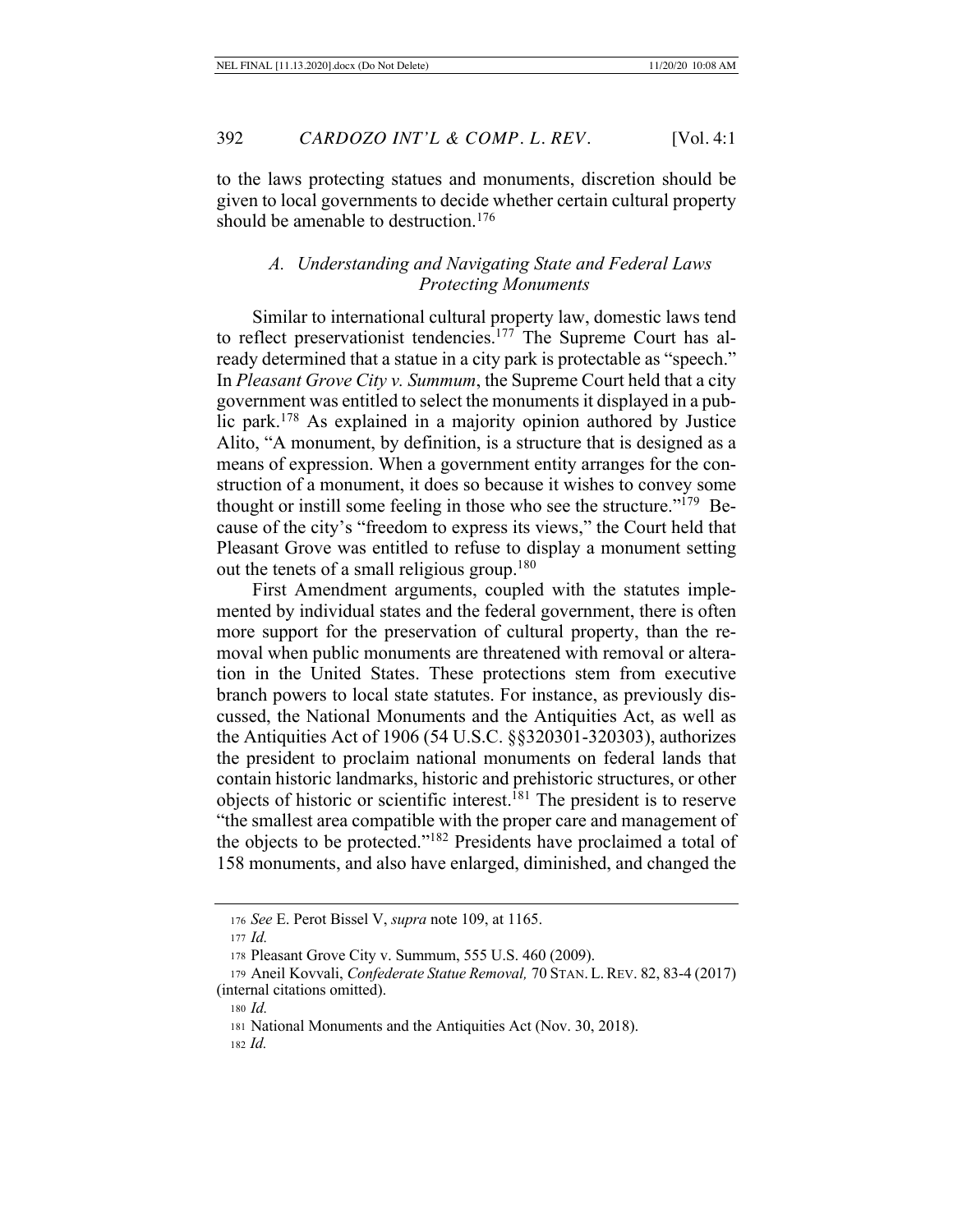terms of monuments previously proclaimed by Presidents.183 However, the power to remove or alter these established monuments then falls to Congress. Congress has modified many of these proclamations and has abolished some monuments, while going as far as creating monuments under its authority.<sup>184</sup> With that noted, it would not be unprecedented to amend cultural heritage and preservation laws in the United States to grant local elected officials the power to decide whether certain public monuments can be altered or removed from the public sphere.

Additionally, there is 18 U.S. Code § 1369 to take into consideration, which states that (a) whoever, in a circumstance described in subsection (b), willfully injures or destroys, or attempts to injure or destroy, any structure, plaque, statue, or another monument on public property commemorating the service of any person or persons in the armed forces of the United States shall be fined under this title, imprisoned not more than 10 years, or both.<sup>185</sup> States have adopted similar local laws protecting their monuments. Virginia is unusual in that its law prohibits local authorities from removing a monument to a war veteran once erected.186 They cannot "disturb or interfere" with it; nor "prevent its citizens from taking proper measures and exercising proper means for the protection, preservation, and care of the same." The statute is found at Va. Code §15.2-1812 (prohibiting local authorities from disturbing monuments to war veterans).187An enforcement provision was added in 2000, allowing any interested person to sue to recover damages for encroachments, in addition to any other legal remedies.<sup>188</sup> There is also a criminal vandalism statute protecting monuments at Va. Code §18.2-137 (prohibiting defacing, damaging, or removing monuments)<sup>189</sup> that bears a close relation to the Alabama Memorial Preservation Act of 2017, which forbids "the relocation, removal, alteration, renaming, or disturbance of any architecturally significant building, a memorial building, memorial street, or monument on public property which has been in place for 40 or more years."<sup>190</sup>

<sup>183</sup> *See National Monuments and the Antiquities Act*, CONGRESSIONAL RESEARCH SERVICE (updated Nov. 30, 2018), https://fas.org/sgp/crs/misc/R41330.pdf.

<sup>184</sup> *Id*.

<sup>185</sup> 18 U.S.C.A. § 1369 (West 2019).

<sup>186</sup> *See Confederate Monuments Are Protected by Law in Several States*, *supra*  note 3.

<sup>187</sup> Va. Code §15.2-1812 (West 2019).

<sup>188</sup> *Id.*

<sup>189</sup> Va. Code §18.2-137 (West 2019).

<sup>190</sup> Ala. Code § 41-9-230 (West 2019).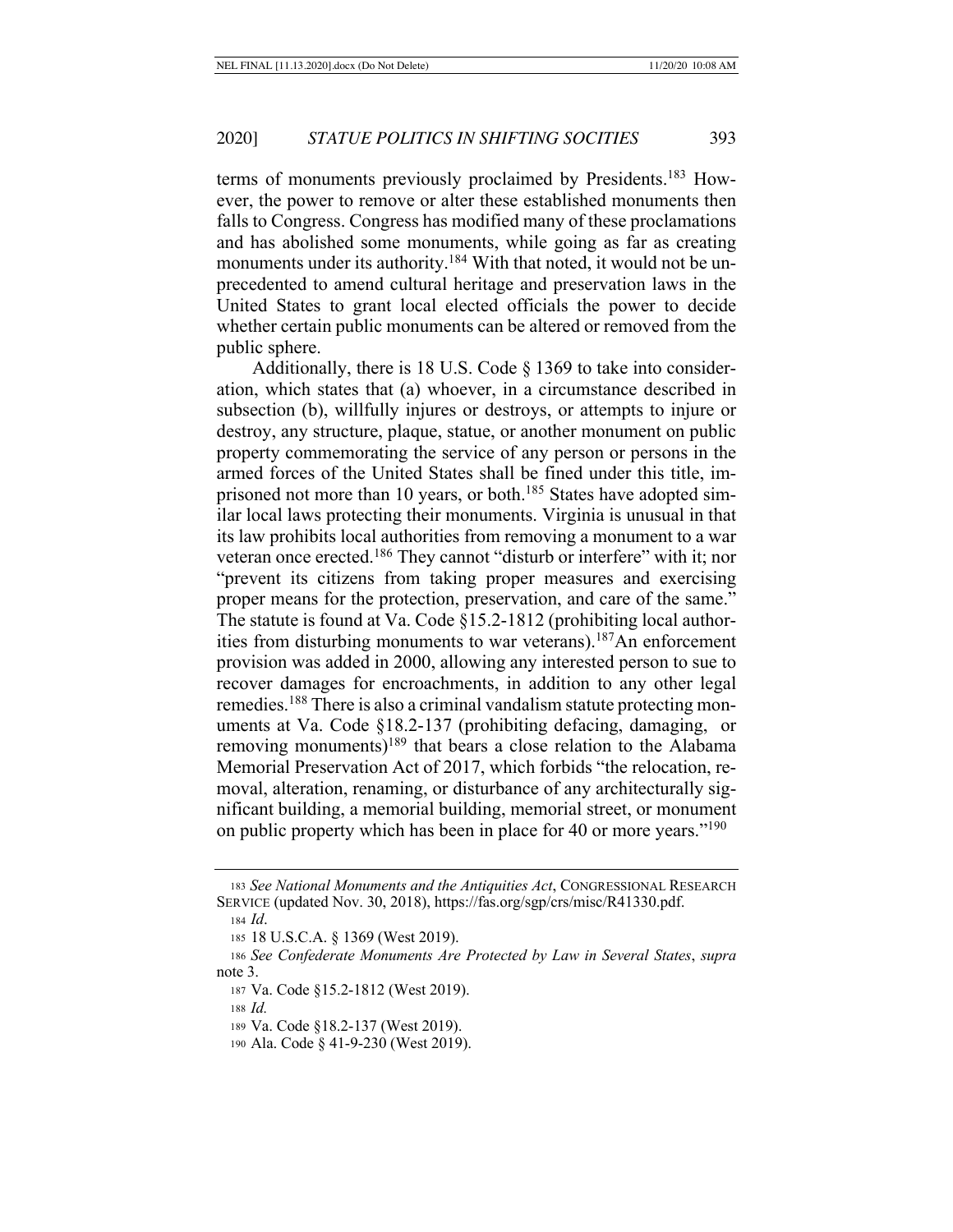Though all of these laws are in place focusing on the preservation of the past, they effectively stunt the growth of the community at large by not taking into consideration future treatment of the monuments and statues already erected. There are no notable clauses or statutes that can be referenced in cases where the people desire removal, alteration or amendment. This is arguably an easy fix on a congressional level that could ultimately prevent any future conflict or violence over what to do with Confederate monuments in the United States.

#### *B. The Rise of Litigation in U.S. Courts*

These state statutes have led to several recent cases in court. In *Payne v. City of Charlottesville*, in response to the City Council voting to remove the statue of Robert E. Lee, numerous plaintiffs filed a lawsuit to prevent any changes to either Market Street (formerly Lee and Emancipation) or Court Square (formerly Jackson and Justice) Parks.<sup>191</sup> In January of 2020, Governor Ralph Northam proposed a bill for the General Assembly to consider that would give local governments control over Confederate monuments in Virginia.192 If passed in the General Assembly, the bill would authorize Virginia localities "to have control over monuments and remove the existing statewide prohibition against removing Confederate War memorials."193 Initiatives like these are what it will take to overcome the legal obstacles preventing positive change from commencing domestically in the United States. Local governments must act internally to circumvent existing laws preserving the "dark monuments" of US history.<sup>194</sup> In a nation as legally complex as the United States, these "battles" are better pursued in a courtroom. However, in order to make this a viable option, the laws protecting cultural heritage must be amended to provide opportunity for remedy.

Similarly, Texas provides a classic example of the types of litigation stemming from the question of monument removal. Descendants of Confederate veterans and organizations dedicated to protecting the memory of Confederate veterans brought an action against university president to challenge the president's decision to remove statues of

<sup>191</sup> Amanda Lineberry, *supra* note 27.

<sup>192</sup> WHSV, *Virginia governor backs bill to let localities decide on Confederate monuments,* WHSV3 (Jan. 09, 2020), https://www.whsv.com/content/news/Northam-proposes-bill-to-give-localities-control-over-Confederate-monuments-566843621.html

<sup>193</sup> *Id.*

<sup>194</sup> *Id.*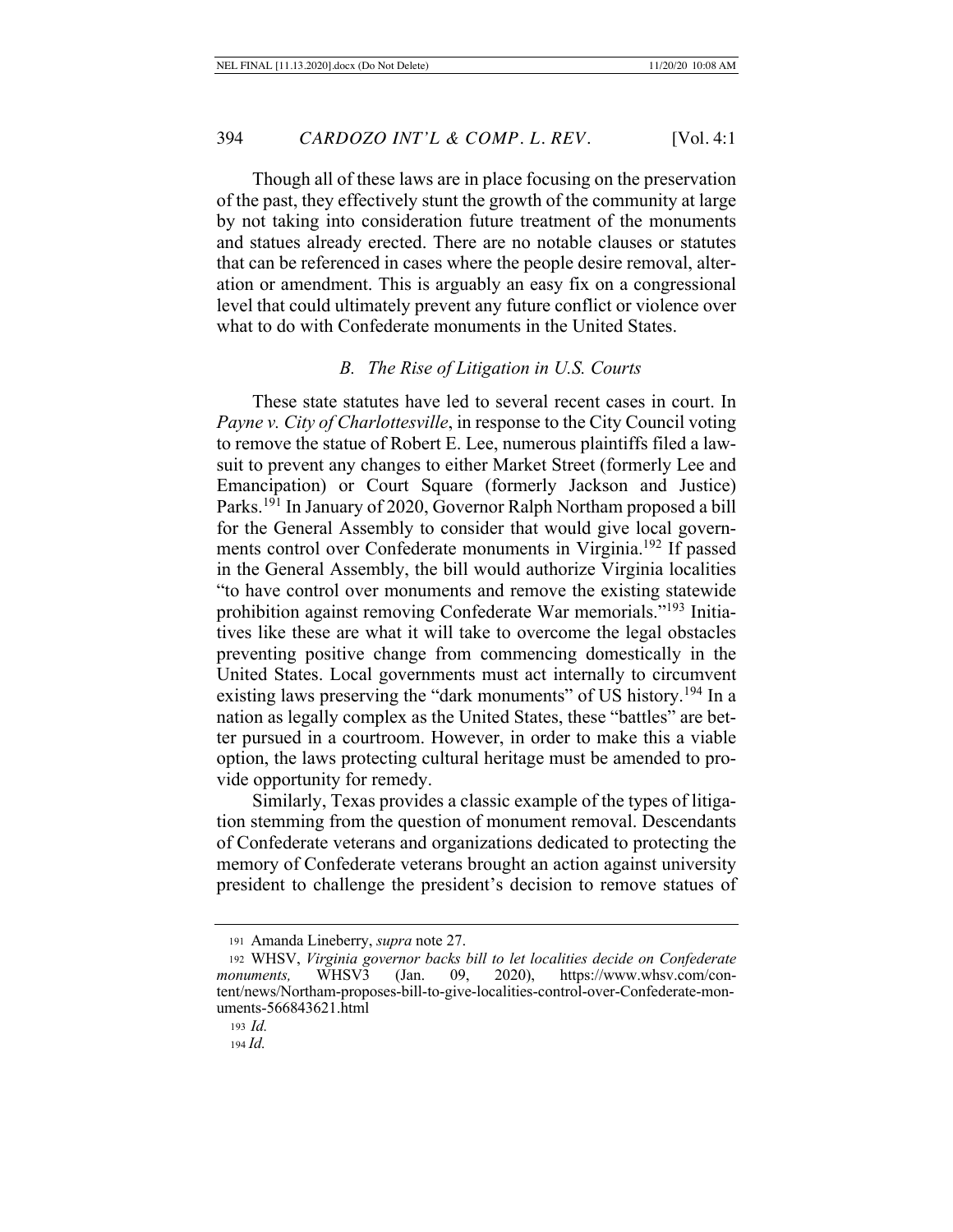Confederate officers and officials and seeking injunctive relief and declaratory judgment in *McMahon v. Fenves*. 195 In January of 2020, the US Court of Appeals for the Fifth Circuit upheld a the dismissal of this lawsuit seeking the reinstallation of Confederate statues on the University of Texas Austin campus and a Confederate monument in a San Antonio city park.196

Further, the Sons of Confederate Veterans Society filed a lawsuit against the city of Memphis challenging the procedure by which the city renamed three parks that were named or dedicated in honor of those who fought for the Confederate States of America during the Civil War,197 while contrastingly, the city of Norfolk, Va., filed a federal lawsuit against the state of Virginia over a law blocking the removal of a Confederate statue from its downtown business district.<sup>198</sup> According to a state law enacted in 1904, public war memorials in the state cannot be taken down or altered, leaving local officials unable to act on an approved 2017 resolution aimed at moving the city-owned memorial—which was erected in 1907 and commemorates soldiers who died fighting for the Confederacy—to a cemetery, according to the suit filed in the U.S. District Court in Norfolk.199 It is clear that the litigious nature of the subject of removal, and how best to navigate existing legislation, has created a rift among the citizens of the United States. This is even more reason to encourage a democratic discussion around how best to navigate the existing laws to permit states to act on behalf of the interests of their people, without, of course, facing legal consequences or flooding the courts with frivolous litigation.

#### *C. #BlackLivesMatter Movement*

Over the summer of 2020, Confederate monuments were taken down across the United States, whether by local leaders or by demonstrators, in the wake of protests over police brutality against Black

<sup>195</sup> McMahon v. Fenves, 323 F. Supp. 3d 874 (W.D. Tex. 2018), aff'd, 946 F.3d 266 (5th Cir. 2020).

<sup>196</sup> *Id.*

<sup>197</sup> *See* Sons of Confederate Veterans v. City of Memphis, 2019 WL 2355332, (Tenn. Ct. App. June 4, 2019), *see also* Hayes v. City of Memphis*,* No. W201401962COAR3CV, 2015 WL 5000729, at \*1 (Tenn. Ct. App. Aug. 21, 2015).

<sup>198</sup> Jessica Campisi, *Norfolk city officials sue over law blocking the removal of Confederate statue,* The Hill (Aug. 20, 2019), https://thehill.com/homenews/statewatch/458131-norfolk-city-officials-sue-virginia-over-law-blocking-removal-of. <sup>199</sup> *Id.*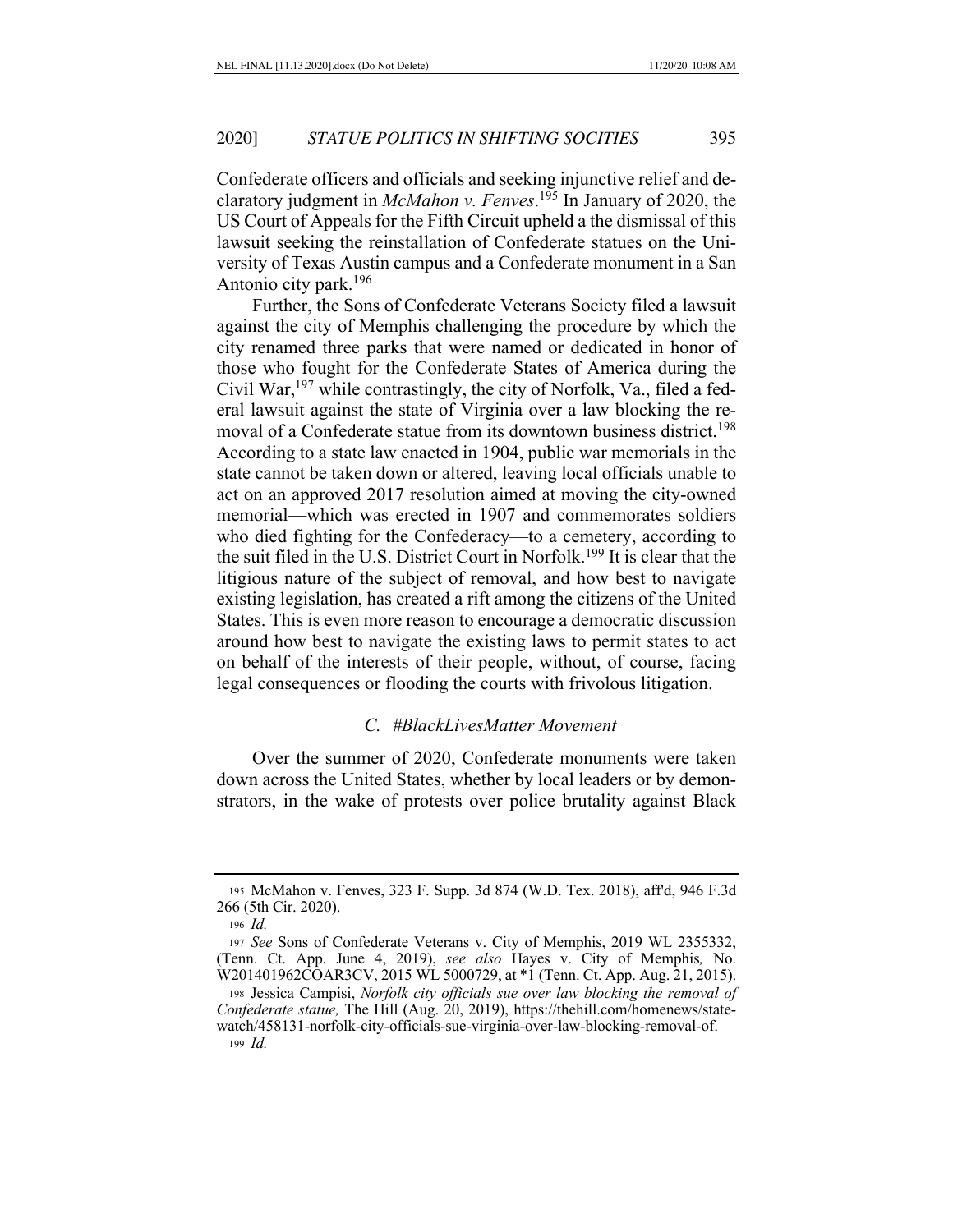Americans.200 These efforts have further sparked dialogues across the nation about why and how these symbols have remained intact, especially in minority communities, which, in turn, has shone a spotlight on the laws currently in place preserving these monuments. For example, up until 2001, the Confederate emblem was part of Georgia's state flag.<sup>201</sup> Then Gov. Roy Barnes, lead a movement to replace the flag during the 2001 legislative session.<sup>202</sup> The flag was ultimately changed, but as part of a compromise—the compromise involved a statute protecting all Confederate monuments in Georgia, including Stone Mountain.203 The law states "It shall be unlawful for any person, firm, corporation, or other entity to mutilate, deface, defile, or abuse contemptuously any publicly owned monument, plaque, marker, or memorial which is dedicated to, honors, or recounts the military service of any past or present military personnel of this state, the United States of America or the several states thereof, or the Confederate States of America . . . . "204

In 2019, Georgia Gov. Brian Kemp signed a bill into law that further protects monuments, including those dedicated to the Confederacy, banning moving monuments from a prominent location to a museum and allowing local governments to sue those who vandalize monuments for up to three times the value of the damages.<sup>205</sup> This is not a unique instance, but instead, similar laws can be found in North Carolina, Mississippi and South Carolina.206 On a federal level, President Donald Trump issued an executive order in June 2020 protecting monuments in response to protesters vandalizing Confederate statues such as the Albert Pike statute in Washington, DC. <sup>207</sup> The executive order Trump signed directed the Justice Department to prioritize "the investigation and prosecution" of those who damage federally-owned monuments.208 Trump claims in his executive order that the

<sup>202</sup> *Id.*

<sup>203</sup> *Id.*

204 Ga. Code Ann. § 50-3-1 (West 2019).

205 Editorial, *Gov. Kemp signs new law issuing heavy fines for anyone that messes with Georgia monuments*, WJCL22 (Apr. 29, 2019), https://www.wjcl.com/article/gov-kemp-signs-new-law-issuing-heavy-fines-for-anyone-that-messes-withgeorgia-monuments/27310745#.

<sup>206</sup> *Id.*

<sup>207</sup> *Id.*

<sup>208</sup> Exec. Order No. 13933, 85 Fed. Reg. 40081, 40081-40084 (June 26, 2020)

<sup>200</sup> *See Confederate Monuments Are Protected by Law in Several States*, *supra*  note 3.

<sup>201</sup> *Id.*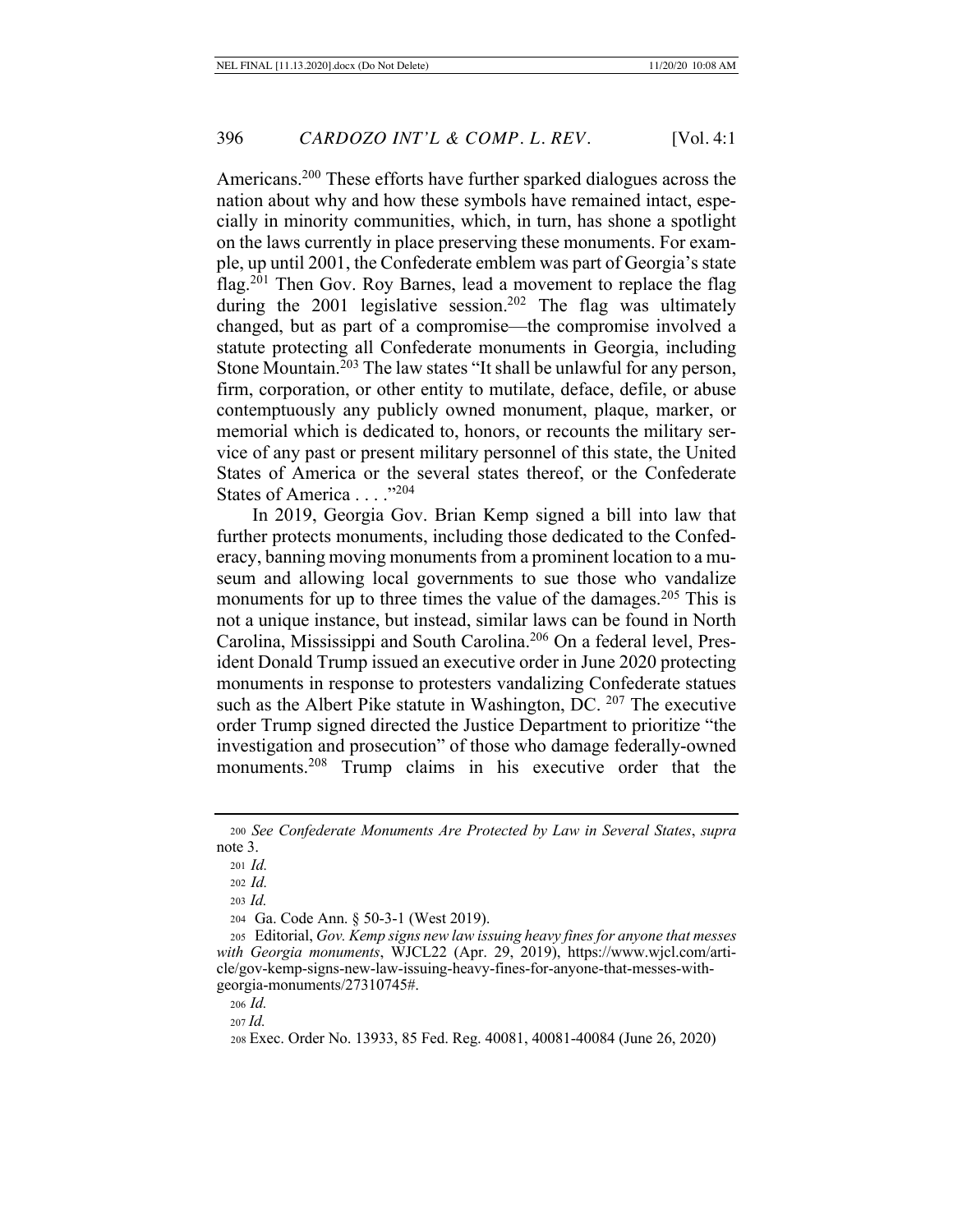destruction of the monuments is in turn a symbol for the destruction of the U.S. government.209 But in reality, it may be time to take a hint from the world stage, and amend the laws and governing tactics of the United States to promote inclusivity and to look to the future, rather than being bogged down by a problematic past.

### V. CONCLUDING THOUGHTS

There is no argument that the international community takes a preservationist approach under international law to conserve cultural property. History is a foundational aspect of every society, and a pillar of cultural identity. Ever-increasingly, however, it has become prevalent that nations are addressing the question of what to do with the cultural property that no longer has a place in contemporary history. By coming up with creative solutions, such as altering, removing, or preserving these emblems of a problematic past in a private and educational sphere, efforts have been made in many countries to deal with how to incorporate a troubling past into modernity, without erasing history.

 The issue faced by the United States regarding monuments celebrating the Confederacy is that the domestic legal system leaves states and local leaders with their hands tied. The law lacks fluidity and stifles attempts to problem solve on behalf of US citizens. Many legislatures wish to remove statues and monuments, as other nations, like South Africa, have done, but face legal obstacles preventing them from acting to protect their constituents—both on a federal and state level. In addition to the preventative obstacles, there are also consequences associated with the removal or alteration.<sup>210</sup> Many local statutes suppress the speech of cities and states while compelling them to make statements with which they disagree, and therein distort the political process in troubling ways.<sup>211</sup> This policy is not conducive to a progressive and united nation and it is therefore in the best interest of the United States to look to the international stage for guidance in ways to alter the current status quo and amend legislation to permit local officials the discretion to consider circumstantial evidence and

https://www.whitehouse.gov/presidential-actions/executive-order-protecting-american-monuments-memorials-statues-combating-recent-criminal-violence/. <sup>209</sup> *Id*.

<sup>210</sup> Associated Press, *Birmingham fined over panels around Confederate monument,* NBC (Jan. 25, 2020), https://mynbc15.com/news/local/birmingham-finedover-panels-around-confederate-monument-01-26-2020.

<sup>211</sup> Kovvali, *supra* note 179, at 83, 85.